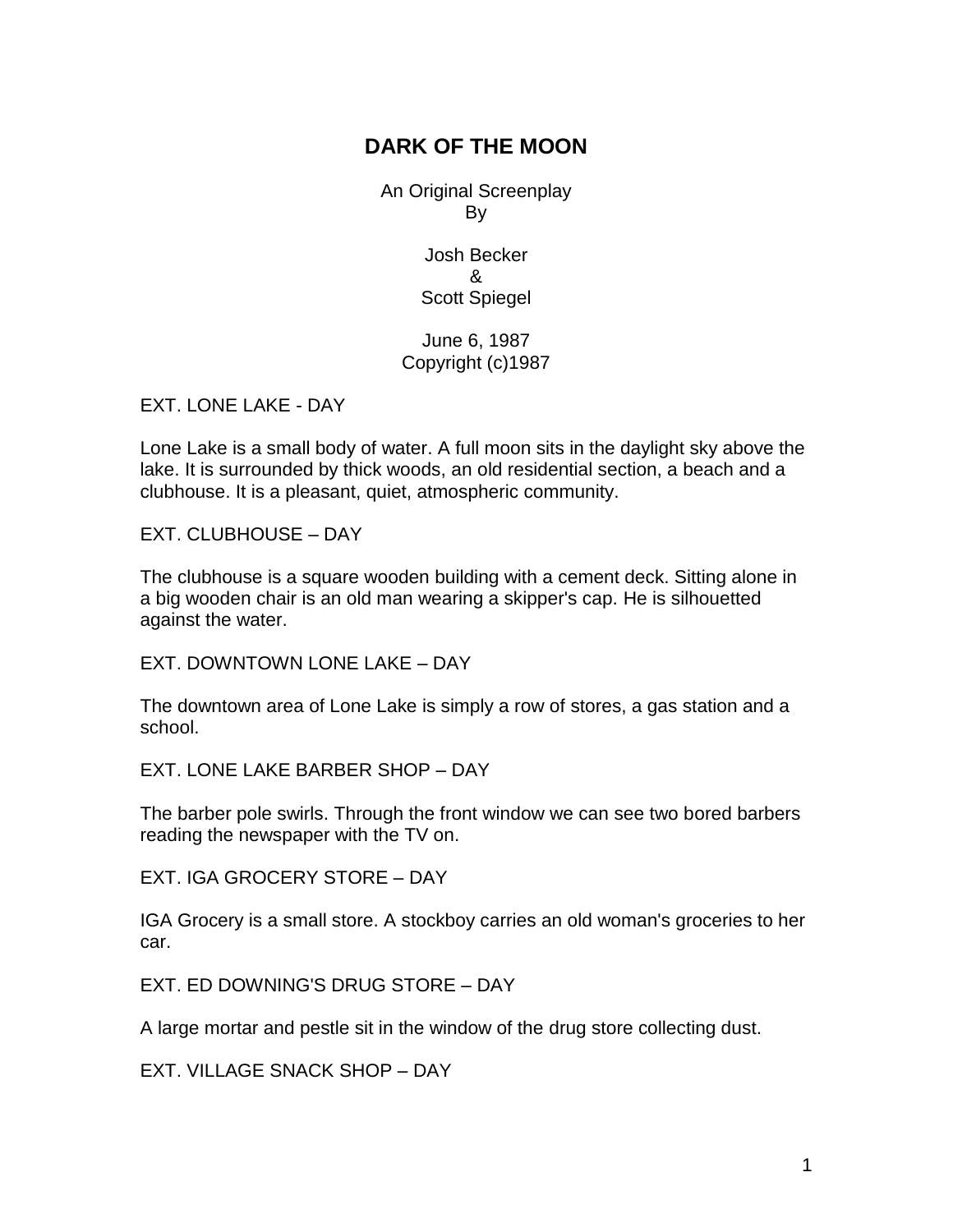Many kid's bicycles block the entrance. A mailman with an ice cream cone has difficulty getting out.

EXT. LONE LAKE ELEMENTARY SCHOOL – DAY

Lone Lake Elementary School is an old brick building with many trees shading it. The school bell rings and children come streaming out the doors. They carry lunch boxes and school books.

At the crosswalk in front of the school a crossing guard holding a stop sign halts traffic. The children cross the street.

EXT. IGA GROCERY STORE – DAY

A little girl, followed by two little boys break away from the group. She is JESSICA STRAND, a pretty, five and a half year old with long dark hair that forms a widow's peak at her hairline. She carries a Barbie lunchbox.

The boys are JIMMY and STEVIE. They are both six years old. Jimmy has black hair and Stevie is fat. They both have baseball mitts. They are teasing Jessica.

> JIMMY Your mother's crazy!

### JESSICA

(Defiantly) No she's not.

**STEVIE** Yeah she is. She's a looneytune.

# **JESSICA**

# Leave me alone.

Jessica tries to walk away but they follow her.

Standing nearby is BRIAN CUMMINGS, a lanky, six year old with blond hair. He carries a "Six Million Dollar Man" lunchbox. He has a baseball and a mitt. Brian sees Jimmy and Stevie teasing Jessica. He takes the baseball out of the mitt and throws it at them.

### **BRIAN**

(Hollering) Catch!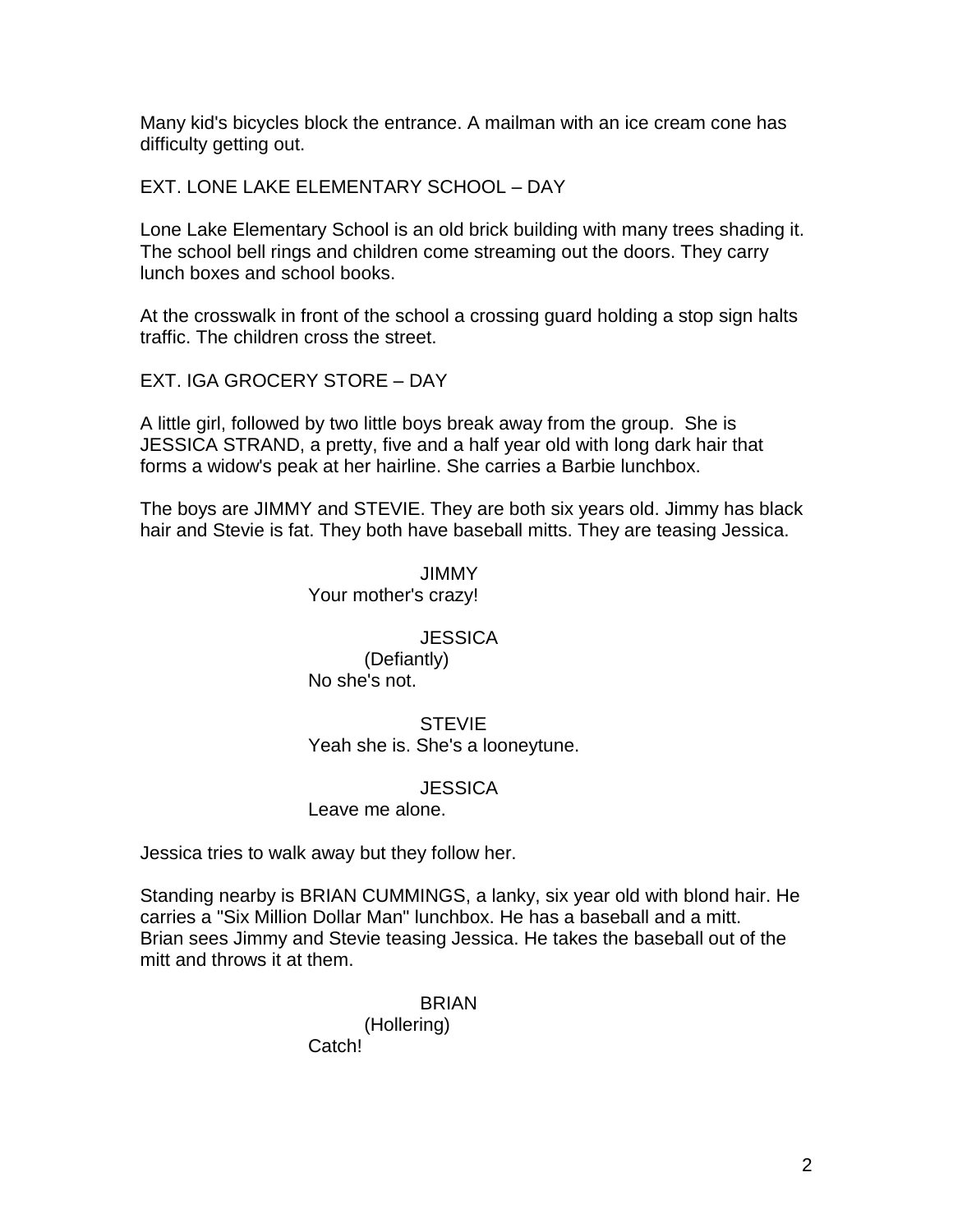Jimmy and Stevie are caught off guard. They turn too late, miss the ball and have to run for it. Brian runs up to Jessica.

#### BRIAN

Hi, Jessica.

Jessica smiles.

**JESSICA** Hi, Brian. Wanna come over and play?

Jimmy and Stevie return with the ball and toss it to Brian.

JIMMY Come on, lets go play catch.

Brian looks at Jessica, then back to Jimmy and Stevie.

**BRIAN** 

Maybe later.

Jimmy and Stevie start to leave.

**STEVIE** 

Fag!

#### JIMMY

Pussy!

As they walk away they chant.

# JIMMY & STEVIE

Brian and Jessica/ sitting in a tree/ K-I-S-S-I-N-G/ First comes love/ Then comes marriage/ Then comes Brian with a baby carriage...

Jessica goes over to the gumball machines in front of the store. She has pennies in her hand.

# **JESSICA** Wanna a piece of gum?

Brian follows her.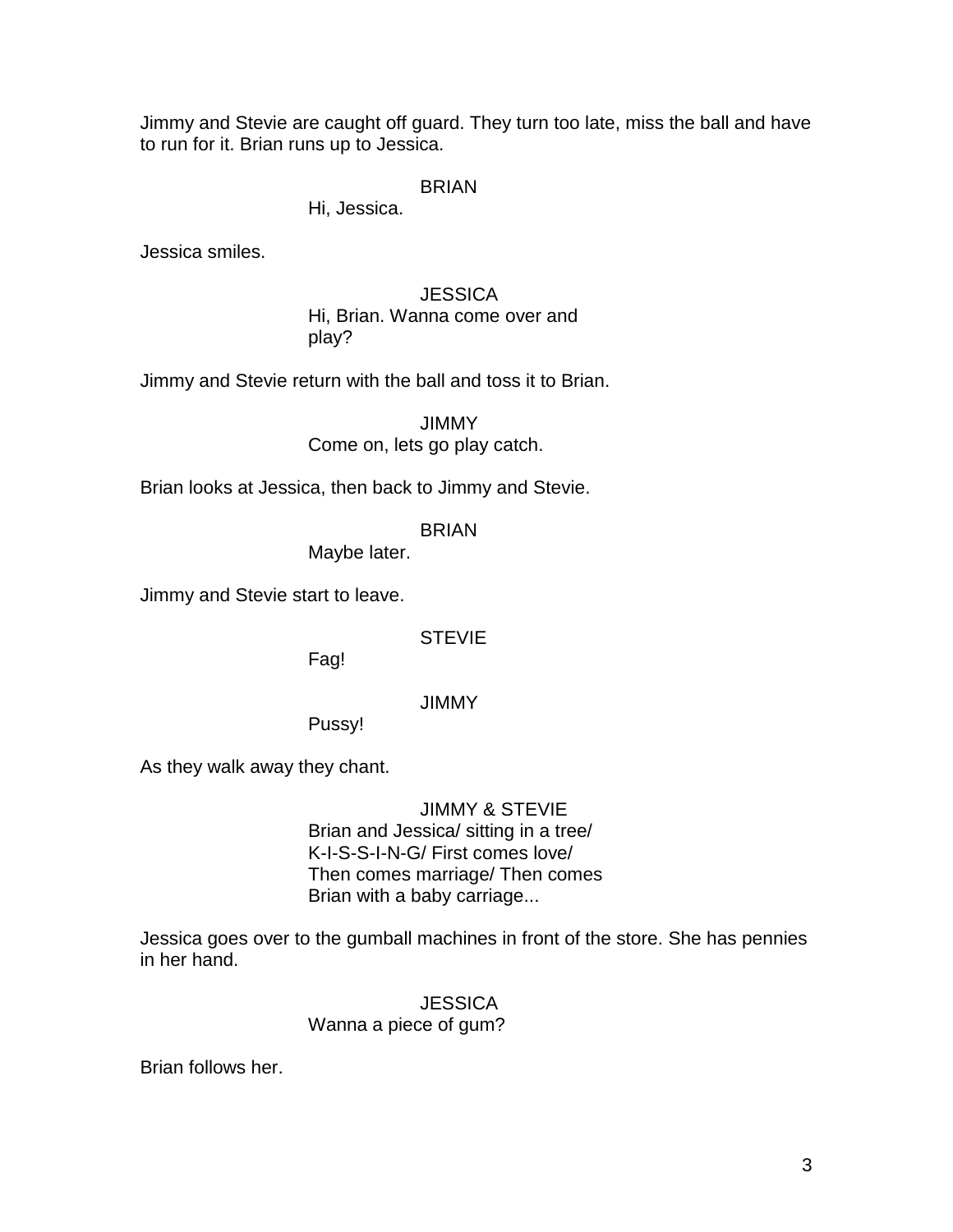### BRIAN

Sure.

Jessica gets them both gumballs. They put them in their mouths and chew. Brian points at the quarter machine with the neat toys inside.

#### BRIAN

I've put in a million quarters trying to get that lighter. Which one do you want?

#### **JESSICA**

The super ball.

Brian takes a quarter out of his pocket.

He puts in the quarter and turns the knob. Brian looks at Jessica in suspense. He opens the door and the plastic capsule drops into his hand. It is the super ball. Jessica's eyes light up. Brian smiles and hands her the capsule.

#### BRIAN

Here.

Jessica is really happy.

# **JESSICA** Thanks. I'll call it... I know, Alexander

Graham Ball.

Brian laughs. Jessica smiles.

### **JESSICA**

### Wanna see my secret hiding place?

Brian looks down at his baseball and mitt, then up to Jessica and smiles.

#### **BRIAN**

Uh... Sure.

Jessica grins and they leave.

EXT. LONE LAKE – DAY

Jessica and Brian walks past the glimmering lake. Seagulls circle above the water, cawing and swooping down.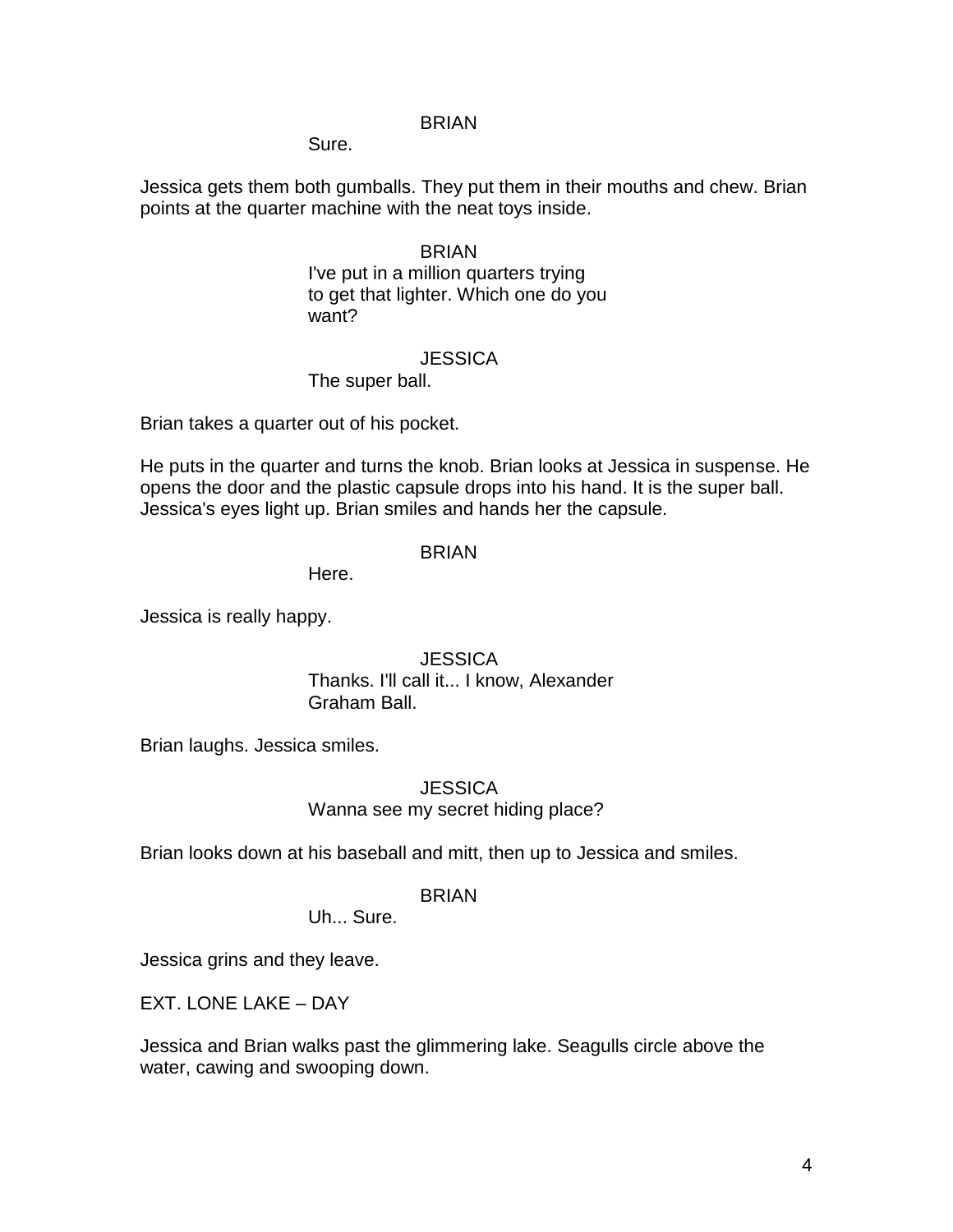### EXT. TREE LINED STREET – DAY

Jessica and Brian walk up a tree-lined street. Jessica bounces the superball and it flies high into the air. Brian catches it.

EXT. BUTTRAM'S HOUSE – DAY

They pass a house that only has half of the cedar siding up. A man is out in front watering his lawn. He is RANDY BUTTRAM.

> BRIAN Hey, Mr. Buttram! When are you gonna finish putting up your siding?

RANDY Mind your own business.

Jessica and Brian both giggle. They keep walking.

EXT. CUMMINGS' HOUSE – DAY

They walk past Brian's house. His mother, MRS. CUMMINGS, a thin, blonde woman, works in her garden. She looks up as the kids pass.

### MRS. CUMMINGS

Brian, make sure you're in by five o'clock for dinner.

#### BRIAN

Yes, mom.

#### MRS. CUMMINGS Hello, Jessica.

JESSICA

Hi, Mrs. Cummings.

EXT. STRAND HOUSE – DAY

Next door to the Cummings' house is Jessica's house. It is an old red Tudor house with large bay windows and three stories. Beyond the Strand house is woods. The street ends right there in a cul-de-sac.

The curtains in the front window are pulled aside. A face appears in the window looking at the two kids.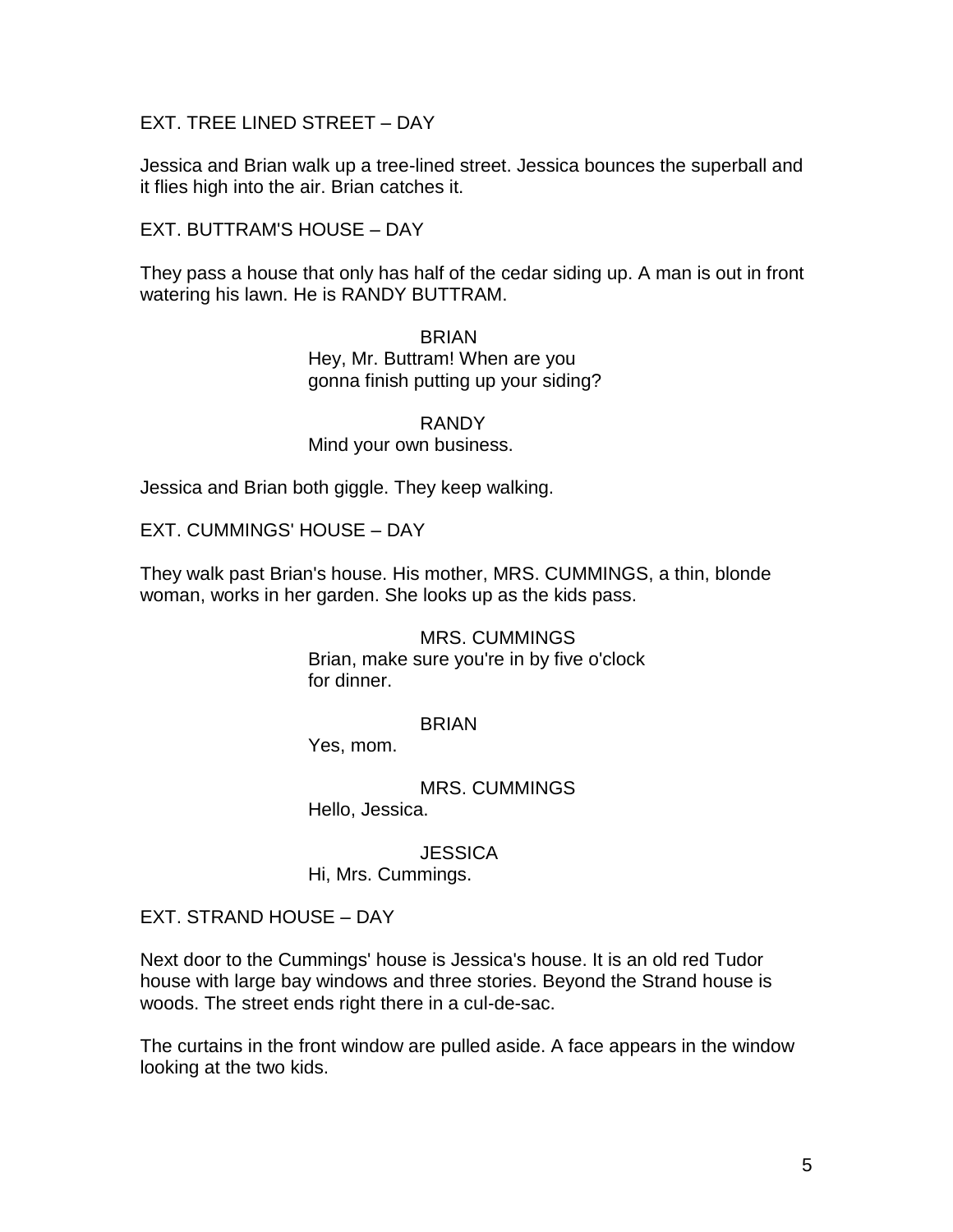Jessica and Brian cut across the lawn toward the backyard.

EXT. BACK YARD – DAY

Separating the houses is a thick line of hedges. Behind the house is a tall wooden fence. The two kids go to where the hedges meet the fence. Jessica gets down on her hands and knees.

### **JESSICA**

This is it. Come on.

Jessica crawls under the hedges. Brian follows her.

INT. HIDING PLACE – DAY

The two kids crawl through a pathway under the hedges. They arrive at an open area under the hedges that's like the inside of an igloo. Sunlight streams through the foliage in thin little beams. Brian looks around. Jessica has a little house set up. A box is set as a table. It has a table cloth and plastic cups and dishes on it. Several dolls lie around.

#### BRIAN

Cool. I live right next door and I never knew this place was here.

#### **JESSICA**

I found it a long time ago when I was just a kid. Nobody knows about this place...but you.

Jessica bends over and kisses Brian on the cheek. Brian recoils and wipes his cheek.

#### BRIAN

What's wrong with you?

#### JESSICA

I like you.

#### BRIAN

Big Deal! (Excitedly) Ya know what, there's gonna be a 'clipse tonight.

#### **JESSICA**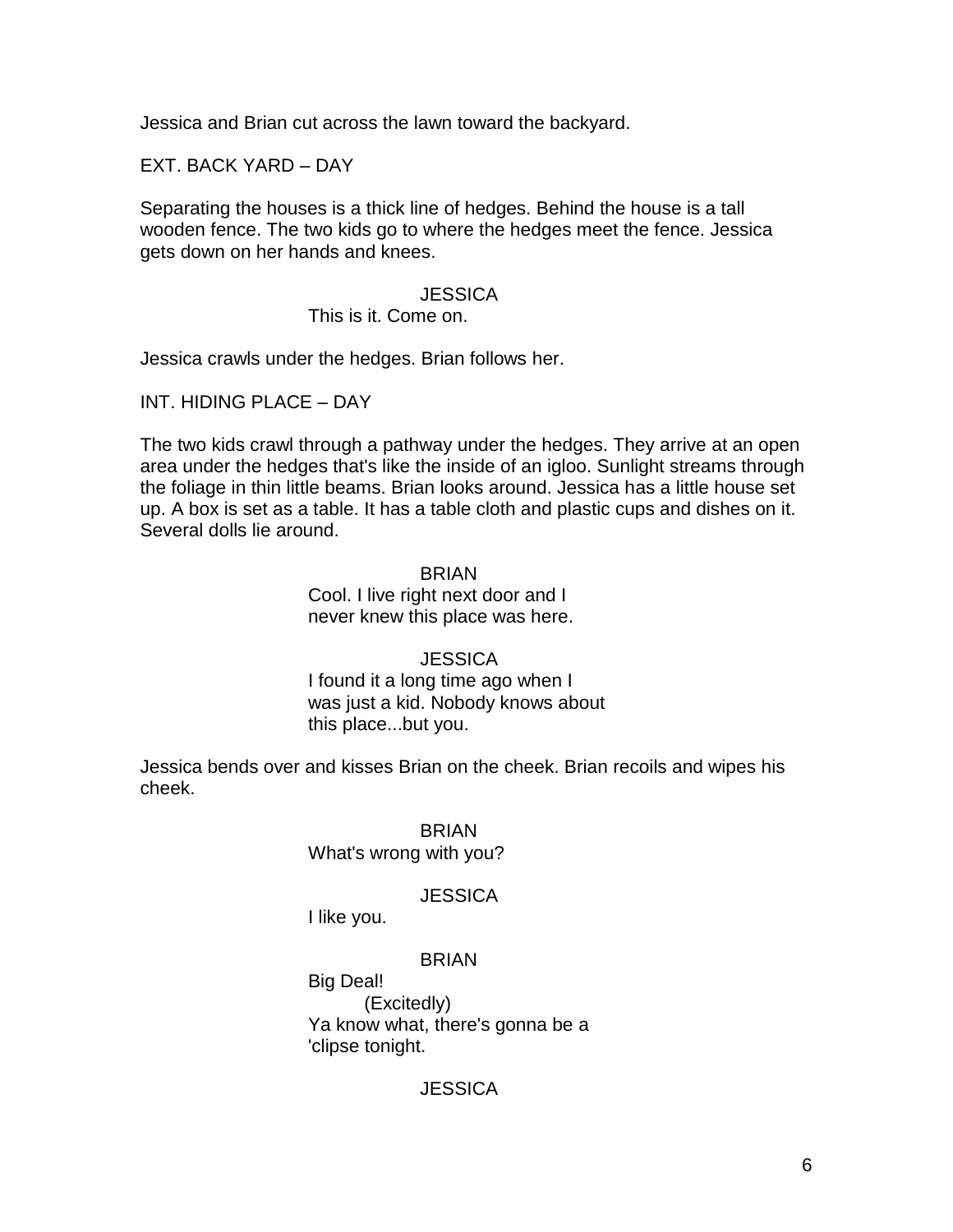(Interested) Wow! What's a 'clipse?

BRIAN It's when the moon goes away.

**JESSICA** 

Where does it go?

BRIAN I don't know, it just goes away. But I'm gonna watch it with my binoculars.

**JESSICA** (Disappointed) I don't have any binoculars. (Brightening) I have a magnifying glass.

Brian rolls his eyes.

BRIAN

That's no good, that's just for burning bugs. You've gotta have binoculars or a telescope...

Suddenly they hear Jessica's mother's voice. She yells in a strident, desperate tone.

> JESSICA'S MOTHER (O.S.) Jessica! Where are you? Get in this house now!

Jessica looks sadly at Brian.

**JESSICA** I gotta go in now. Thanks for Alexander Graham Ball.

Brian smiles.

BRIAN

That's okay.

**JESSICA** Wanna come here tomorrow?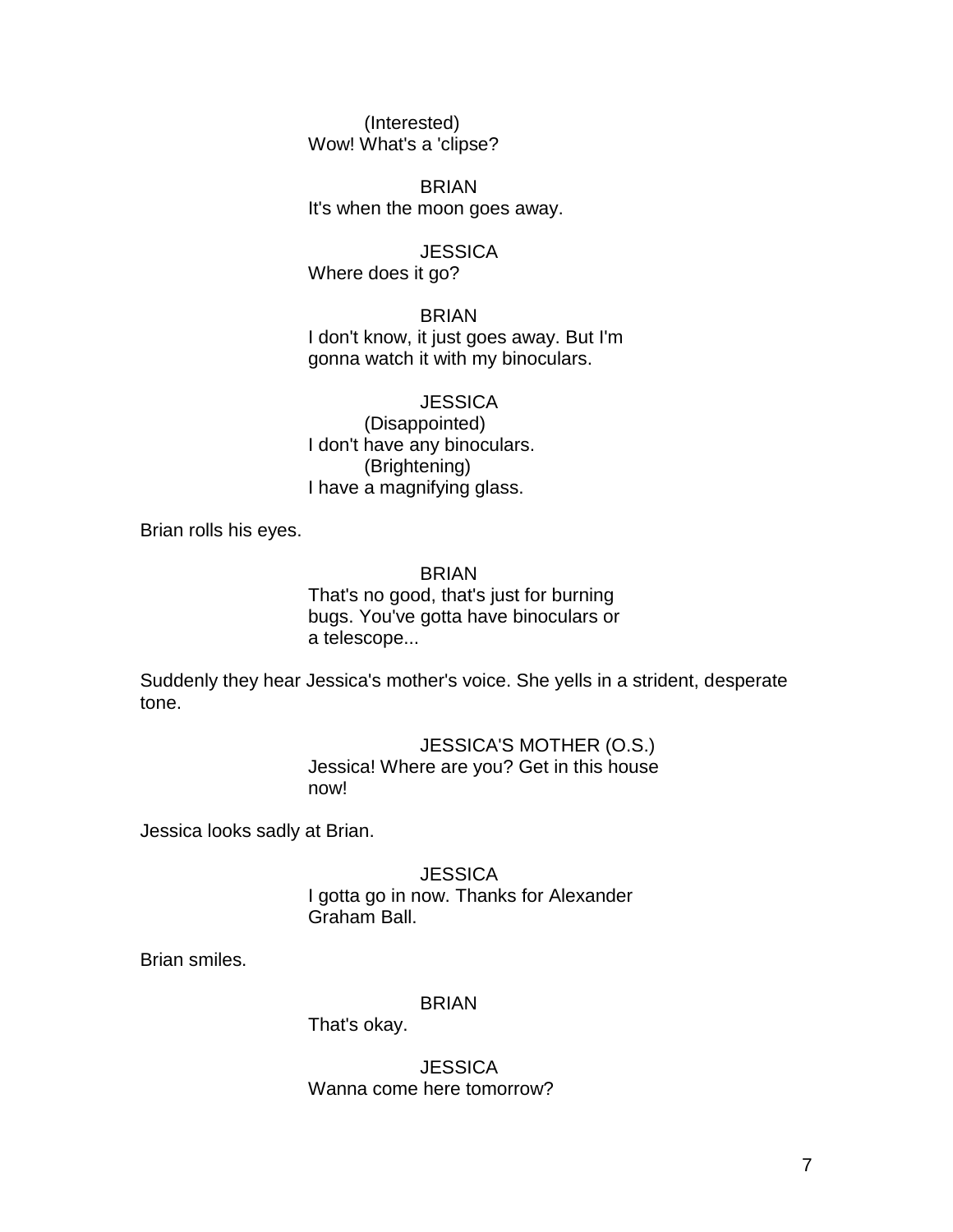Brian touches his cheek where she kissed him.

# BRIAN Okay... 'Bye, Jessica.

Jessica leaves and goes into the house.

INT. STRAND HOUSE – KITCHEN – DAY

Jessica enters through the back door. She looks around the kitchen but her Mother is nowhere to be seen.

### **JESSICA**

I'm home, mom.

Jessica puts her lunchbox on the counter and goes to the cookie jar. She takes out three Oreos. Jessica opens the refrigerator, takes out a bottle of milk, shuts the door—and there stands her Mother, MELANIE. She is a slim, attractive brunette with dark circles under her eyes. Jessica is startled.

Melanie takes the milk out of Jessica's hand and puts it back in the refrigerator.

# MELANIE I thought I told you that I didn't want you talking to that wicked boy!

She slams the refrigerator door shut. Melanie snatches the cookies from Jessica's hand.

### MELANIE How many times must I tell you the same thing?

Melanie puts the cookies back in the jar.

### MELANIE

Now go to your room!

Jessica solemnly does as she's told.

INT. JESSICA'S BEDROOM – DAY

Her room is filled with blue child size furniture, Dr. Suess books on the shelf and a collection of wind-up toys on the dresser: Felix The Cat, Mickey Mouse and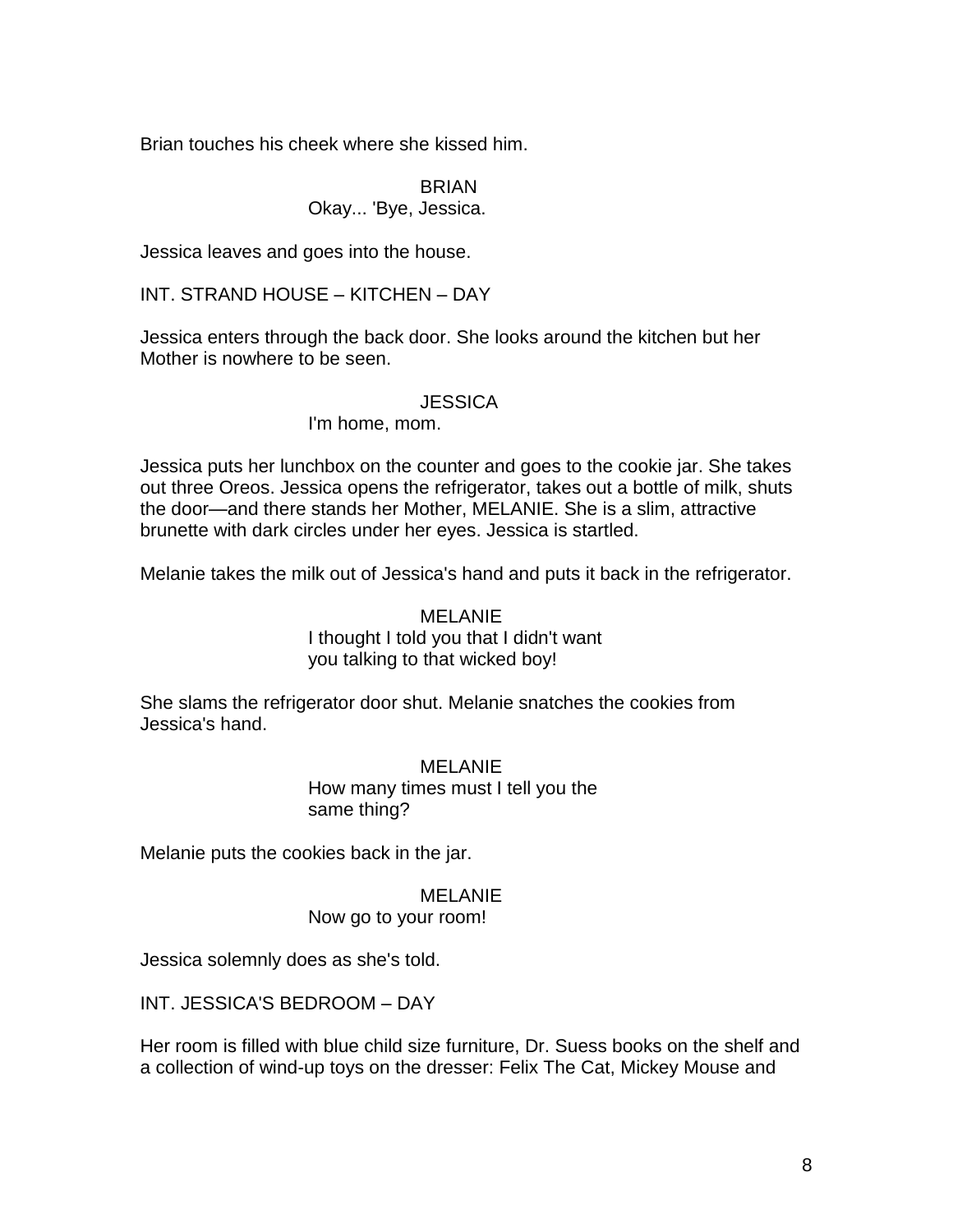Donald Duck. She also has a Barbie's doll house with all the accessories. On the headboard of her bed sits a Raggedy Andy doll.

Jessica goes to the window and looks out. Brian is playing catch with Jimmy and Stevie in his yard next door.

Brian looks up and sees Jessica at the window. He smiles and waves. Jessica waves back. Brian goes back to playing catch.

Jessica sits down on her bed, her hands folded in her lap. Tears stream down her cheeks as she sits all by herself.

The voices of the playing children grows distant and indistinct.

Jessica's lifeless toys sit all around her and seem to be staring at her.

### DISSOLVE TO:

### INT. JESSICA'S BEDROOM – DUSK

Jessica's bedroom door opens and there stands her Father, JONATHAN STRAND. He is a tall, muscular, dark-haired man of thirty-five. He smokes an old wooden pipe and smiles at his daughter.

### JONATHAN

# What's new, pussycat?

Jessica jumps up with joy and runs to her Father. She sings the next verse of the song, "What's New, Pussycat?"

### **JESSICA**

# (Singing)

Woh-oh-oh-oh-oh...

They hug and kiss. Jonathan picks her up and sits down on the bed.

# JONATHAN

### How come you're in your room?

Jessica looks down at the floor.

# **JESSICA**

Mommy sent me here.

# JONATHAN

Why?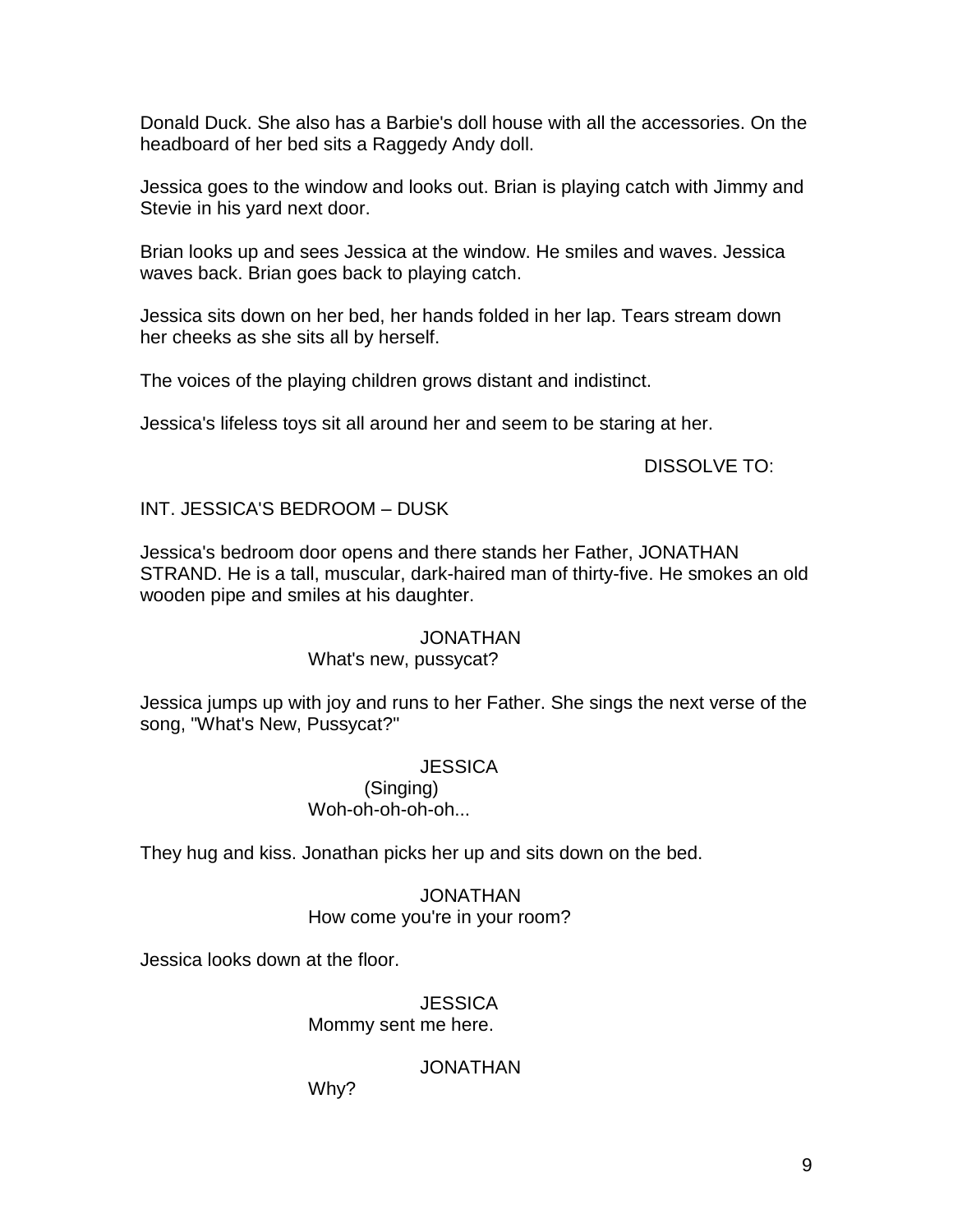### **JESSICA** 'Cause she saw me talking to Brian.

Jonathan doesn't understand.

### JONATHAN What's wrong with that?

# **JESSICA**

She said I can't talk to him. She said he's wicked.

Jonathan shakes his head and frowns. He holds Jessica closer.

# JONATHAN There is nothing wrong with you talking to Brian. And he's certainly not wicked. You just don't let your Mother see.

Jessica looks worried.

### **JESSICA** Daddy, what's wrong with Mommy? Did I do something wrong?

Jonathan shakes his head and shrugs.

# JONATHAN Of course not, pussycat. Your mother's just tired lately. She'll get over it.

Jessica reaches into her pocket and takes out the super ball.

### **JESSICA** Look what Brian gave me.

Jonathan takes the super ball and looks at it.

# JONATHAN

It's beautiful.

He gives it a bounce and catches it.

### JONATHAN And it works, too.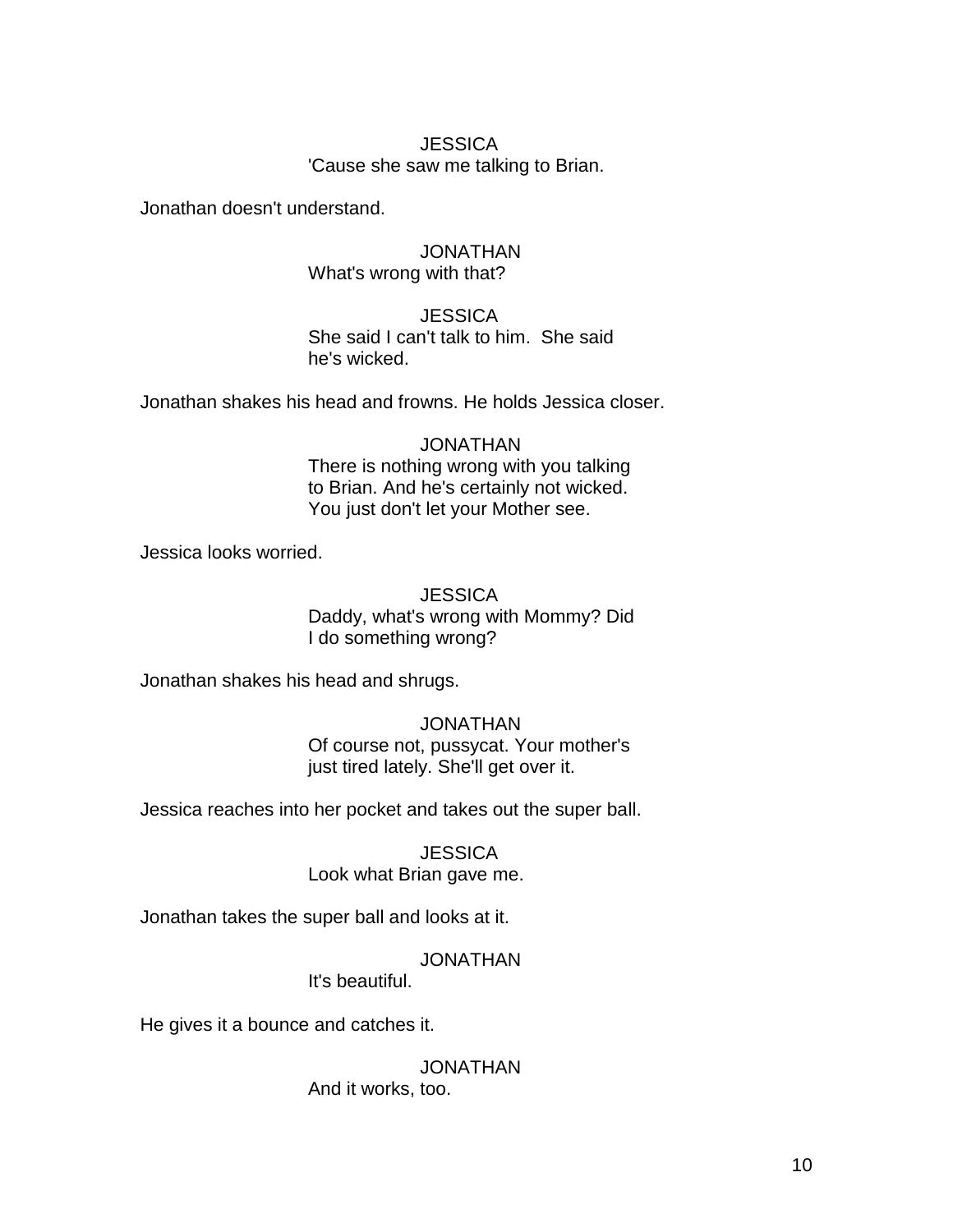He hands it back to Jessica. She puts it in her pocket. Jonathan takes Jessica's hand.

# JONATHAN

Come on, pumpkin, let's go have dinner.

### INT. KITCHEN – NIGHT

A serving spoon dumps peas onto a plate. Then another spoonful, then another...

Jonathan and Jessica sit at the kitchen table. They watch in silence as Melanie literally fills Jessica's plate with peas.

Melanie looks suspiciously at her husband and daughter, then sits down at the table.

Now they all sit in silence. There is only the sound of silverware on the plates and chewing. Jessica picks at her food.

Suddenly Melanie drops the dish of peas on the floor where it shatters. Jonathan and Jessica jump. They look at Melanie in bewilderment.

Melanie looks at them both and smiles.

EXT. STRAND HOUSE - NIGHT

The full moon shines brightly in the sky. It casts sharp shadows of the trees against the front of the house.

INT. JESSICA'S BEDROOM – NIGHT

Jessica tosses and turns in her bed. She is having a nightmare. Her covers are in a pile on the floor beside the bed.

Suddenly her mattress gives way like a trap door and she is plummeted into a black void. Our view follows her into the void...

INT. CELLAR - NIGHT

...Our view pulls out of the black void which is Jessica's open mouth. Jessica lays on a large marble slab. Many tall, dark, hooded figures crowd around her. They chant an unholy tune.

Two of the hooded figures step apart revealing a large black statue of a winged creature with a fly's head. It turns it's head and looks at her.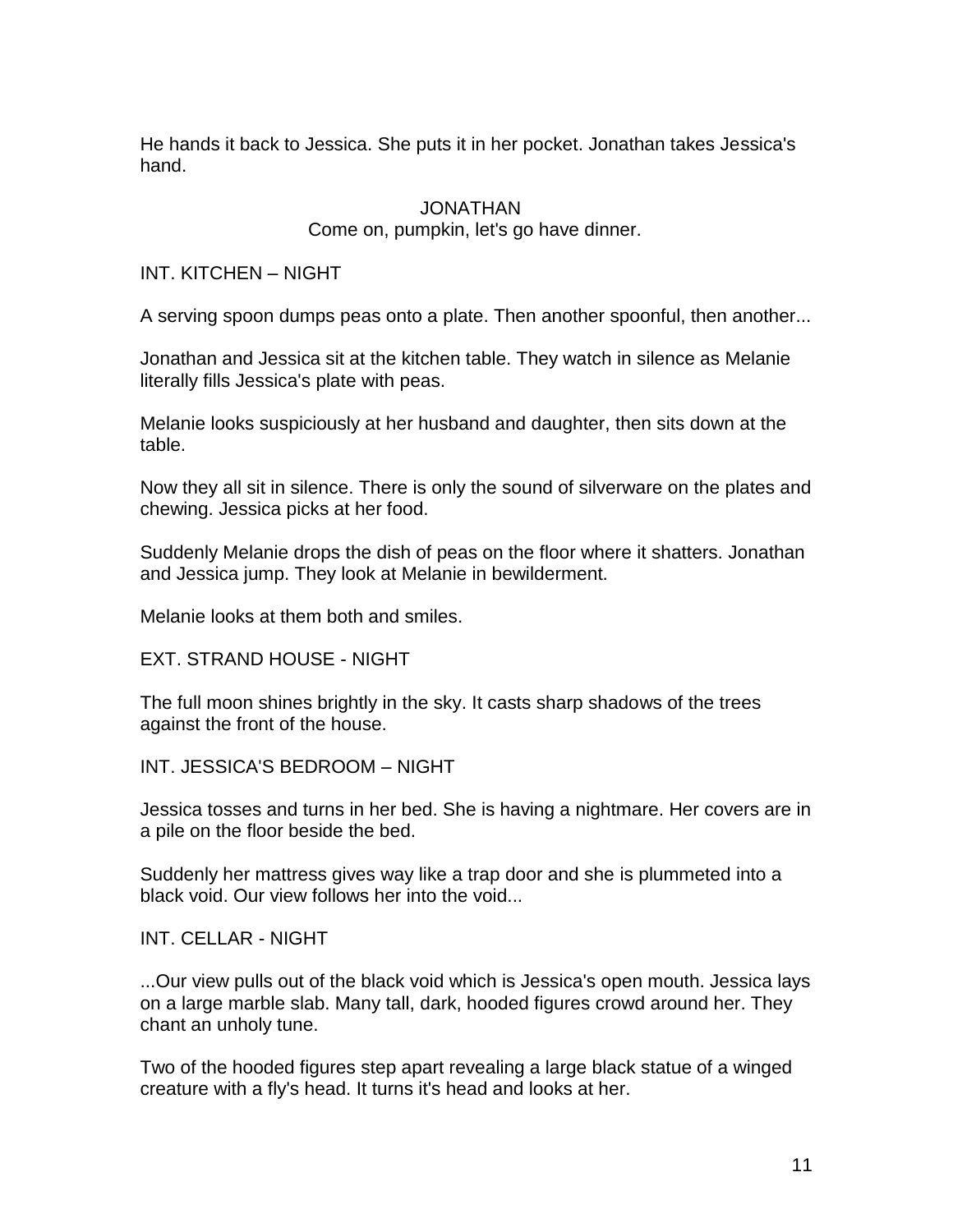Jessica's mouth is open but no scream comes out.

A hand moves down toward her face and the thumb is red—blood red.

Then a red velvet robe moves close to her face. Something gold on a chain swings near her eyes, back and forth.

Jessica's hand is taken in a larger hand. One of the hooded figures moves down to her and it has Raggedy Andy's face. It takes a curved silver dagger, puts it against Jessica's palm and cuts her.

INT. JESSICA'S BEDROOM – NIGHT

Jessica gasps and opens her eyes. She is in her bedroom and everything is all right. Just then Raggedy Andy falls onto her face from the headboard above. Jessica flings it to the floor and bursts into tears.

INT. PARENT'S BEDROOM – NIGHT

The room is dark. Jessica's parents lie in bed. Jonathan sits up in bed and can hear Jessica whimpering. He looks over at Melanie who is sleeping, then he gets out of bed. He puts on his robe and slippers and leaves the room.

Melanie's eyes open. She watches Jonathan leave the room.

INT. UPSTAIRS HALLWAY – NIGHT

Jonathan walks up the hallway. He opens Jessica's bedroom door and looks in.

INT. JESSICA'S BEDROOM – NIGHT

Jonathan enters the bedroom, sees the Raggedy Andy on the floor and picks it up. He steps over to the bed, picks up the sheet and blanket and covers his daughter.

#### JONATHAN

(Soothingly) Shhhh, it's all right, baby, Daddy's here. It was just a nightmare.

Jonathan holds out the Raggedy Andy to Jessica.

JONATHAN Your doll was on the floor.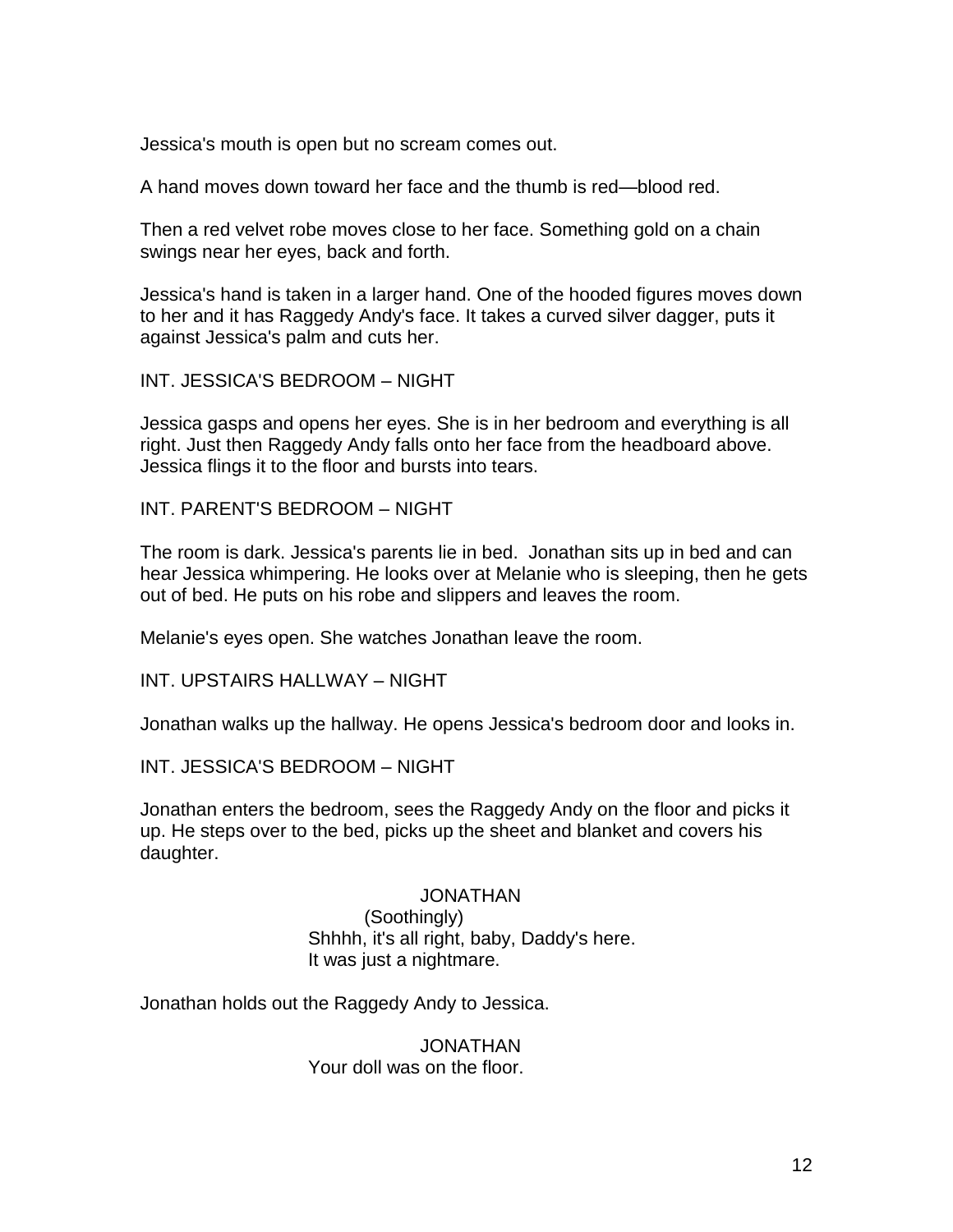Jessica pushes it away.

### **JESSICA**

I don't like that doll.

Jonathan looks at Raggedy Andy and frowns.

### JONATHAN

# I don't like him, either.

Jonathan gives the doll a mighty punch in the face sending it sailing across the room. Jessica smiles.

### **JESSICA** I love you, Daddy. I love you more than anyone in the whole world.

# JONATHAN

I love you more than anyone in the whole world, too, pussycat. Now go back to sleep.

He tucks her in and gives her a kiss, then leaves. Jessica closes her eyes.

INT. UPSTAIRS HALLWAY – NIGHT

Jonathan leaves Jessica's bedroom door open a crack, then goes down the stairs.

INT. LIVING ROOM – NIGHT

Jonathan crosses the darkened living room and goes into the kitchen.

INT. KITCHEN – NIGHT

As Jonathan enters the kitchen he takes a key from his robe pocket and unlocks the cellar door. He goes in and locks the door behind him.

INT. UPSTAIRS HALLWAY – NIGHT

Melanie steps out of her bedroom fully dressed. She is wearing an overcoat. In her hand is a small coat and a suitcase. She walks quietly up the hall to Jessica's room. She sets the suitcase down and enters.

INT. JESSICA'S BEDROOM – NIGHT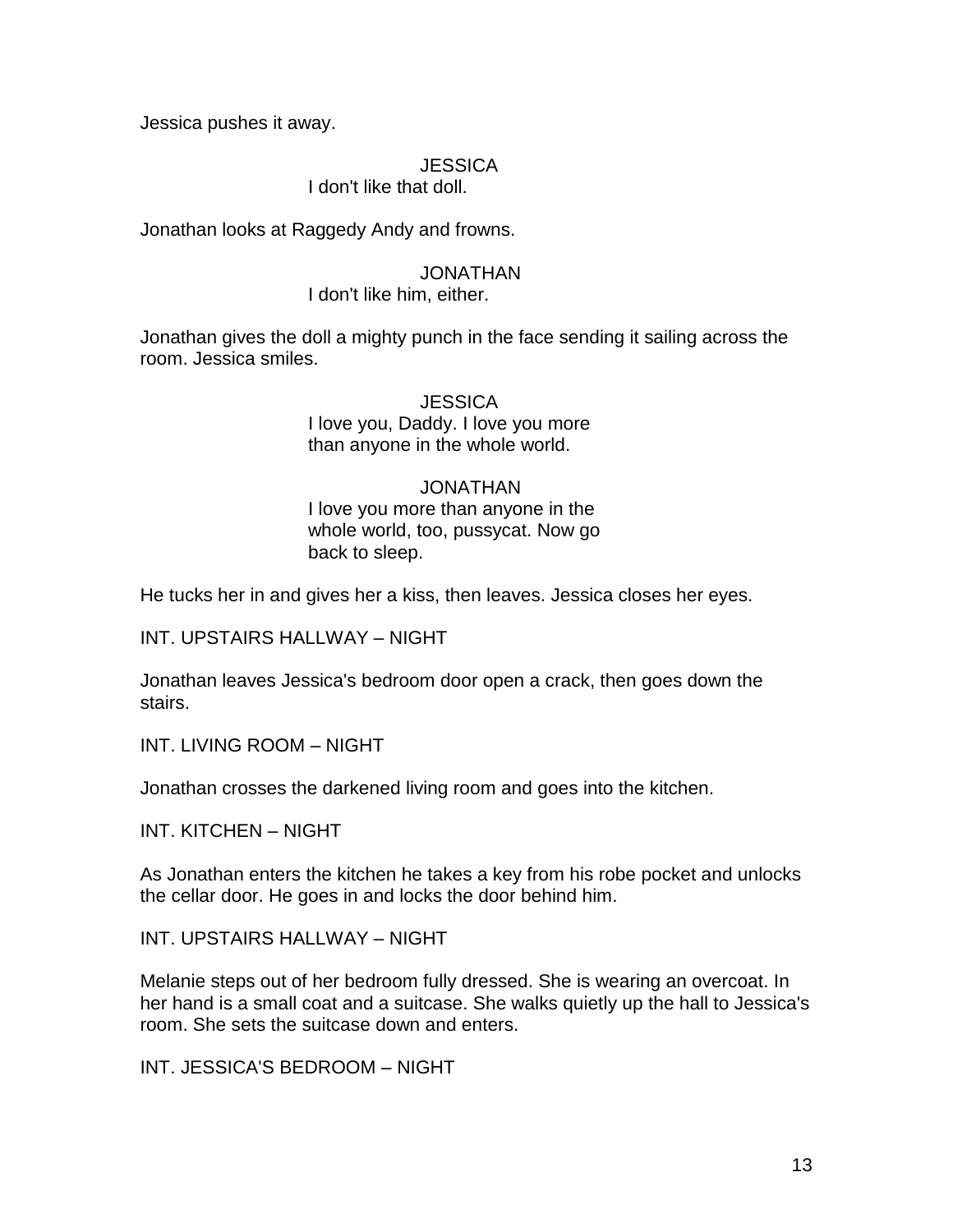Melanie goes to Jessica and wakes her.

MELANIE (Whispering) Get up, Jessica, we're getting out of here.

Jessica answers in a loud, sleepy voice.

**JESSICA** Where are we going?

MELANIE (Whispering) Shhh. Put this on.

Melanie puts Jessica's coat on her, picks her up and takes her out of the room. She leaves the suitcase sitting in the hall.

INT. LIVING ROOM – NIGHT

Melanie comes down the steps holding Jessica.

# **JESSICA**

Is daddy coming?

### MELANIE

#### (Desperately) Be quiet!

She looks into the kitchen to the closed cellar door. She turns and comes face to face with Jonathan.

### JONATHAN Where are you going?

### MELANIE

(Frightened) I'm leaving you and taking Jessica.

# JONATHAN

No you're not.

# MELANIE

We're never coming back to this place.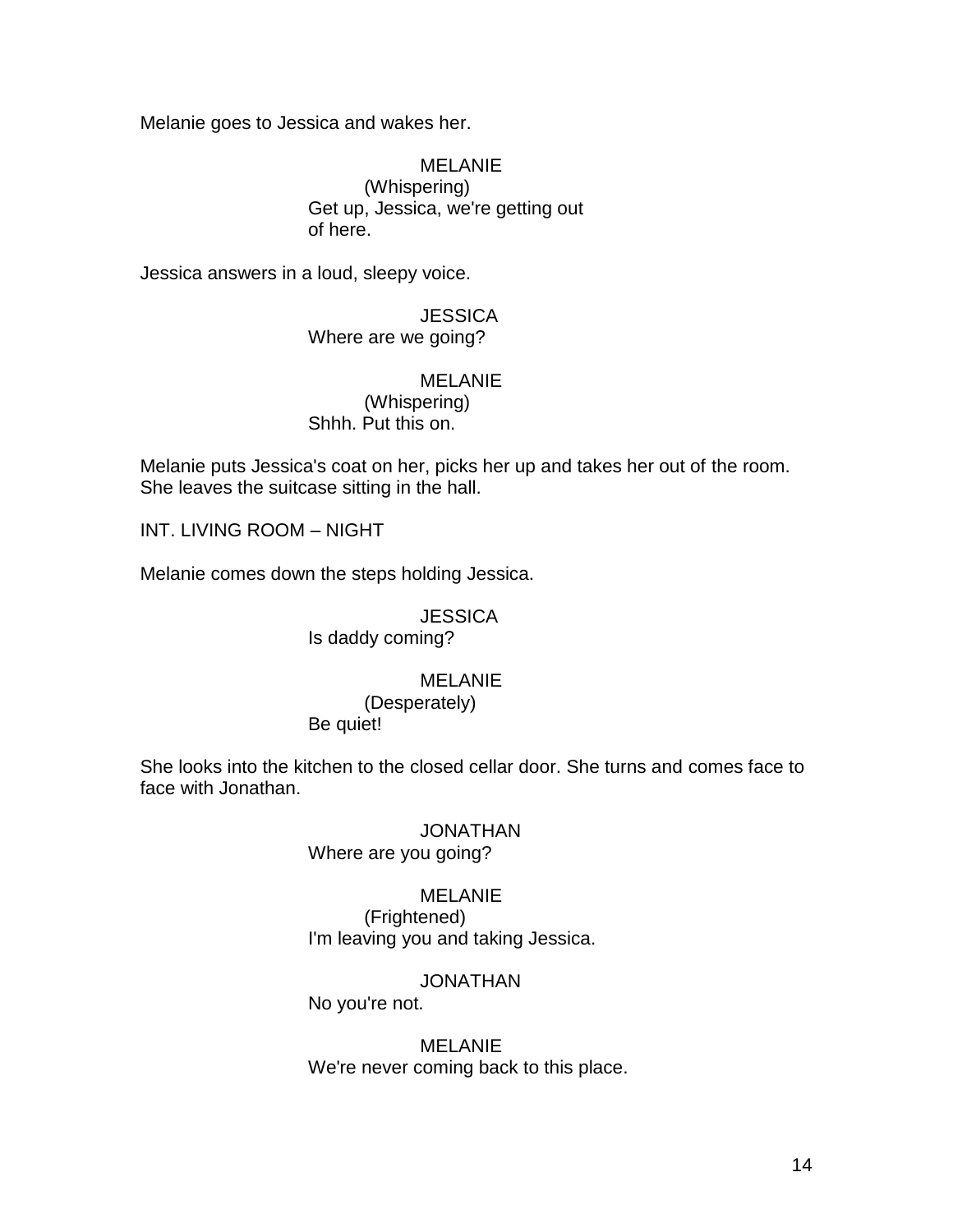### JONATHAN

You want to leave, then leave. But you're not taking my daughter.

### MELANIE

Go to hell!

Jessica begins squirming in Melanie's arms.

### **JESSICA**

# I don't want to go anywhere!

Melanie puts Jessica down. Jonathan steps over to her.

### JONATHAN Come on, baby, let's go back to bed.

Jonathan puts his arm around Jessica and leads her toward the stairs. Suddenly Melanie appears behind him wielding a blunt heavy candlestick. She clubs Jonathan over the head as hard as she can. Once. Twice. Three times. Jessica screams bloody murder.

Jonathan drops to the floor. Blood gushing from his head.

Melanie drops the bloody candlestick. She steps over Jonathan's convulsing body and grabs Jessica.

Jessica is kicking and screaming as Melanie drags her to the front door.

EXT. STRAND HOUSE - NIGHT

Jessica is screaming as loud as she can as Melanie pulls her out the front door. The full moon is beginning to eclipse in the sky above.

### JESSICA

You killed Daddy!

# MELANIE

I hope I did! It's for your own good.

Melanie puts Jessica into the car and drives away quickly.

EXT. CUMMINGS' HOUSE – NIGHT

In an upstairs window Brian can be seen with a pair of binoculars. He watches the car drive quickly up the block.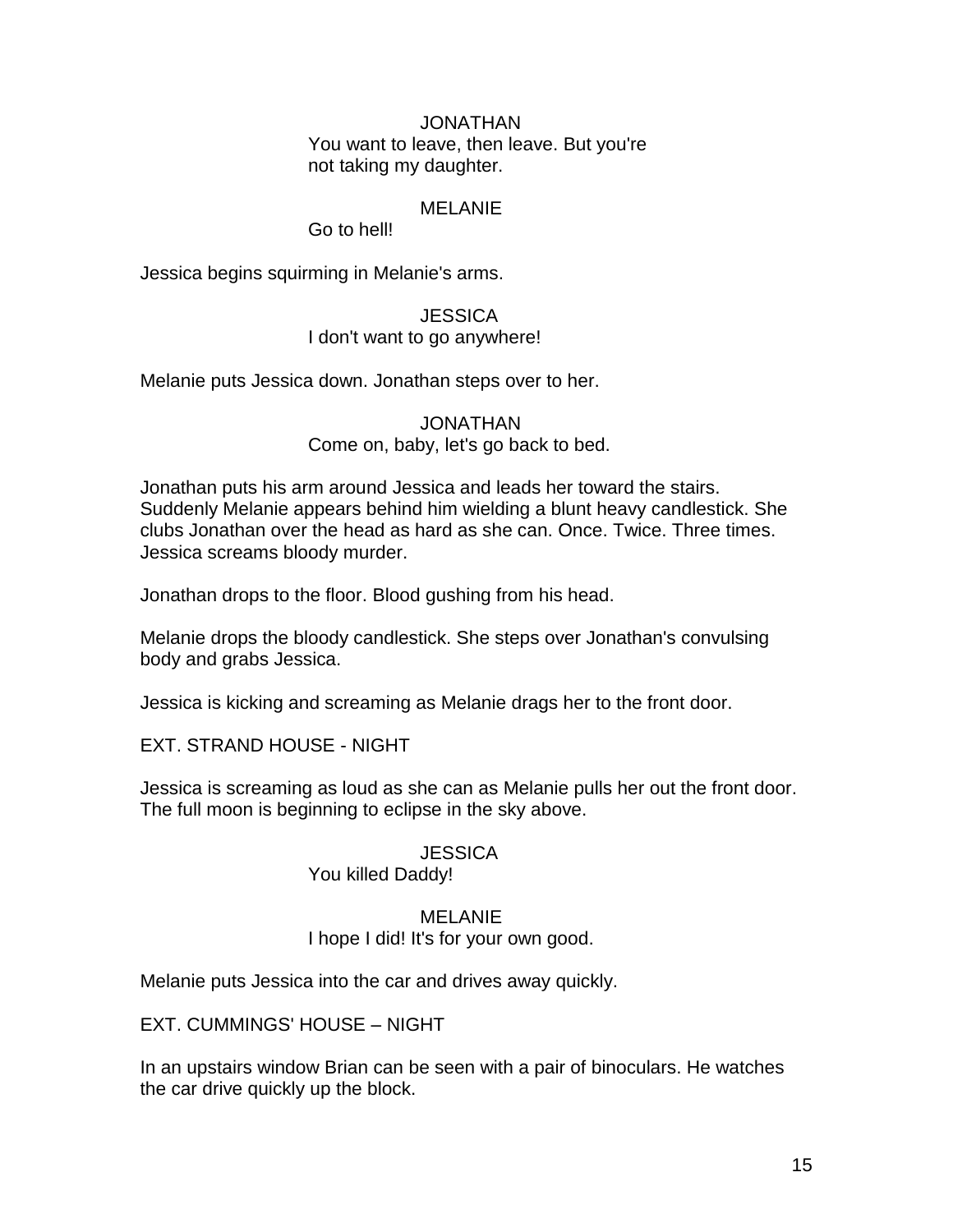# INT. AUTOMOBILE – NIGHT

Melanie drives the car very fast with a frantic look in her eyes. Jessica sits in the passenger seat shrieking.

#### JESSICA

### *You killed him! I hate you! I hate you!!*

Melanie hauls off and smacks Jessica face hard. Melanie screams as loud as she can.

### MELANIE

### *SHUT UP!!!!*

EXT. HIGHWAY - DAWN

As the car speeds up the highway the sun begins to rise.

EXT. CLARKSTON CATHOLIC CHURCH - MORNING

It is a very ornate Catholic church. Many cars are parked in the lot. Sunday morning mass is in session.

Melanie's car pulls into the parking lot and screeches to a stop. She gets out of the car hauling Jessica behind her. They go into the church.

INT. CHURCH – DAY

About one hundred people sit in the pews. An old lady begins to play the organ and they all rise to their feet. Sunlight streams through the colorful stained glass windows.

Melanie, dragging Jessica behind her, walks up the center aisle between the pews. Outside the sound of police sirens can be heard.

The doors to the church burst open and there stands Jonathan. Dried blood coats his head and face. He is accompanied by two UNIFORMED POLICEMAN.

The organ abruptly stops. Everybody in the church turns and looks at Jonathan and the two policemen. They walk slowly up the aisle toward Melanie and Jessica.

> POLICEMAN #1 (Calmly) Please, Mrs. Strand, just let go of the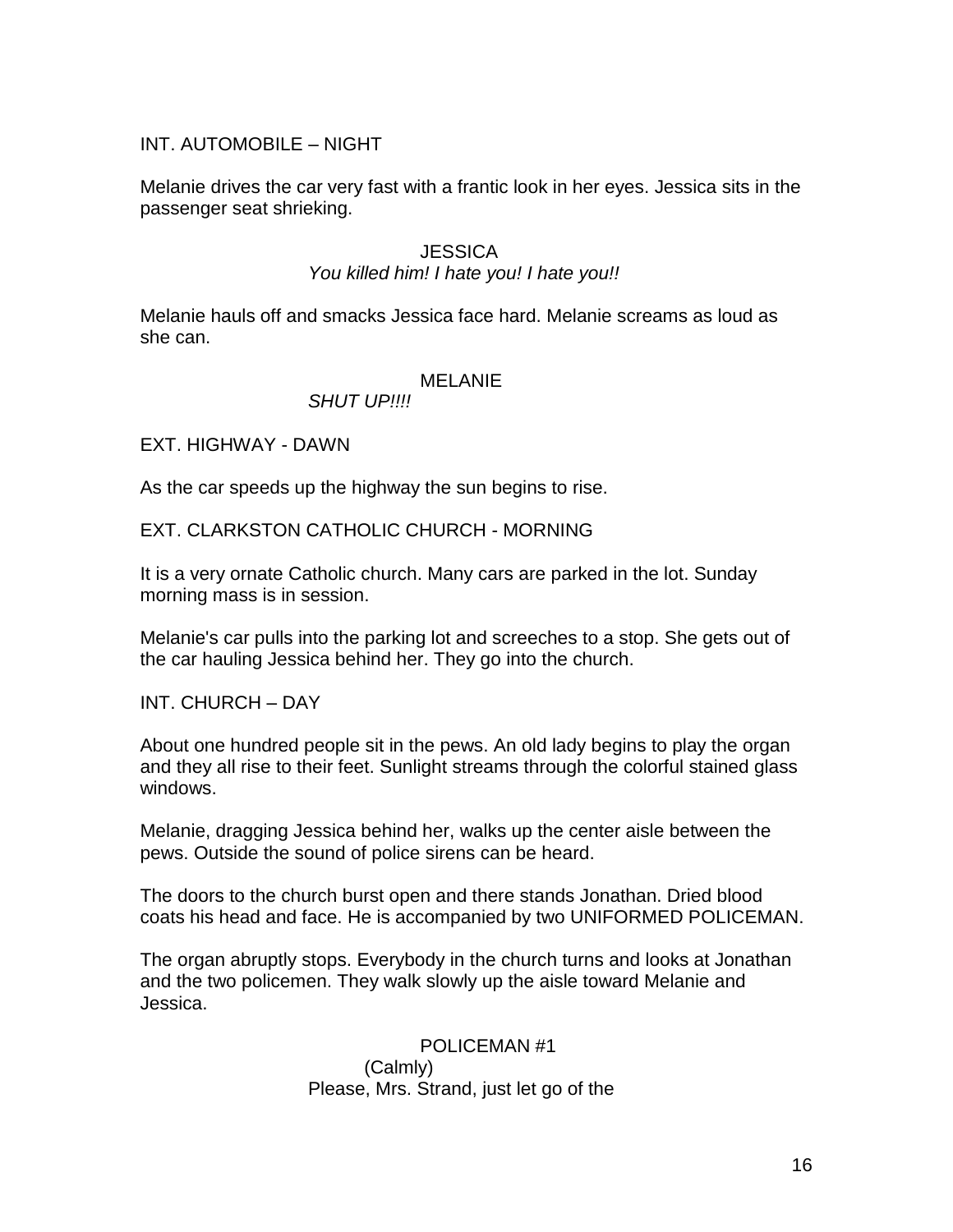### child and come with us.

### JONATHAN (Reasonable) Do as he says, Melanie, and everything will be all right.

Melanie's eyes go wide with terror as Jonathan steps over to Jessica.

The two policemen step up to either side of Melanie and take hold of her arms.

### POLICEMAN #2 Come along, Mrs. Strand.

Melanie watches as Jonathan nears Jessica, then looks down at the gun in the policeman's holster. She grabs it and aims it at Jonathan.

The policeman sees what she's doing.

### POLICEMAN #2

*Hey!*

Jonathan turns. Melanie shoots him five times in the chest.

Everyone in the church hits the ground.

Jessica is splattered with blood. Jonathan dies in a heap beside her.

Melanie turns and sees the other policeman with his gun aimed at her. She raises the smoking pistol.

### POLICEMAN #1

*Stop!*

The policeman shoots her three times.

The bullets go directly through Melanie, shattering the stained glass window behind her.

Melanie goes flying backward into all of the holy relics and candles. She dies on the floor at the foot of the giant gold crucifix.

The Priest runs over to Melanie's body and performs the last rites.

Jessica looks from her dead Mother, to her dead Father. She looks up at the broken stained glass window. Her eyes are glazed. She is in a state of shock.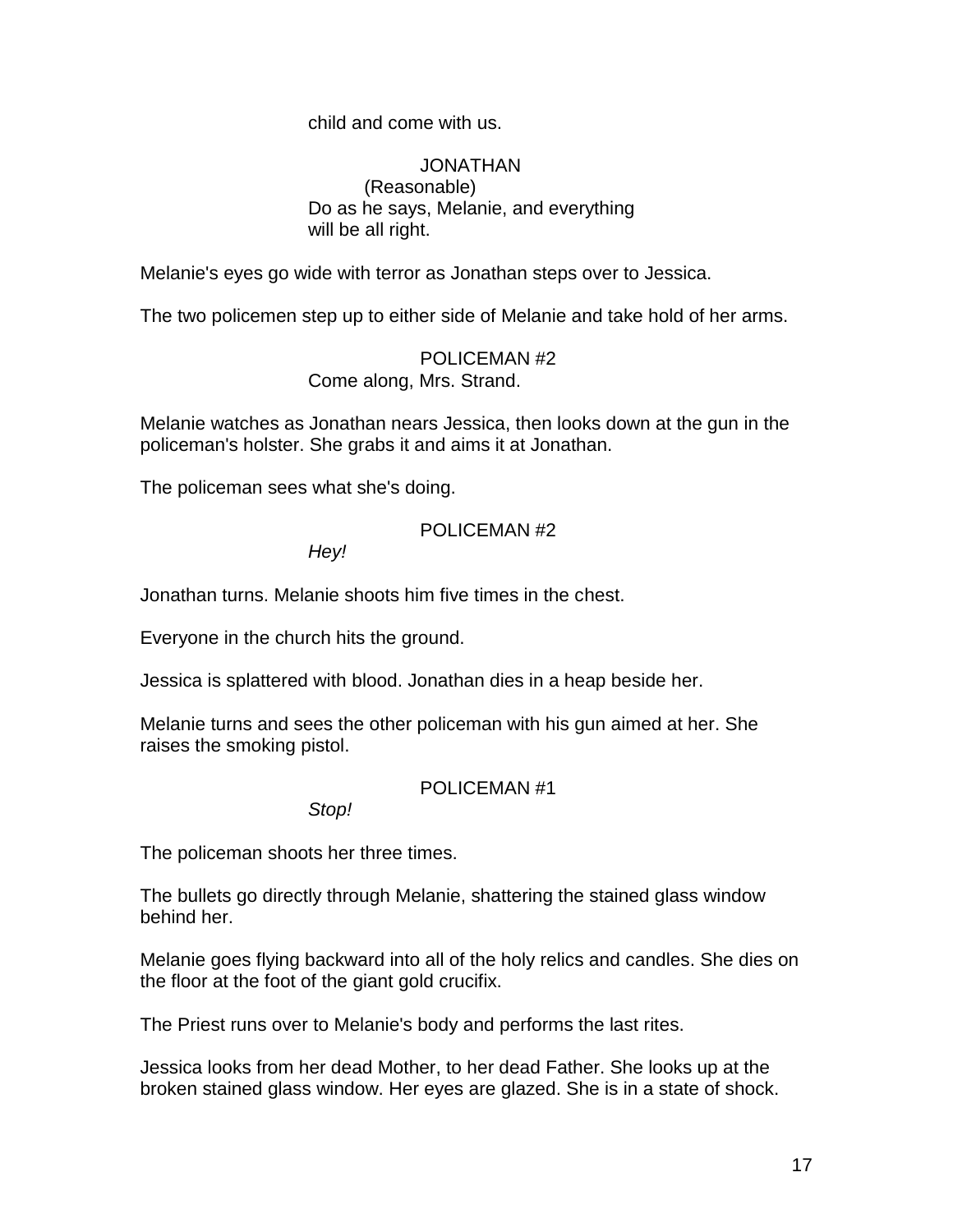Large pieces of colored glass drop to the ground and shatter into a million pieces.

DISSOLVE TO:

# EXT. MULLIGAN'S FUNERAL HOME - DAY

A hearse and several black Cadillacs sit in the circular driveway of Mulligan's Funeral Home.

INT. FUNERAL HOME – DAY

There are about fifteen mourners dressed in black scattered around the large room.

Two open caskets repose in the front of the room.

Jessica wears a black dress and approaches the two caskets. In the casket to her right is her dead Father. His face is pasty white with strange, unnatural makeup.

To her left is her dead Mother. Jessica feels compelled to reach out and touch her Mother's face. She hesitantly moves her hand nearer. Just as her fingertip is about to touch her Mother s cheek *Melanie's eyes open!*

Melanie's corpse becomes reanimated, opens its mouth and brutally bites Jessica's hand. Jessica screams as her Mother's teeth sink deep into her skin.

Jessica tries to pull her hand away and blood begins gushing out of the wound. Jessica finally yanks free. Melanie, with blood coating her face, sits up in her casket. She grabs hold of Jessica's hair and pulls her into the casket with her.

The Priest steps up from behind and slams the casket's lid shut. Jessica's horrified face goes black.

INT. DORM ROOM - NIGHT

*Jessica bolts awake and she is now eighteen years old!* She is very attractive with long brown hair that comes to a widow's peak in front.

Jessica gasps and breathes heavily.

A female voice comes from the bunk above.

MARCY (O.S.)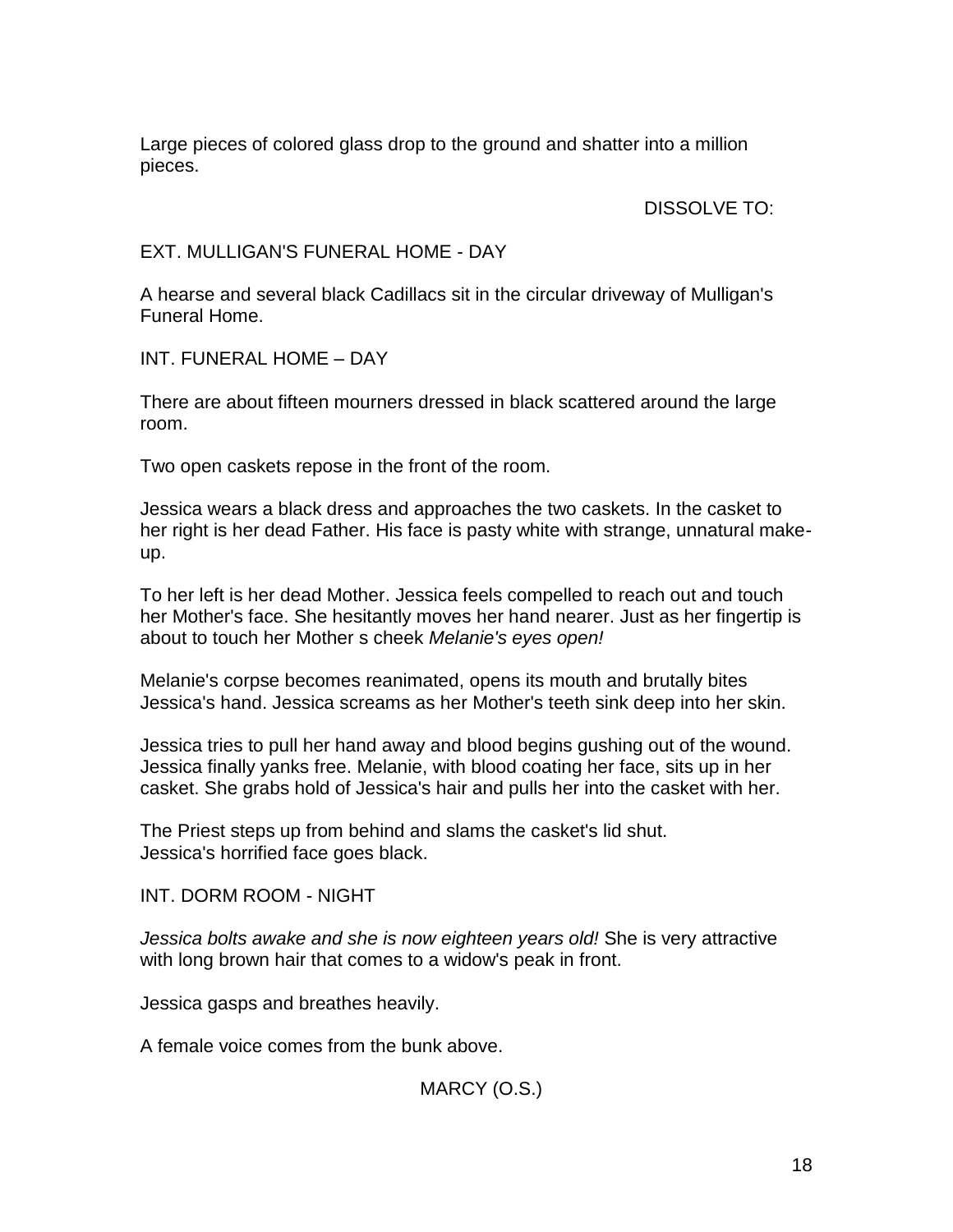Jessica?

### **JESSICA** Marcy, did I wake you up?

### MARCY (O.S.)

Just once I'd like to sleep through one of your nightmares. What did she do to you tonight?

# **JESSICA** She bit my hand and pulled me into her coffin.

MARCY, a cute seventeen year old wearing a tee shirt and bikini underwear, hops off the top bunk and sits on Jessica's bed.

# **MARCY** And I used to think that going to school in my pajamas was a nightmare.

Jessica laughs.

### **JESSICA**

Gotta cig?

Marcy reaches between her mattress and box springs. She retrieves an empty pack of Newports and squishes it.

**MARCY** 

(Shaking her head) All gone.

Jessica's eyes light up.

# **JESSICA**

Let's go get some.

# **MARCY** Now? We'll get caught.

# JESSICA No we won't. Come on.

Jessica and Marcy both put on jeans and tennis shoes. They open the window and climb out.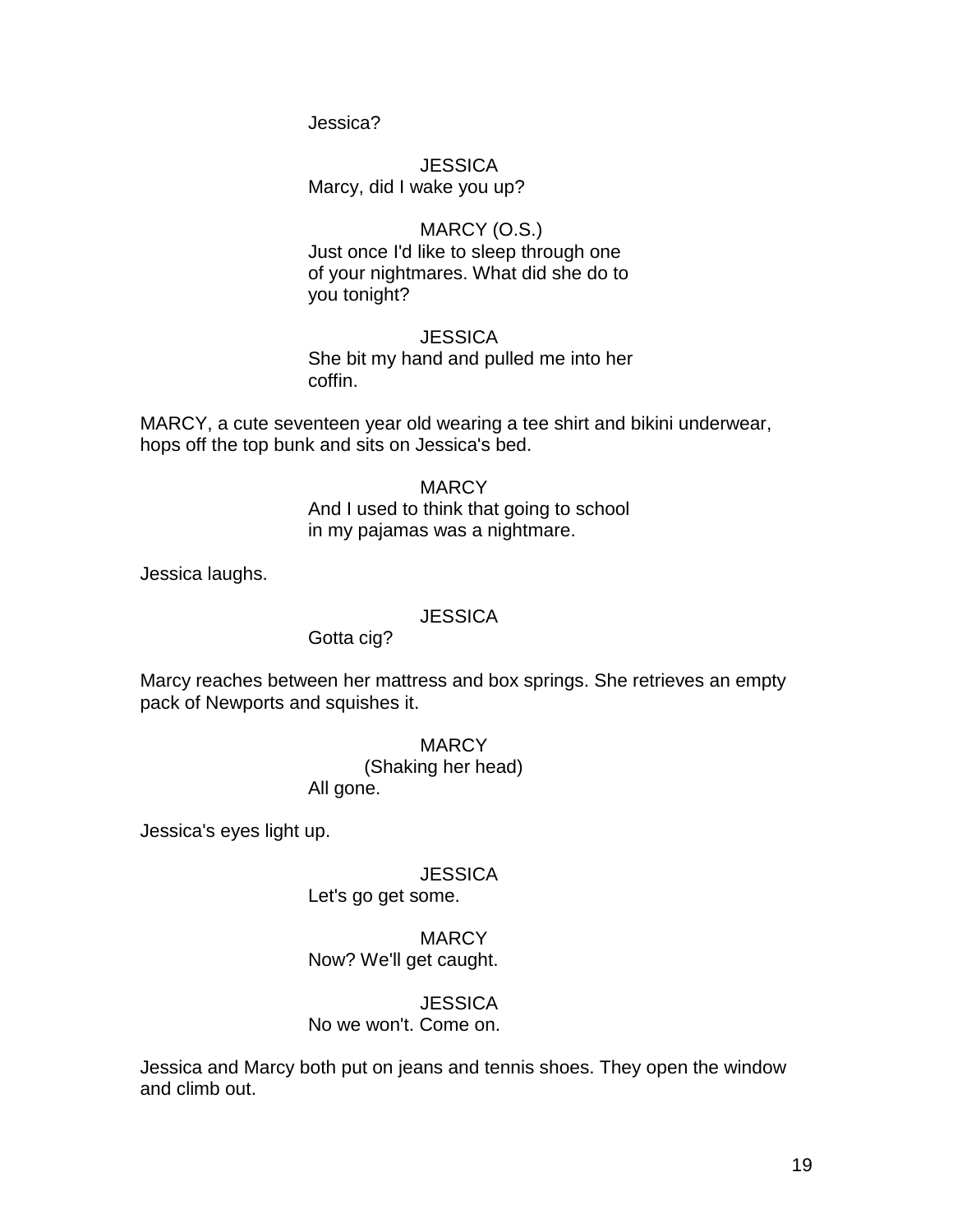# EXT. FIRE ESCAPE - NIGHT

Marcy and Jessica come through the window onto the fire escape. Marcy closes the window behind them loudly.

### **JESSICA**

Shhh...

Jessica starts down the steps. Marcy follows.

One floor down is a lighted window. Inside is MRS. STEVENS, a slim middleaged woman wearing half glasses, sitting at her desk working.

### JESSICA (Whispering) Oh, shit! Mrs. Stevens is up.

# **MARCY**

### (Whispering) I don't think this is a good idea, Jess.

Jessica is watching Mrs. Stevens intently.

# JESSICA

# (Whispering) Okay... Now.

Jessica darts past the window. Marcy panics for a second, then quickly follows.

EXT. CLARKSTON FOSTER CARE CENTER – NIGHT

The square three story building is illuminated by moonlight. A sign in front says, "Clarkston Foster Care Center."

Jessica and Marcy sneak around the side of the building. They are acting like escaped convicts. Jessica scopes out the rooftop.

### **JESSICA** (Whispering) The coast is clear. If the Nazis catch you, eat your cyanide pill.

Marcy rolls her eyes and smiles.

# **MARCY**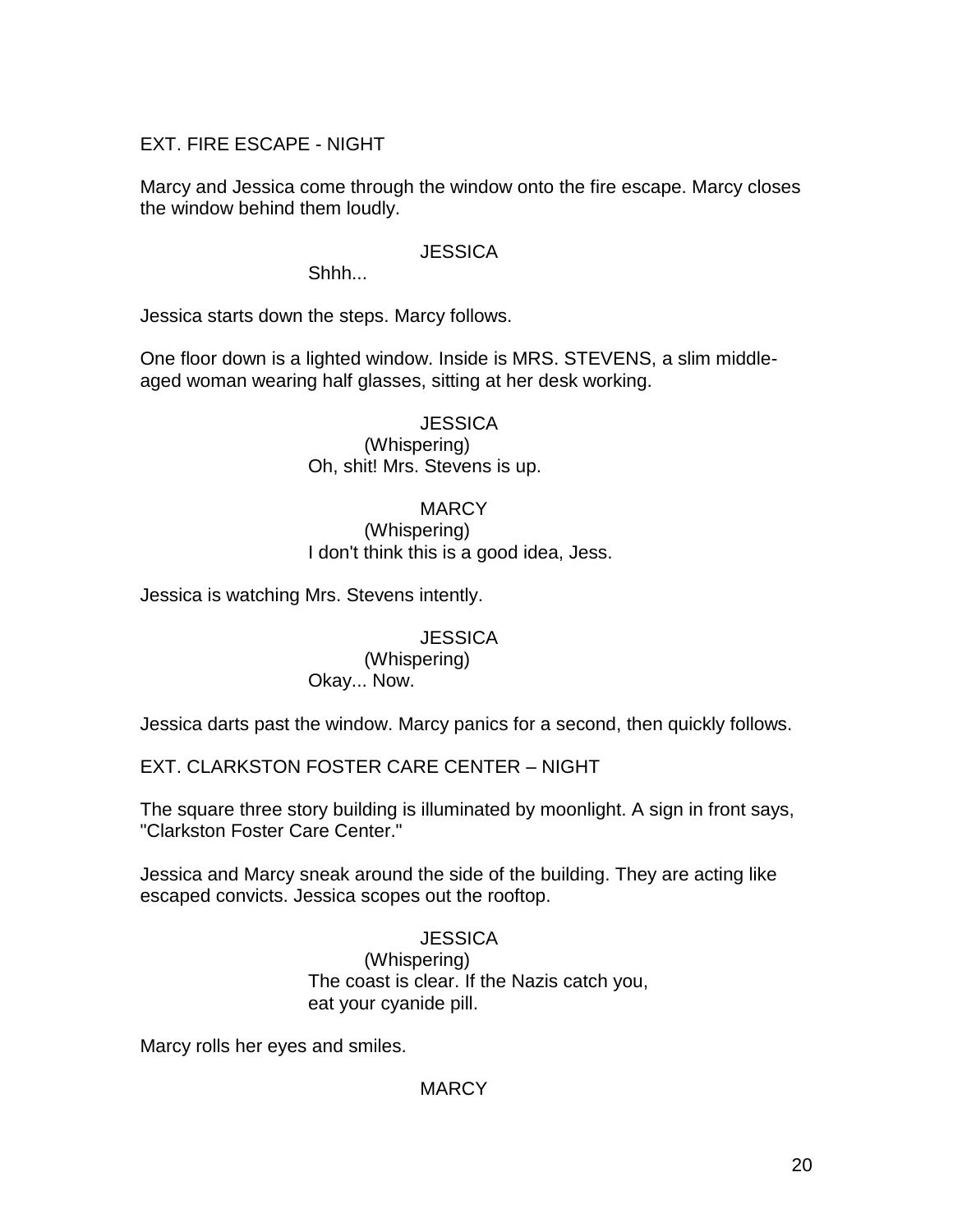Yes, Colonel Hogan.

### **JESSICA**

Now!

Jessica makes a mad dash across the lawn. Marcy follows close behind.

EXT. JOE'S PARTY STORE – NIGHT

Jessica and Marcy arrive at an all night liquor store. They are out of breath. They go inside.

INT. JOE'S PARTY STORE – NIGHT

They go up to the counter. No one is around except the store CLERK, a tall, stern-looking man reading Penthouse. He looks at the girls and reluctantly closes the magazine.

> **MARCY** I'll have a pack of Newports in the box.

Jessica eyes the liquor.

JESSICA

And a pint of El Toro Tequila.

Marcy is surprised. The Clerk reaches for the Tequila and sets it on the counter. Jessica takes money out of her pocket. He looks more closely at Jessica.

CLERK

(Flatly)

I.D.

Jessica hands the Clerk her I.D. He scrutinizes it for a long, tense moment. He hands it back.

### CLERK

(Smiling)

Happy Birthday.

He rings it up. He puts the Tequila in a bag and hands it to her. Marcy turns and hugs Jessica.

# **MARCY** Happy birthday, Jess.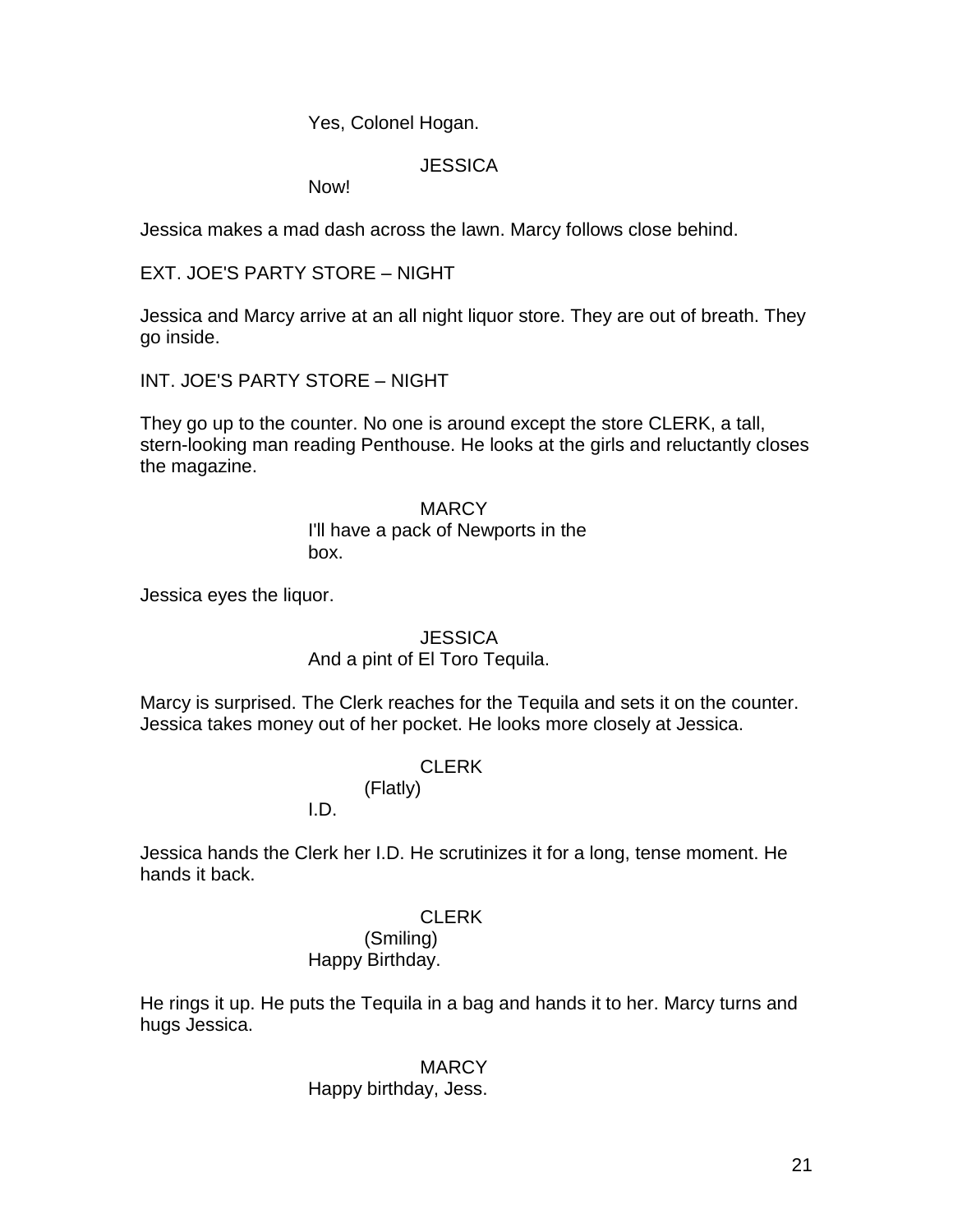Jessica holds up the bottle.

### **JESSICA**

### Let's celebrate.

# EXT. FIRE ESCAPE – NIGHT

Jessica hands the half empty bottle to Marcy. On the railing beside them is a long line of stubbed-out butts. Jessica adds another.

#### **JESSICA**

I am an adult. I am no longer a child. I used to want a boy, now I want a man. I can vote and I can drink...

She takes a drink and dribbles on herself.

#### **MARCY**

Not very well.

### **JESSICA**

I want everything I've ever seen on TV. I want to be rich, and I want a big house... On a lake. And a boy...

### **MARCY**

Wait a minute, I thought you wanted a man.

#### **JESSICA**

I haven't had a boy yet, I can't be picky. I want, I want, I want... I want my dad back. I want to smell the pipe he always smoked, the way it got into his clothes. I want the life I had in Lone Lake.

### **MARCY**

It's nice to want. I just want us to stay friends forever.

#### **JESSICA**

We will. Always. And when you get out we'll move in together. And we'll be the Sparkle Sisters and have our own television show.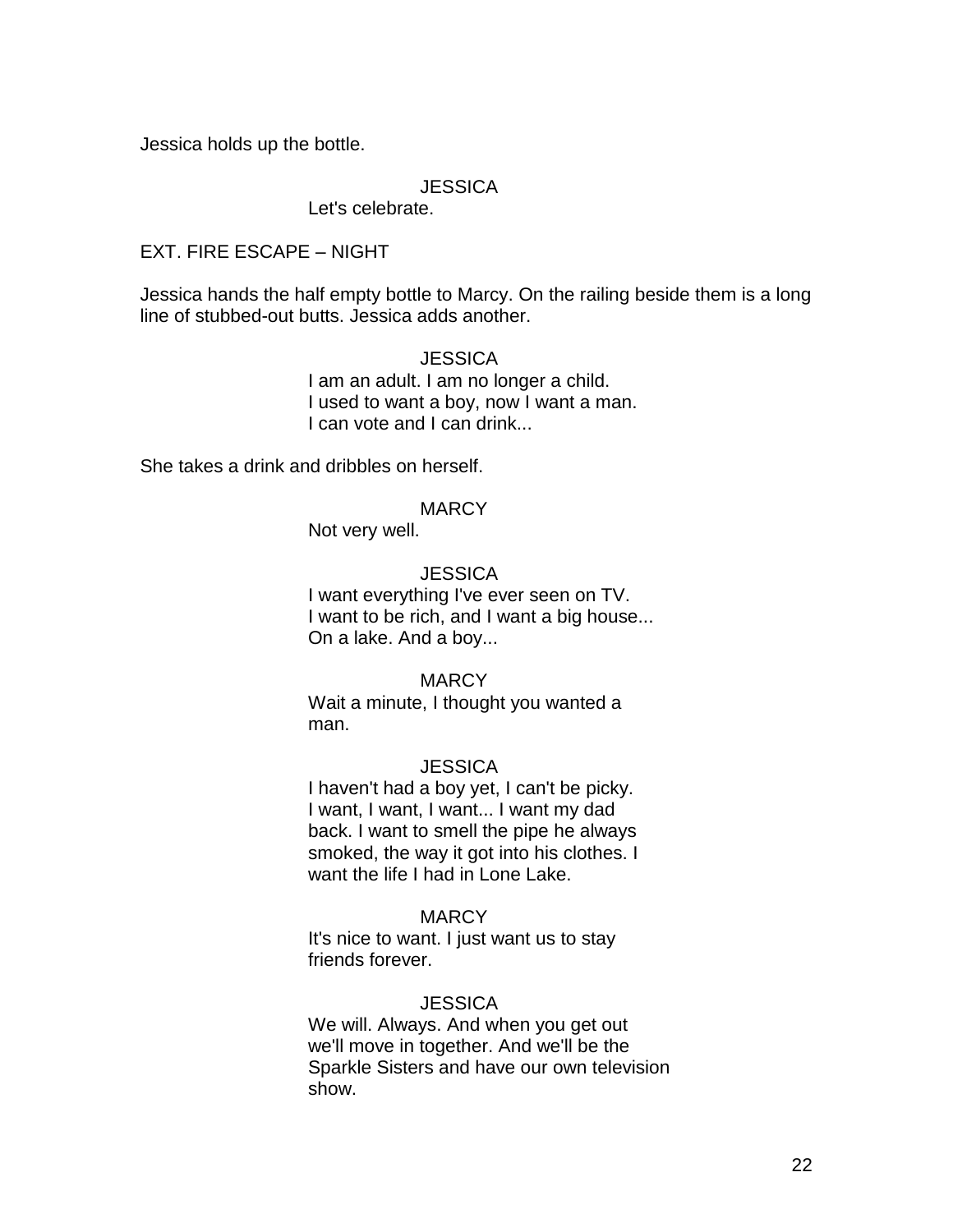The look at each other and begin to hum the opening bars of "The Patty Duke Show."

### **JESSICA**

(Singing) Marcy adores a minute, the Ballet Russe, and Crepe Suzettes...

### **MARCY**

(Singing) ...But Jessie loves to rock & roll, a hot dog makes her lose control, what a wild duet...

### JESSICA & MARCY (Singing together) ...'Cause they're the Sparkle Sisters, they're two of a kind...

Marcy looks all around in concern.

# **MARCY**

We gotta be quiet.

#### **JESSICA**

The heck with Mrs. Stevens. I'm eighteen years old. I'm outta here. I'm an adult...

INT. MRS. STEVENS OFFICE - DAY

Mrs. Stevens speaks to Jessica who is seated across from her.

# MRS. STEVENS

...And because you're an adult you will be leaving my care. Just exactly what are your plans, Jessica?

### **JESSICA**

Well, I'm not exactly sure. I was thinking of a couple of different things.

Mrs. Stevens picks up a manila envelope.

MRS. STEVENS I've known you for a long time, Jessica,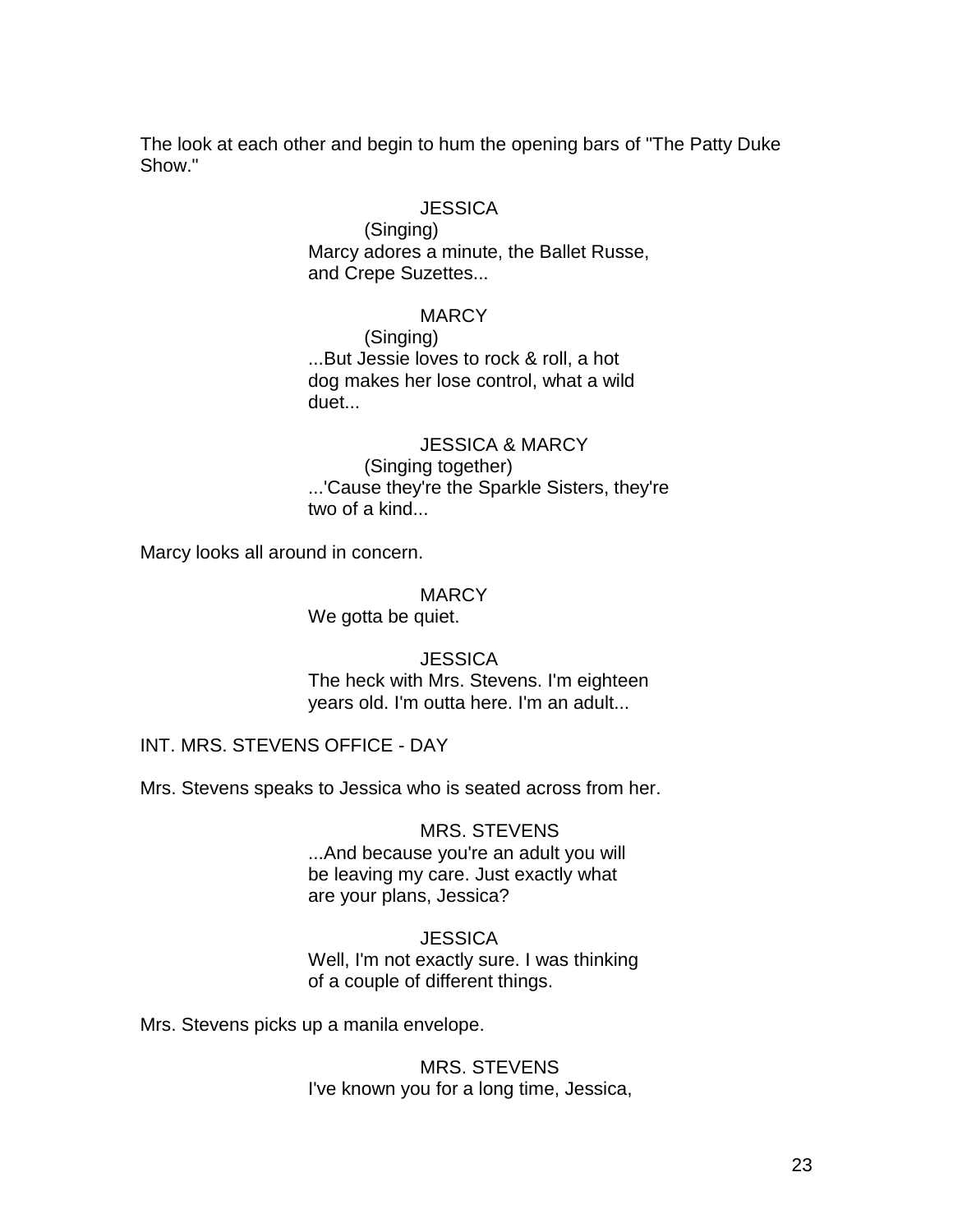and I know you'll do just fine. A lawyer came by yesterday and dropped this off. You might want to read it before making any definite plans.

Jessica takes the envelope and opens it. She turns it over and an key drops into her hand. Also in the envelope is an old yellowed document.

### **JESSICA**

What's this?

Mrs. Stevens takes the document, puts on her half-glasses and inspects it.

### MRS. STEVENS

It's a deed.

Mrs. Stevens quickly scans the letter attached.

MRS. STEVENS It seems that you own a house. Your family's house. In Lone Lake.

Jessica lights up.

JESSICA Oh my God! You're kidding me.

MRS. STEVENS No. You own a house.

**JESSICA** I can't believe this. This is the greatest thing that ever happened!

MRS. STEVENS I'm happy for you, Jessica, and I wish you the very best of luck.

INT. DORM ROOM - DAY

Jessica is in her room packing. She has her backpack on the bed and is going through a drawer. Items either get tossed in the backpack or into the trash can. She finds an old cracked super ball in the drawer. She looks at it for a moment, smiles and puts it in her pocket.

EXT. BUS STOP - DAY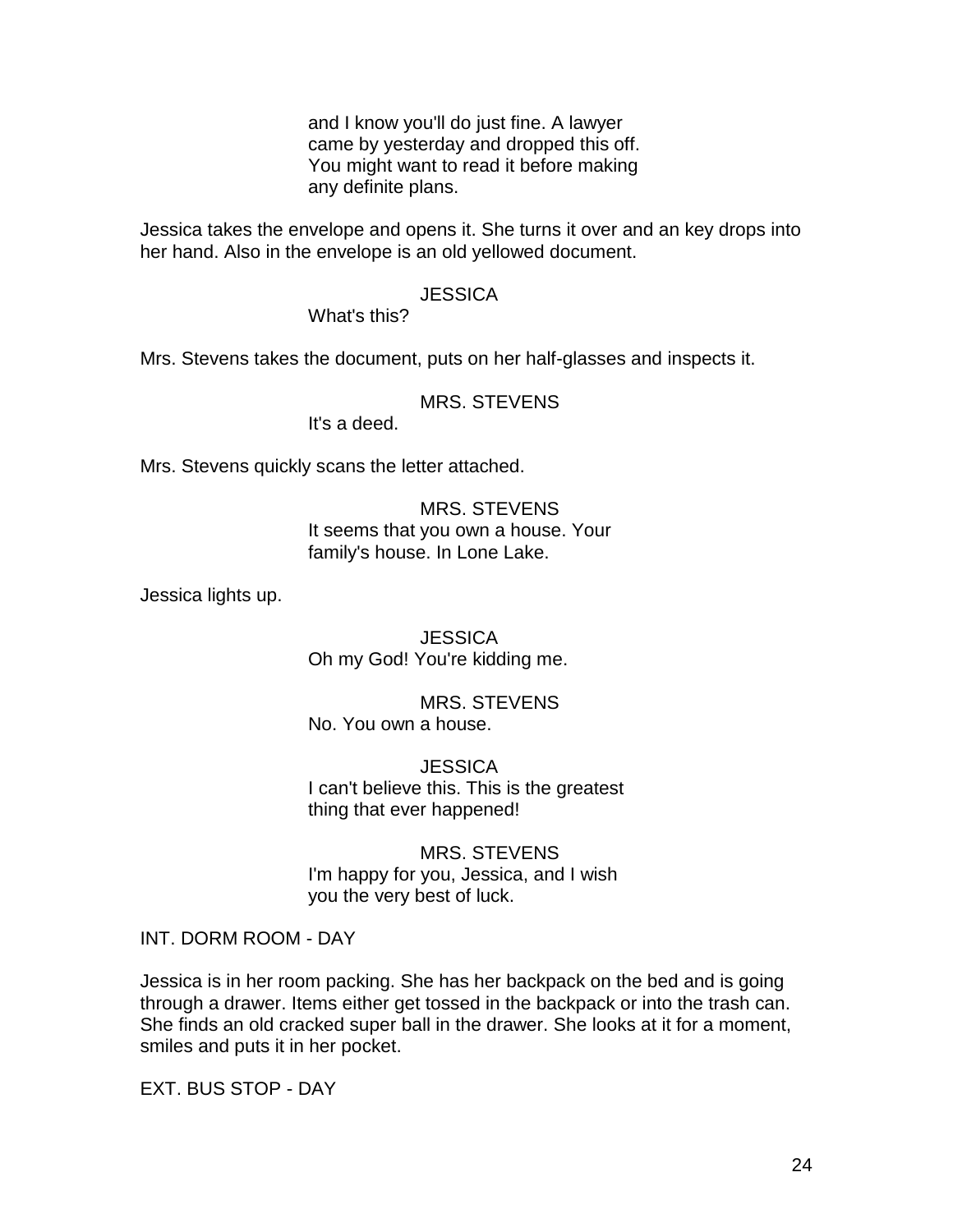Jessica and Marcy stand at a bus stop.

**MARCY** And don't forget to write.

**JESSICA** I won't, and I'll call you, too.

The bus pulls in. Jessica and Marcy hug and kiss.

**MARCY** I'm going to miss you, Jess. Here, this is for you.

Marcy hands Jessica a small package.

**JESSICA** Oh, you didn't have to.

Jessica opens the package and finds four candy bars.

**MARCY** I thought you might get hungry on the bus.

**JESSICA** I'll treasure them. And I'll always have the extra weight to remind me of you. Goodbye, Marcy.

#### **MARCY**

Goodbye.

Jessica gets on the bus.

Marcy waves as the bus pulls away.

INT. GREYHOUND BUS - DAY

Jessica sits in an aisle seat. Across the aisle sits an exceptionally cute little Japanese BOY and his middle aged JAPANESE FATHER. The bus driver's voice comes through the speakers.

> BUS DRIVER (O.S.) Lone Lake. Next stop, Lone Lake.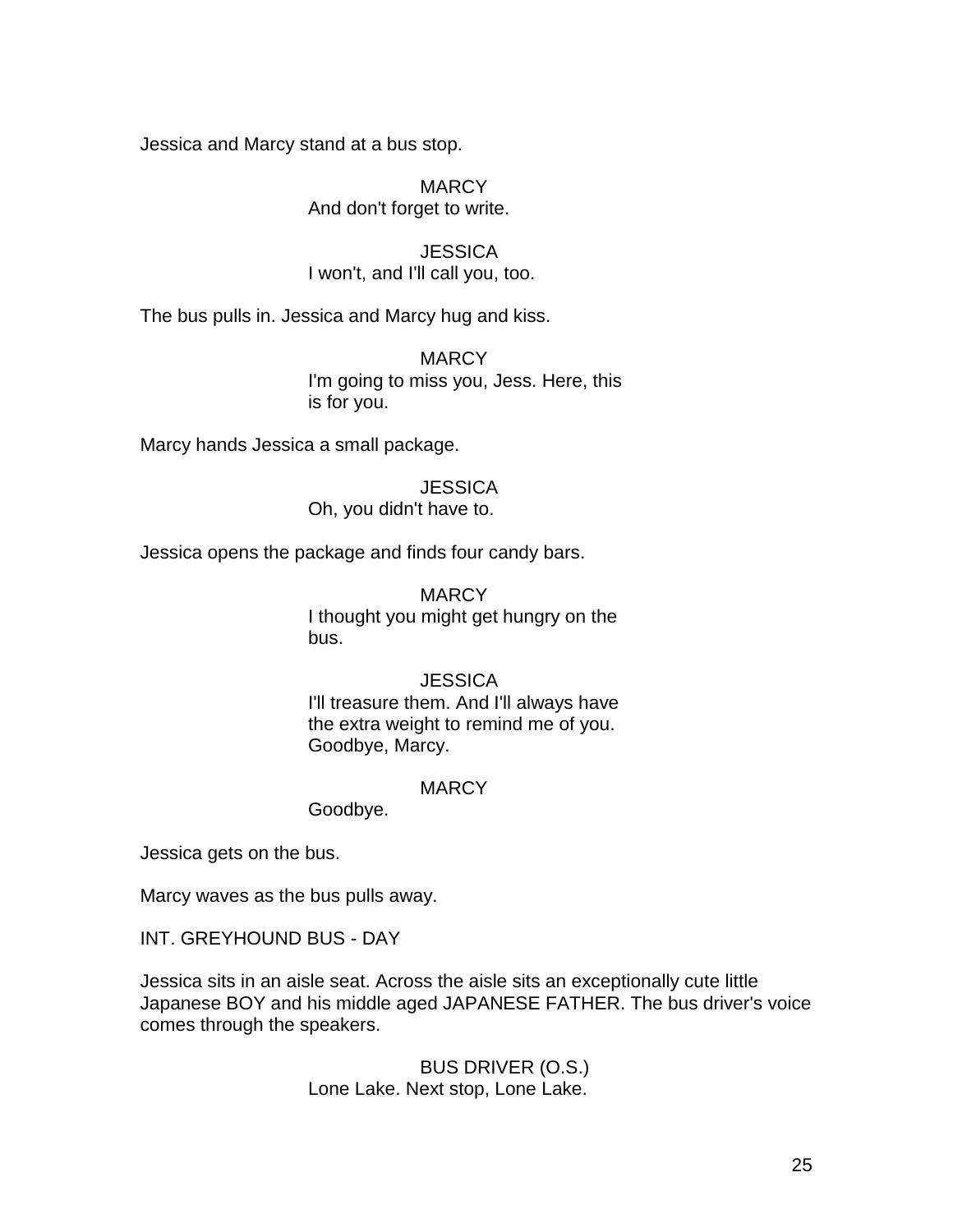The Japanese Father turns to Jessica.

JAPANESE FATHER Are you going to Lone Lake.

### **JESSICA**

Yes, I am.

JAPANESE FATHER You know that Lone Lake is the deepest lake in all of America?

### **JESSICA**

No, I didn't.

JAPANESE FATHER Yeah. Very deep. No Bottom.

JESSICA Really? That's fascinating.

Jessica is more interested in the little boy.

### JESSICA

# How old are you?

The little boy smiles at her and his father answers.

### JAPANESE FATHER He does not speak English.

The Father translates the question into Japanese for the little boy. The little boy holds up five fingers.

Jessica smiles and looks out the window. She sees a sign that says, "Welcome To Lone Lake."

EXT. MAIN STREET OF LONE LAKE – DAY

The bus pulls up in front of the row of stores. It stops in front of the Ed Downing's Drug Store. Jessica, the Japanese Father and his little boy, all get off of the bus. The bus drives away.

A blue Ford Taurus with a General Rent-A-Car sticker on the bumper is waiting in the parking lot. Four oriental men get out of the car and greet them in Japanese.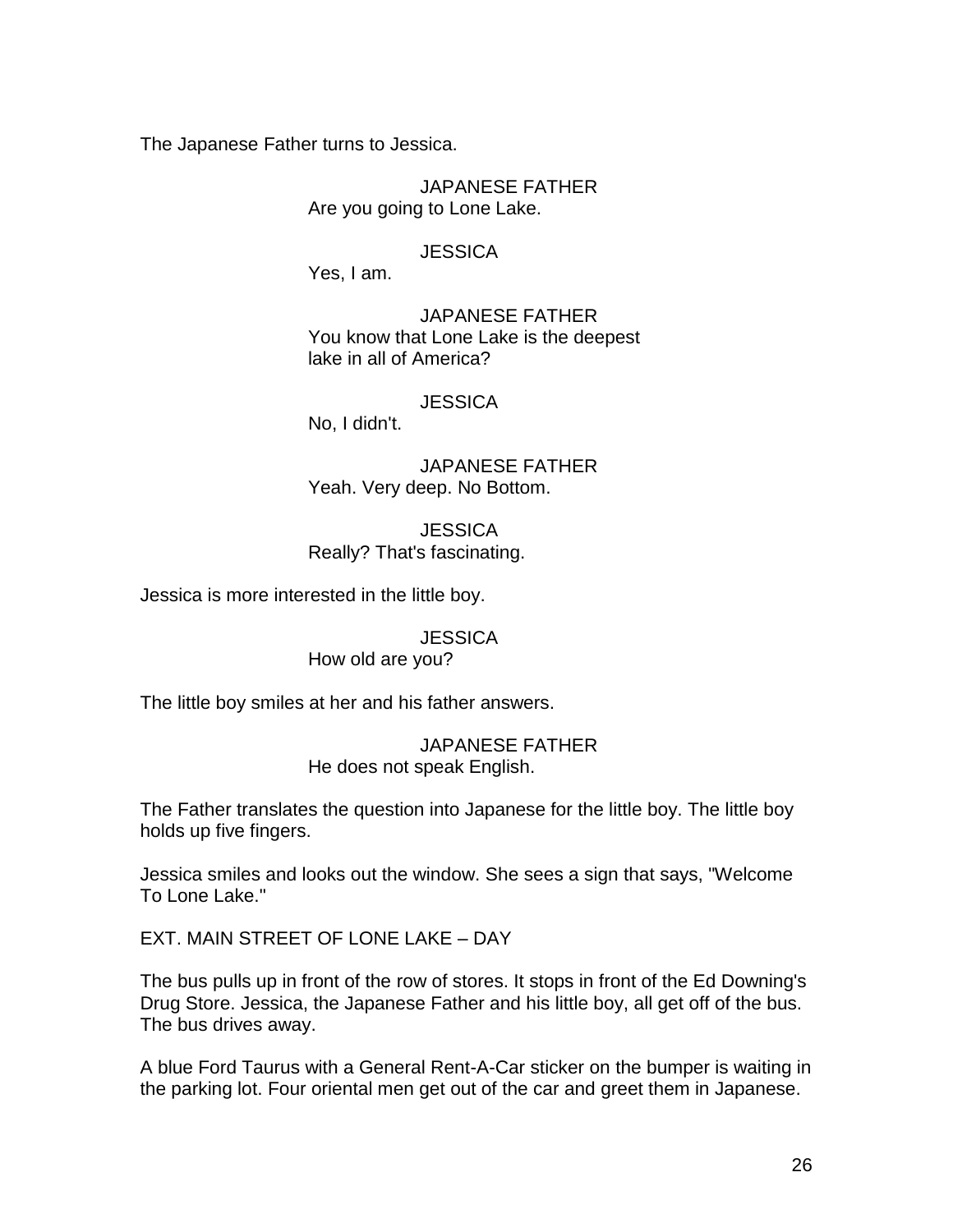# JAPANESE FATHER 1Would you like a ride someplace?

# JESSICA No, thanks. I'll walk. Nice meeting you.

Jessica waves goodbye to the little boy and he waves back.

Jessica wanders through the small downtown area of Lone Lake, her backpack on her back. There is a warm glow in her face as she passes:

EXT. LONE LAKE BARBER SHOP – DAY

The barbers are reading the newspaper and watching TV. There are still no customers.

EXT. THE IGA GROCERY STORE – DAY

As Jessica passes the grocery store she sees a stock boy pushing a long line of shopping carts. When the carts pass they reveal the gum ball machines. Jessica stops and looks at the quarter machine with all of the toys in it. There's the super ball. She puts in a quarter, turns the handle and opens the little door. It's the lighter. She takes it out of the capsule and puts it in her pocket.

Jessica keeps walking.

EXT. THE VILLAGE SNACK SHOP – DAY

She sees a Mailman going into the snack shop.

EXT. LONE LAKE ELEMENTARY SCHOOL – DAY

Jessica passes Lone Lake Elementary School and sees that it is closed and boarded up. There are overgrown weeds on the lawn. A sign says, "For lease. Call Frank Malone at Lakefront Realty 991-0775." She continues on her way.

EXT. LONE LAKE – DAY

The sun shimmers on the calm surface of the lake. A few people lie on the beach catching some rays. Beside the clubhouse the silhouetted figure of an old man sits in a wooden chair.

EXT. TREE-LINED STREET – DAY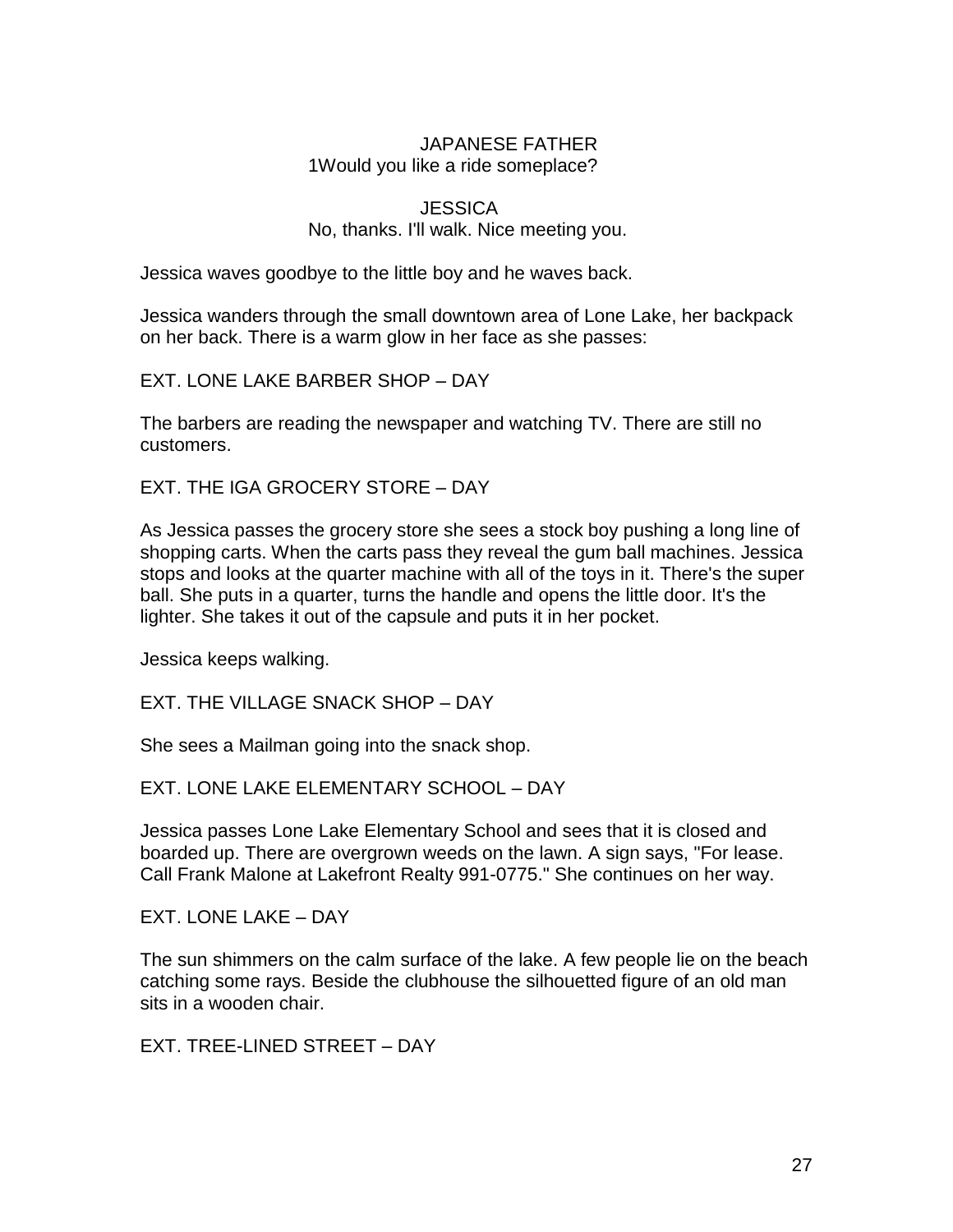Jessica sees the Buttram's house. Cars are in the drive and the cedar shingle siding is still not finished.

EXT. THE CUMMINGS' HOUSE – DAY

Jessica sees a purple 1972 Dodge Charger with mag wheels in the driveway. She then sees Mrs. Cummings down on her hands and knees in the garden. A smile of recognition lights up her face.

#### **JESSICA**

Mrs. Cummings?

Mrs. Cummings looks up, then smiles.

#### MRS. CUMMINGS

Jessica Strand. My, my, but haven't you grown up pretty. What brings you back? Are you visiting?

JESSICA No. I've inherited the house. I'm moving in.

MRS. CUMMINGS Isn't that wonderful. It's nice to have you back. Won't Brian be surprised to hear this.

### **JESSICA**

Is Brian here?

#### MRS. CUMMINGS

No, but he can't be far. That monstrosity is still in the driveway.

She points at the purple Charger.

#### MRS. CUMMINGS

I'm telling you, Brian is the most obstinate person I've ever known. We can't seem to agree on anything, but... There I go, running on and on again. The minute I see Brian I'll certainly tell him you're here.

#### **JESSICA**

Thanks, Mrs. Cummings. Nice seeing you again.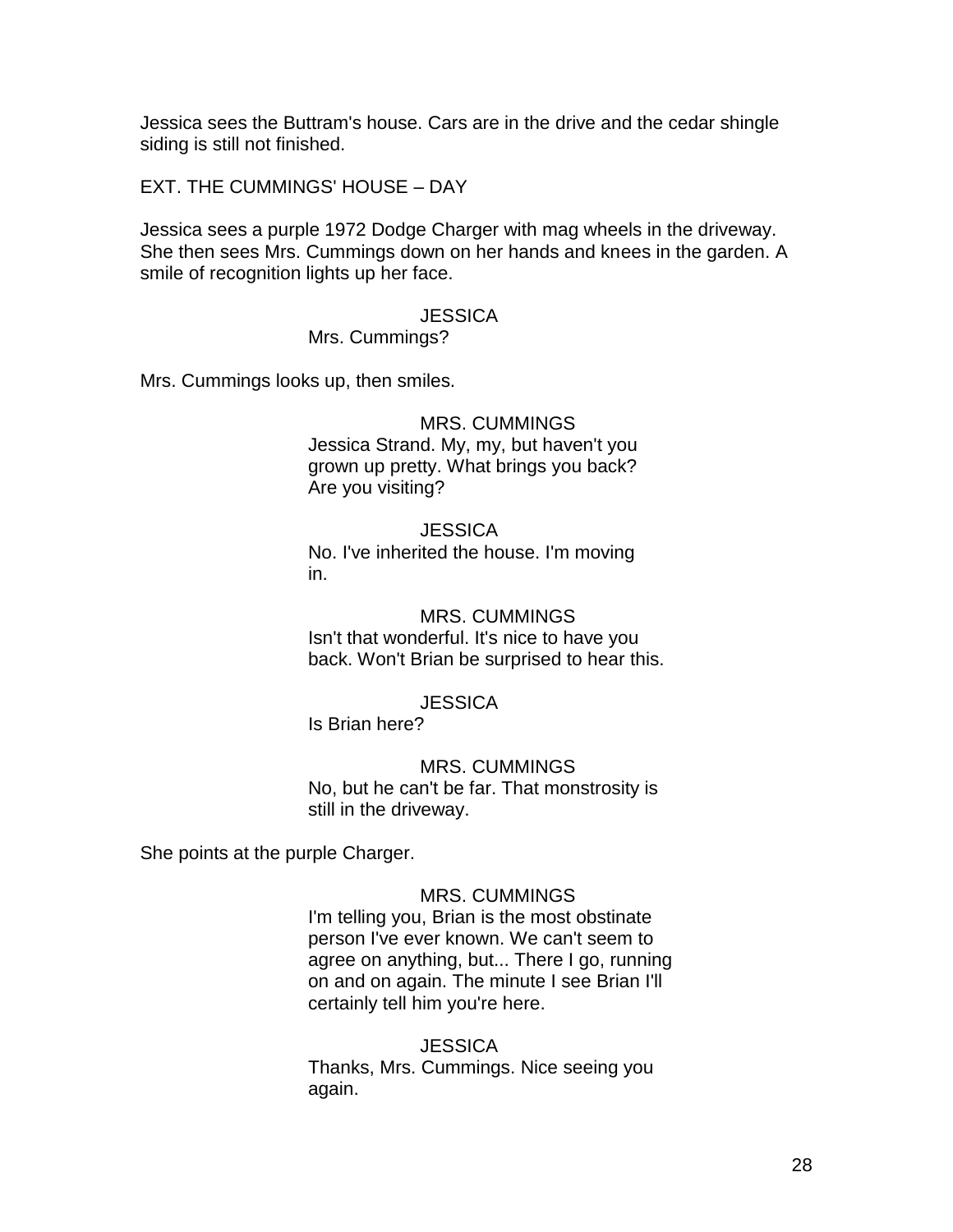### MRS. CUMMINGS And you, dear. And please, call me Rita.

Jessica walks away. Separated by hedges, the next house over is hers. She stops in front of her house.

### EXT. THE STRAND HOUSE – DAY

It is an old Tudor structure with large bay windows and three stories. The lawn is a jungle of overgrown vines and weeds. She takes the key from her pocket and puts it in the rusty old lock. Jessica opens the door and enters the house.

INT. STRAND HOUSE – DAY

The interior of the house is old and musty. Everything is exactly as it was left thirteen years ago. Her Mother's suitcase sits in the middle of the floor, covered with dust.

As she walks around the house she opens the shades and curtains and slides open the windows. Dust floats in the sunlight. She hits the light switch, but the lights don't work.

One of the living room windows is shattered. At the center of the window is a dead bird with its head caught in the broken glass.

There is a spider web in the corner with many brown hairy spiders crawling around it. Jessica shudders.

On the coffee table is a crystal candy dish. Jessica lifts the lid and finds one giant blob of melted candy. She winces and replaces the top.

On an end table is a black rotary telephone. She lifts the receiver and listens. The line is dead. She hangs up the phone.

INT. KITCHEN – DAY

Jessica enters the kitchen and looks around. She attempts to open the cellar door but it is locked.

Opening the cupboards she finds a large variety of old products. Many cans sit crookedly with the bottoms and tops puffed out. There is a five pound bag of sugar coated with ants. She quickly closes the cupboard.

INT. LIVING ROOM – DAY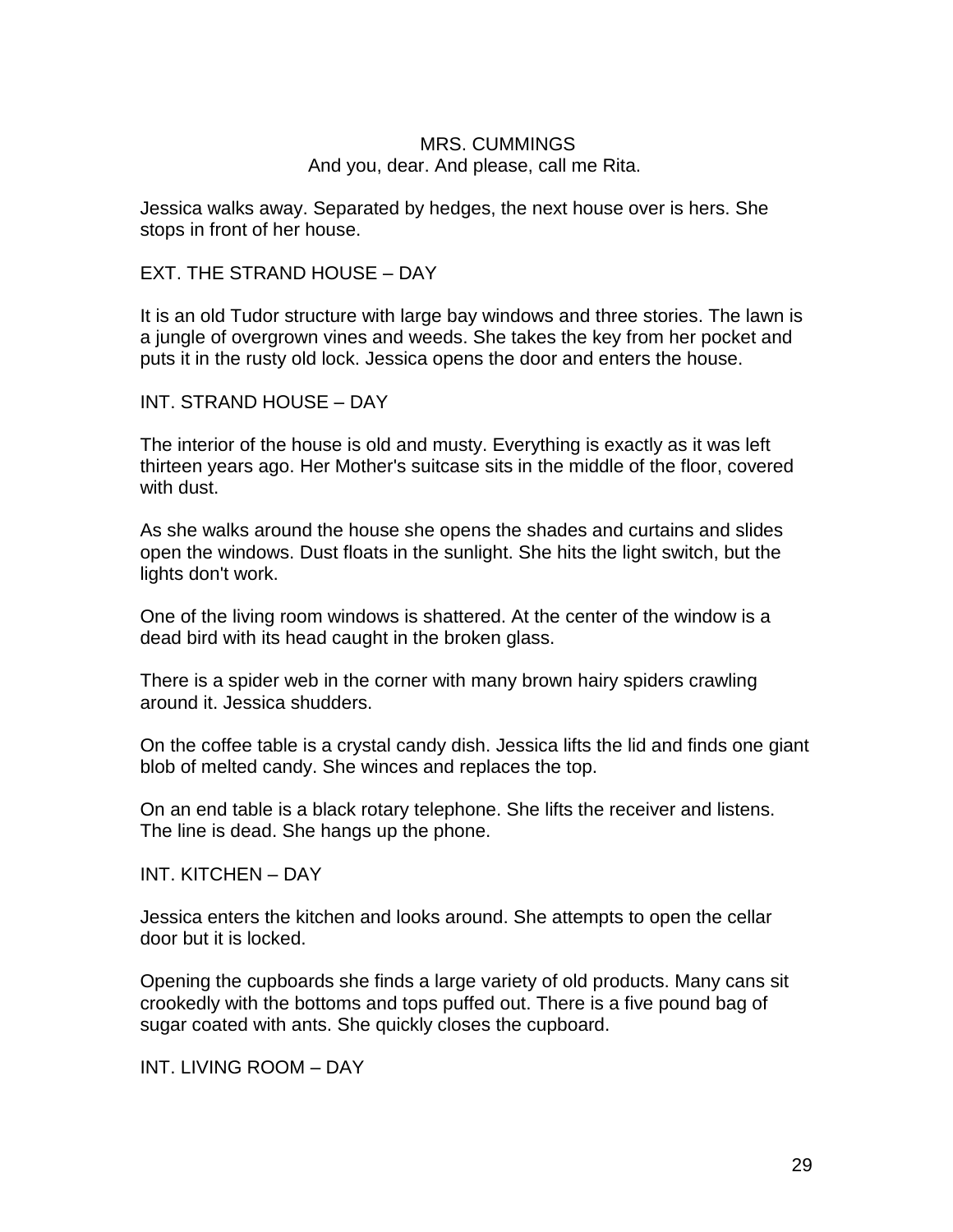Jessica goes back into the living room and comes face to face with a large, bald headed man named FRANK MALONE. Jessica and Frank are both startled and gasp.

### MALONE I didn't know anyone was in here.

#### **JESSICA**

Neither did I.

MALONE Sorry if I frightened you. You must be Jessica Strand.

#### **JESSICA**

Who are you?

#### MALONE

Frank Malone, Lakefront Realty. Helluva nice house, huh?

**JESSICA** It's beautiful. I've always loved this house.

### MAI ONF

It's one of the biggest in town. What I could do with a place like this.

**JESSICA** Do you think it would cost a lot to fix this place up?

MALONE Not if you do it yourself.

Frank takes a Milky Way Bar from his pocket and holds it out to Jessica.

#### MALONE

Want some?

**JESSICA** No thank you. I've got plenty of my own.

Frank Malone shrugs, unwraps and eats his candy bar.

# MALONE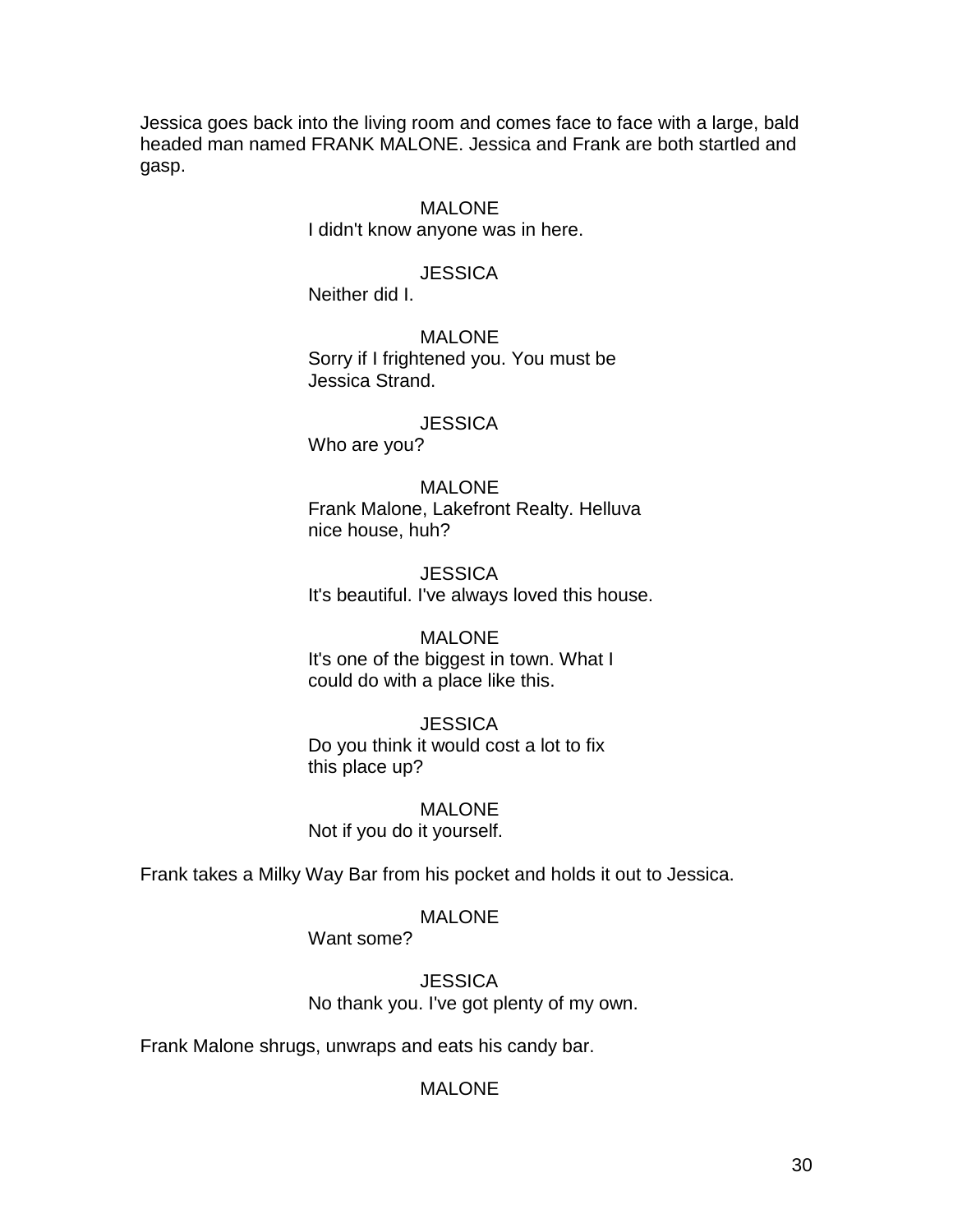By the way, I wouldn't go down in that cellar if I were you, it got destroyed in a flood and there's no stairs. If you'll just sign here I can probably get the power and water on by later tonight or tomorrow.

He holds out a clipboard with papers on it. Jessica signs the paper.

#### MALONE

If you need any help fixing the place up I know a fella that's pretty good. George Darbian, he just lives up the street. Give me a call if you need anything.

Frank Malone hands her his card and leaves.

EXT. BACKYARD - DAY

Jessica comes out the back door. She wanders through the overgrown grass and weeds up to the high wooden fence at the back of the yard. She looks through the slats of the fence and sees a cemetery.

EXT. CEMETERY – DAY

There are rows and rows of tombstones of all sizes and shapes. Everything is quiet and no one is about.

EXT. BACKYARD – DAY

Jessica looks to her right to the hedges separating the yards. She goes over to the hedges and looks down at the entrance to her old secret hiding place. She smiles, gets down on her hands and knees and crawls under the hedges.

EXT. HEDGES – DAY

Jessica crawls under the hedges. A look of childish delight on her face.

INT. HIDING PLACE – DAY

Jessica comes into the secret hiding place and *finds Brian sitting there!* He is nineteen years old, muscular and handsome. He is smoking a cigarette. Both Jessica and Brian are astounded. Speechless. There are so many questions that neither one knows where to begin. Instead they burst out laughing.

> **JESSICA** Oh my God, Brian!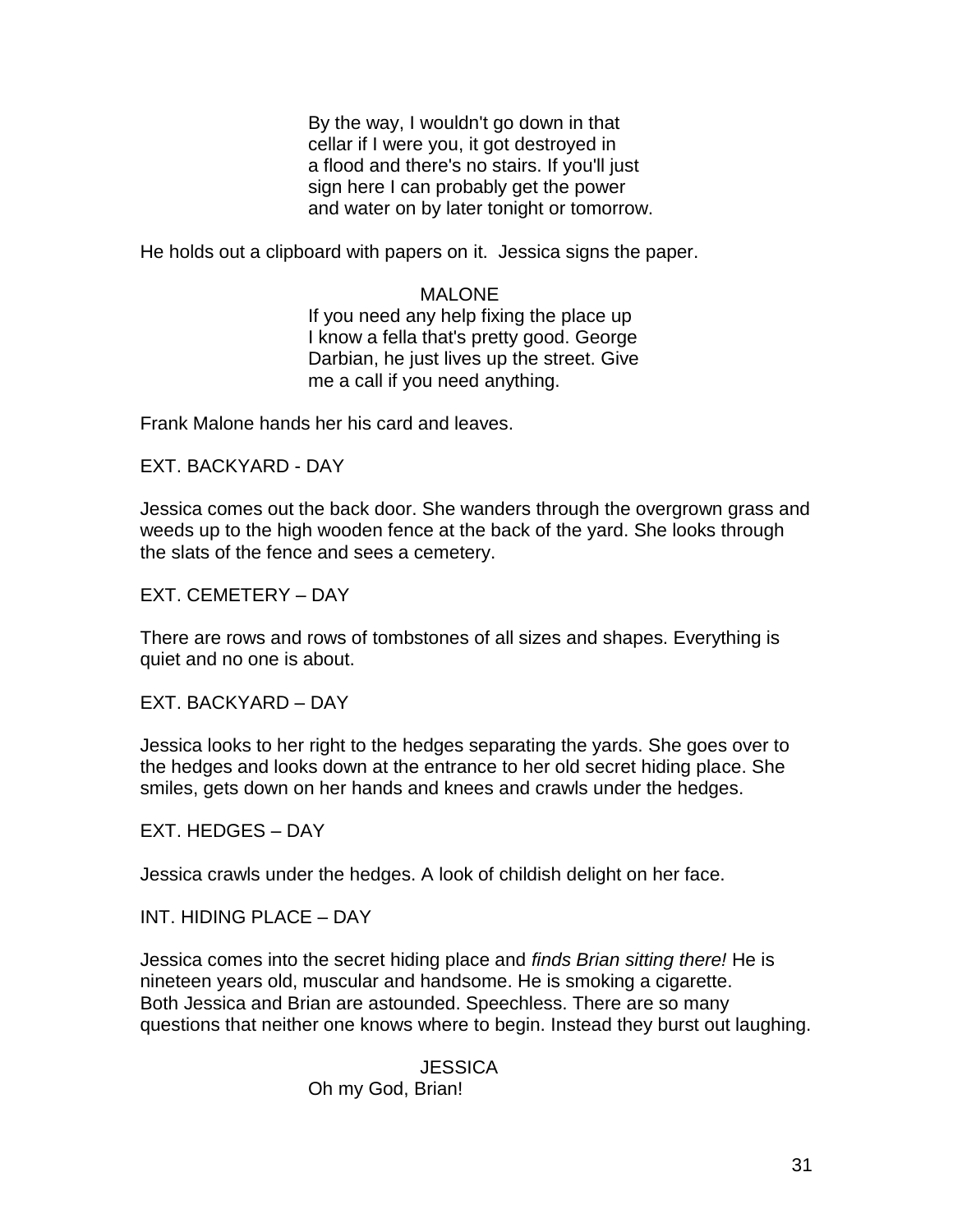#### BRIAN

Jessica? No way...

JESSICA I don't believe this. What are you doing here?

He holds up the cigarette.

BRIAN Hiding. My mom won't let me smoke in the house. Pretty silly for nineteen, huh?

#### JESSICA

Yeah...

They both shake their heads in amazement.

### **BRIAN**

I guess I've pretty much taken this place over since you left.

Jessica looks around at tons of cigarette butts, empty beer cans and bottles. It's a mess.

### **JESSICA**

# You've taken nice care of it.

Brian shrugs and smiles.

BRIAN

# Are you back for good?

### **JESSICA**

Yeah, I am.

### BRIAN

Wow.

The two smile for a moment in silence. Jessica remembers something.

**JESSICA** Here, I've got something for you.

### BRIAN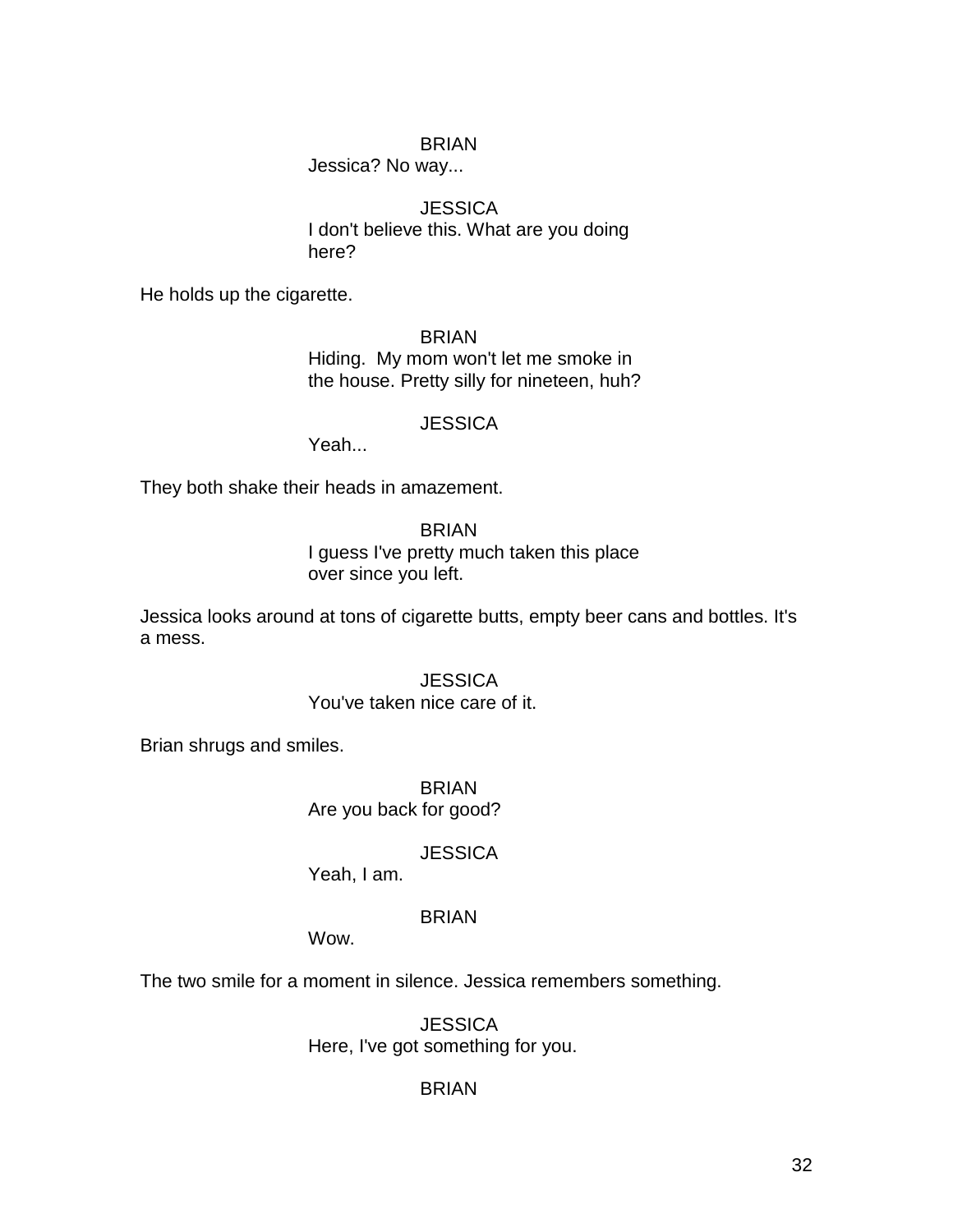#### (Amazed) Really? What?

Jessica reaches into her pocket and hands him the plastic capsule with the lighter in it. Brian takes it and grins happily.

#### BRIAN

I always wanted one of these. Thanks.

# **JESSICA**

I remember you got me a super ball.

BRIAN Right... You named it something, didn't you?

Jessica nods, embarrassed.

### **JESSICA**

...Alexander Graham Ball. I still have it.

Jessica takes the super ball out of her pocket and shows it to him; cracked and dried up.

### **BRIAN**

They don't age very well... But you have.

# **JESSICA**

(Smiling) Thanks. You look pretty good yourself. I've thought about you over the years...

She suddenly feels like she's put her foot in her mouth.

### **JESSICA**

(Embarrassed) Not a 'lot. I mean...

BRIAN I've thought about you, too... A lot.

# **JESSICA**

Really?

Brian nods.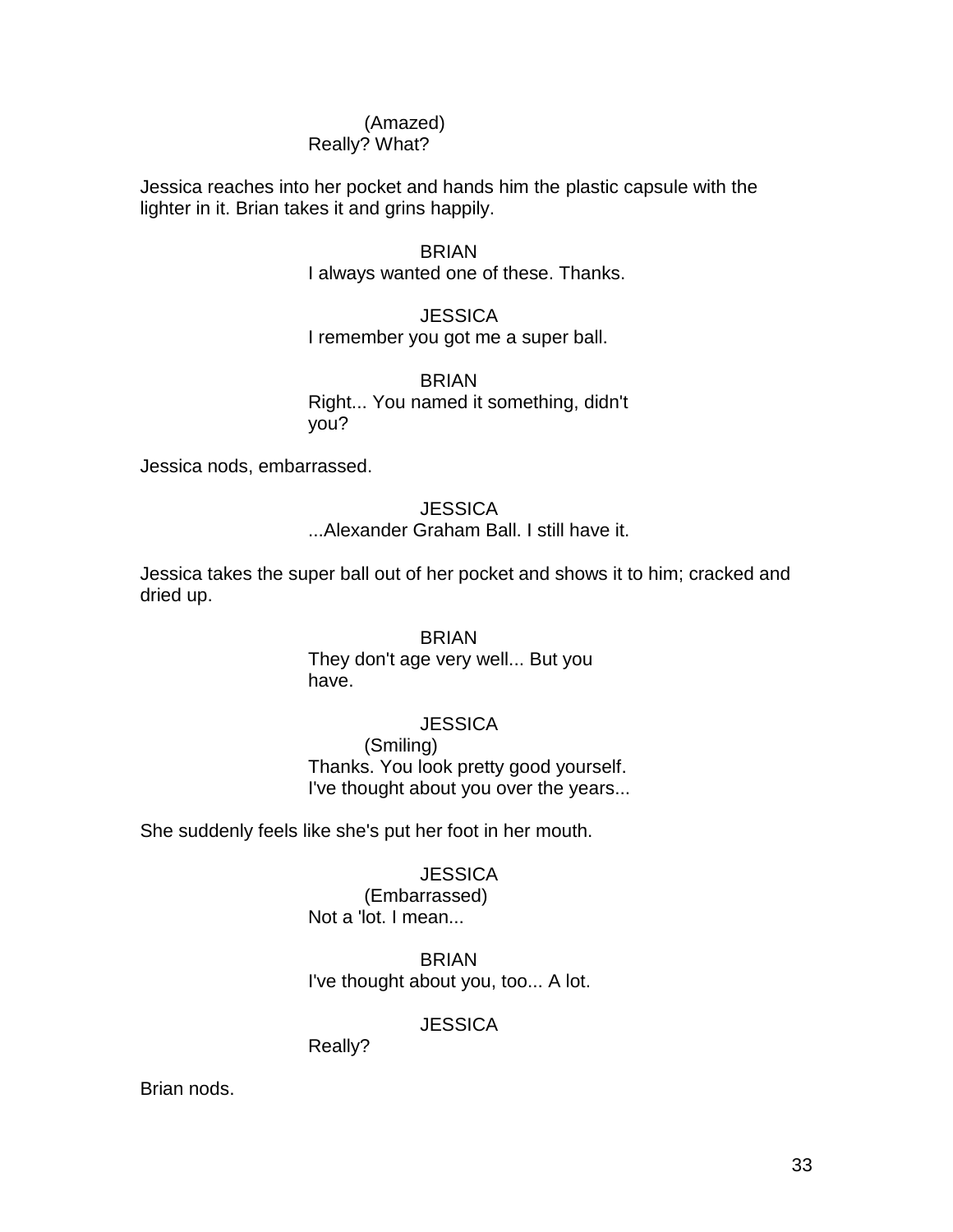### BRIAN

Really.

They stare at each other enjoying the look of each other's face. Suddenly the moment is broken by the sound of Mrs. Cummings' voice.

> MRS. CUMMINGS (O.S.) Brian! Where are you? Dinner's getting cold!

Brian shakes his head.

BRIAN

Some things never change. Maybe we'll get together later or something. We've got a lot of catching up to do.

### **JESSICA**

Yeah.

Brian looks at her and smiles. He quickly crawls out of the hiding place. Jessica grins happily.

DISSOLVE TO:

INT. STAIRWAY - DUSK

As Jessica walks up the steps she looks down and sees a blood stain on the carpeting the size of a softball.

JESSICA'S BEDROOM - DUSK

The last waning rays of sunlight bath her old bedroom in an ethereal orange hue. Jessica walks slowly around the room and looks at the child size furniture and the collection of wind-up toys on the desk. Raggedy Andy still lies in a pile on the floor. Jessica gives the doll a kick. It flies into the closet.

Jessica lies down on the bed. It is much too small and her legs hang over. She stands and leaves the room.

INT. HALLWAY – DUSK

Her Mother's suitcase sits in the hall, just where she left it. It is covered with dust. Jessica picks it up.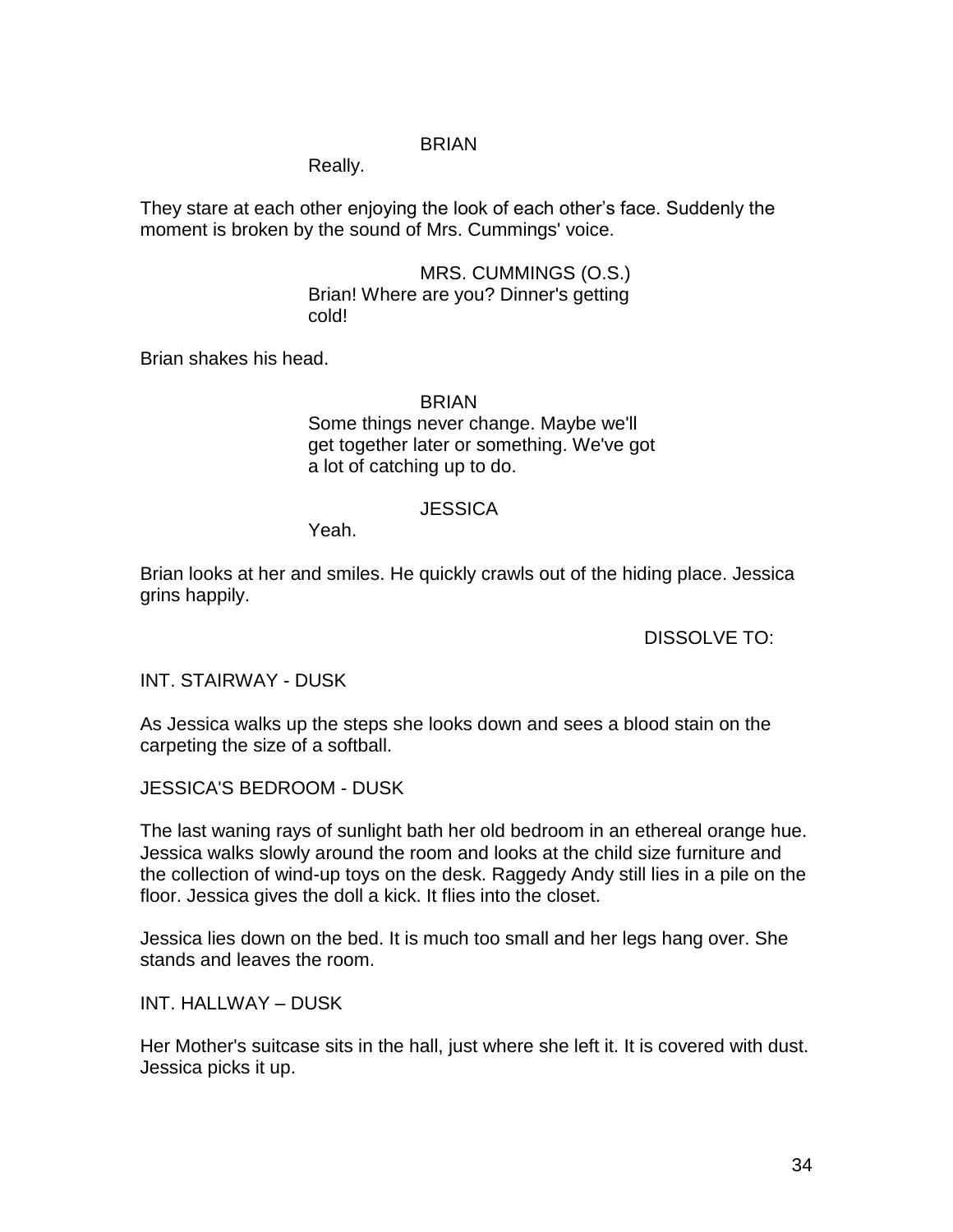# INT. PARENT'S BEDROOM – DUSK

Jessica pushes open the door to her parent's bedroom. She sees herself at age five lying on the big double bed drawing in a small book with crayons.

# MELANIE (O.S.)

### Jessica! What are you doing?

Five year old Jessica looks up to find her Mother standing in the doorway.

Melanie rushes into the room and takes away the book that Jessica has been drawing in.

### MELANIE

#### (Angry) Don't ever touch this again!

Melanie grabs Jessica's arm and roughly stands her up. She gives her a hard slap across the face and sends her out of the room.

Five year old Jessica looks back from the doorway crying. She sees her Mother flip through the pages of the book, sadly shake her head and put the book away in the night stand drawer.

Eighteen year old Jessica opens the drawer and takes out the book. On the cover is written, "My Diary."

Jessica sits down on the bed, opens the diary. The first page is signed, "Melanie Houghten-Strand." All over these two pages are various colored crayon drawings and the name "Jessica" written in four different colors. Jessica shakes her head.

### **JESSICA**

### How embarrassing.

She opens her Mother's diary and begins to read.

# MELANIE (V.O.)

March 12, 1968. I met a man today named Jonathan Strand. We ended up talking for a long time. He is very handsome and is an author of historical books. He said that he wants to see me again. This is incredible. Maybe my luck has changed.

EXT. PARK – CLARKSTON, MICHIGAN (1968) - DAY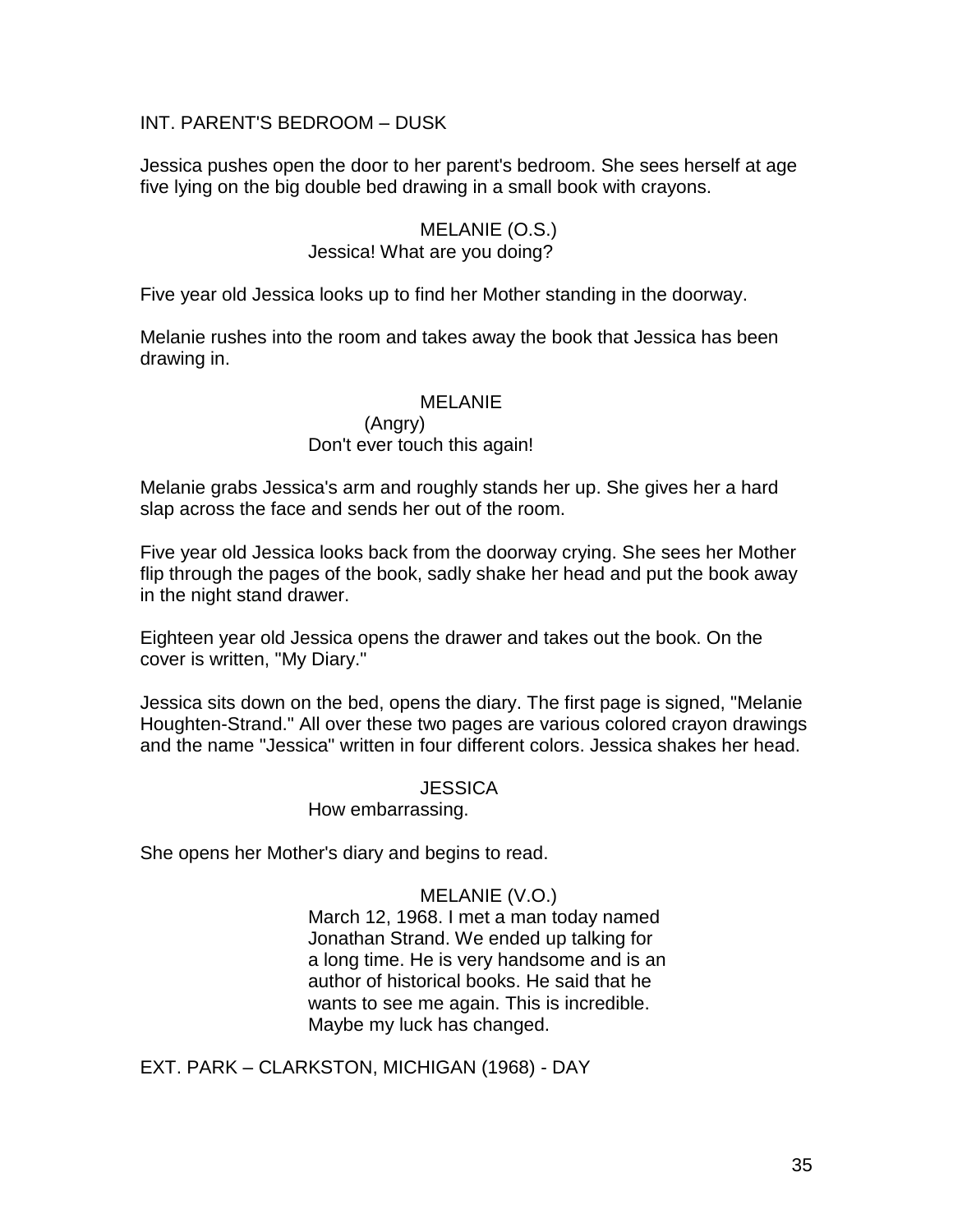Melanie, who is twenty-six years old, sits on a park bench eating a sandwich from a brown paper sack. Jonathan Strand, a very handsome young man of twenty-nine, sits down beside her. He is smoking a pipe. Automobiles of the early to mid 1960's go past in the background.

# MELANIE (V.O.)

April 5, 1968. Things are happening so fast. Jonathan and I see each other everyday. I'm the happiest girl in the world.

May 21, 1968. Jonathan asked me to marry him and I almost fell over. Mrs. Jonathan Strand. I like the sound of it.

INT. AUTOMOBILE - NIGHT

Jonathan gives Melanie a small box which contains a wedding ring. She grins happily, throws her arms around him and kisses him

> MELANIE (V.O.) May 28, 1968. We're going to be married June first. I'll be a June bride. I suggested the Catholic church but he wants to do it at the courthouse with the Justice Of The Peace. He says that he's an Atheist. Who cares! He's God in my eyes. I love him more than anything on Earth.

INT. COURTHOUSE - DAY

The wedding ceremony is being performed by a Justice of the Peace wearing a dark suit. Melanie is wearing a white wedding dress. Jonathan is wearing a tuxedo.

A photographer hits them with a flash.

INT. PARENT'S BEDROOM - DUSK

In Jessica's hand is the wedding photograph. She uses it as a bookmark and shuts the book. She takes a candy bar from the package Marcy gave her and eats it. She opens the diary and keeps reading.

> MELANIE (V.0.) June 4, 1968. Jonathan and I spent our honeymoon in Niagara Falls and it was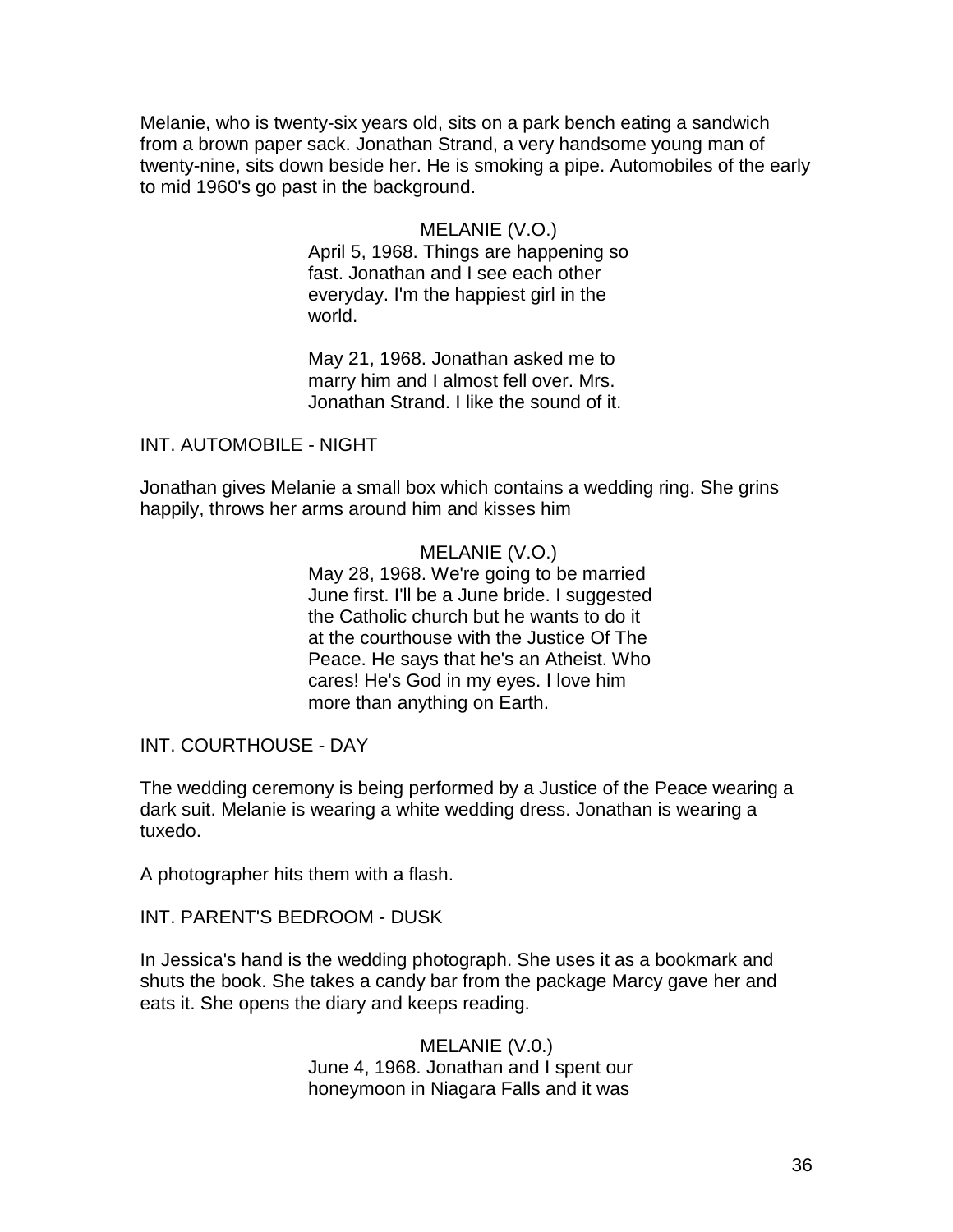wonderful. Jonathan asked me what else I wanted in life and I said a baby. He loved the idea. We'll be parents.

# EXT. NIAGRA FALLS - NIGHT

Melanie and Jonathan stand in front of the falls. They are lit with a spectrum of colored lights. They kiss passionately.

### MELANIE (V.0)

June 5, 1968. We live in the biggest house in Lone Lake. It's beyond beautiful. I wish the cemetery wasn't right behind us. I guess they won't move it for me, though. Ha-ha.

### EXT. STRAND HOUSE - DAY

The house looks very nice and the yard is well cared for. Jonathan and Melanie pull into the driveway in a 1964 Ford Galaxy.

### MELANIE (V.O.) June 10, 1968. I was very sick this morning, I just know that I'm pregnant. We haven't wasted any time.

# INT. KITCHEN - EVENING

Melanie is in the kitchen cooking dinner and tries to open the cellar door. It is locked.

### MELANIE (V.O.)

June 29, 1969. I haven't written in my diary in months. Last week I gave birth to a baby girl. We have named her Jessica. Jonathan is overjoyed and is every bit the proud papa. I'm ecstatic. I'm a mother. I'm the happiest person in the world!

And that's it. All the rest of the pages are blank. Jessica closes the diary and sets it aside, a puzzled look on her face.

# **JESSICA**

(Confused) The happiest person in the world?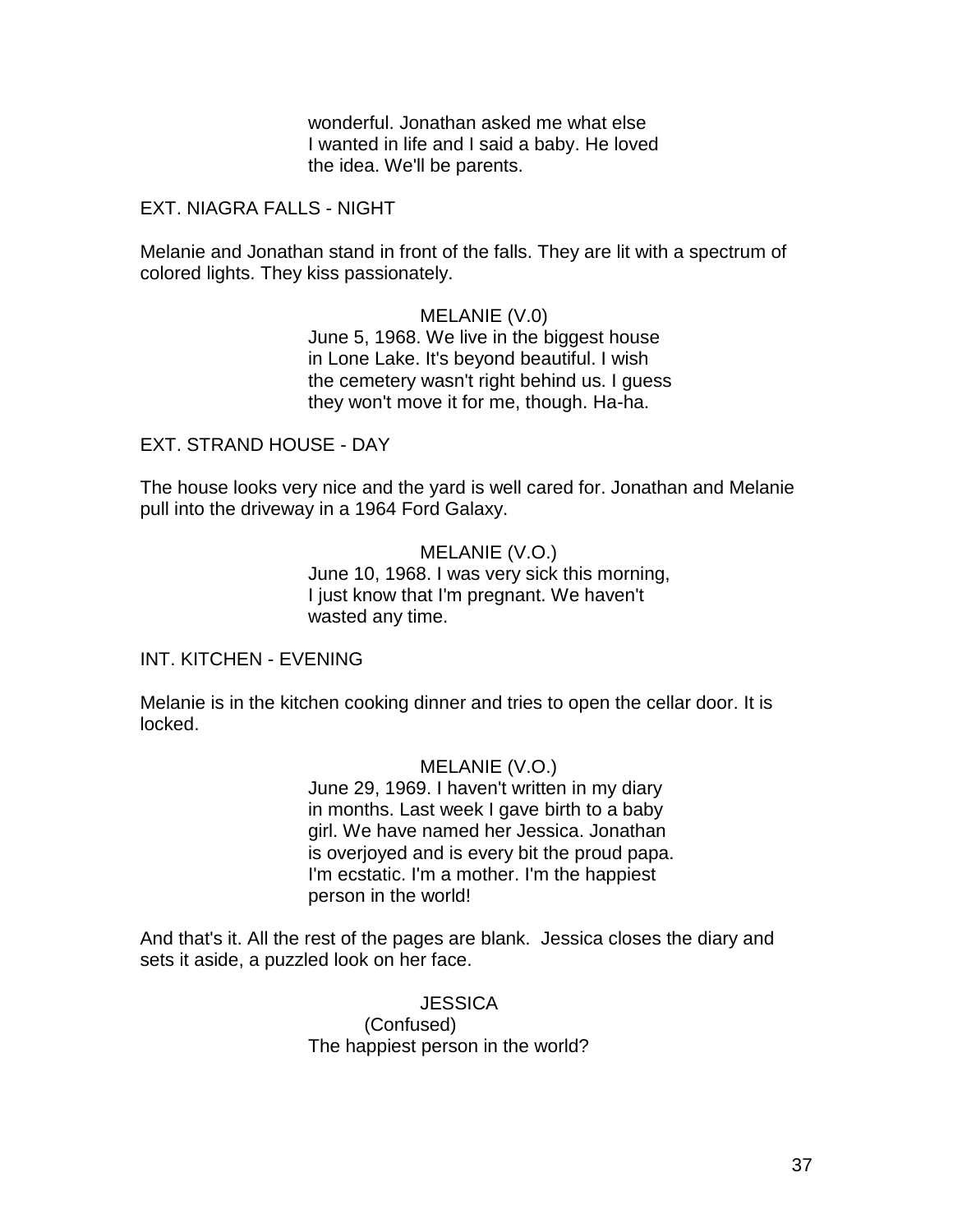Jessica picks up her Mother's dusty suitcase and lies it on the bed. The tag on the zipper says, "Melanie Strand." She unzips it, throws the top of the suitcase open and on top of everything are *fourteen crucifixes!* They are of every shape and size. There are also several Bibles.

Jessica is frightened.

Below the crucifixes is a torn-out page from a book. Jessica takes the page out and reads it.

### **JESSICA**

(Reading) "It is said that Satanic cults use human sacrifices for their rituals. The sacrifice of five year old children, possibly related to the five-sided pentagram, is most common. They believe that a child's blood contains the most power ...

...Satanists also believe that evil forces are at their zenith during lunar eclipses. Particularly during the phase when the moon is completely dark."

Jessica puts down the torn page. She picks up a newspaper article in the suitcase. It is the weather report for June 1, 1974. The headline reads, "Lunar Eclipse Tonight."

It has gotten quite dark. She sits for a moment in contemplative silence. She looks back down at all of the crucifixes in the suitcase.

Suddenly all of the lights in the house go on. A radio beside her blares music in her ear.

Jessica jumps.

### JESSICA

Shit!

She gropes for the radio, turns it off and breathes a sigh of relief. From the living room she can hear that the TV is on.

### JESSICA

This house has sure gone crazy.

She shakes her head and leaves the bedroom.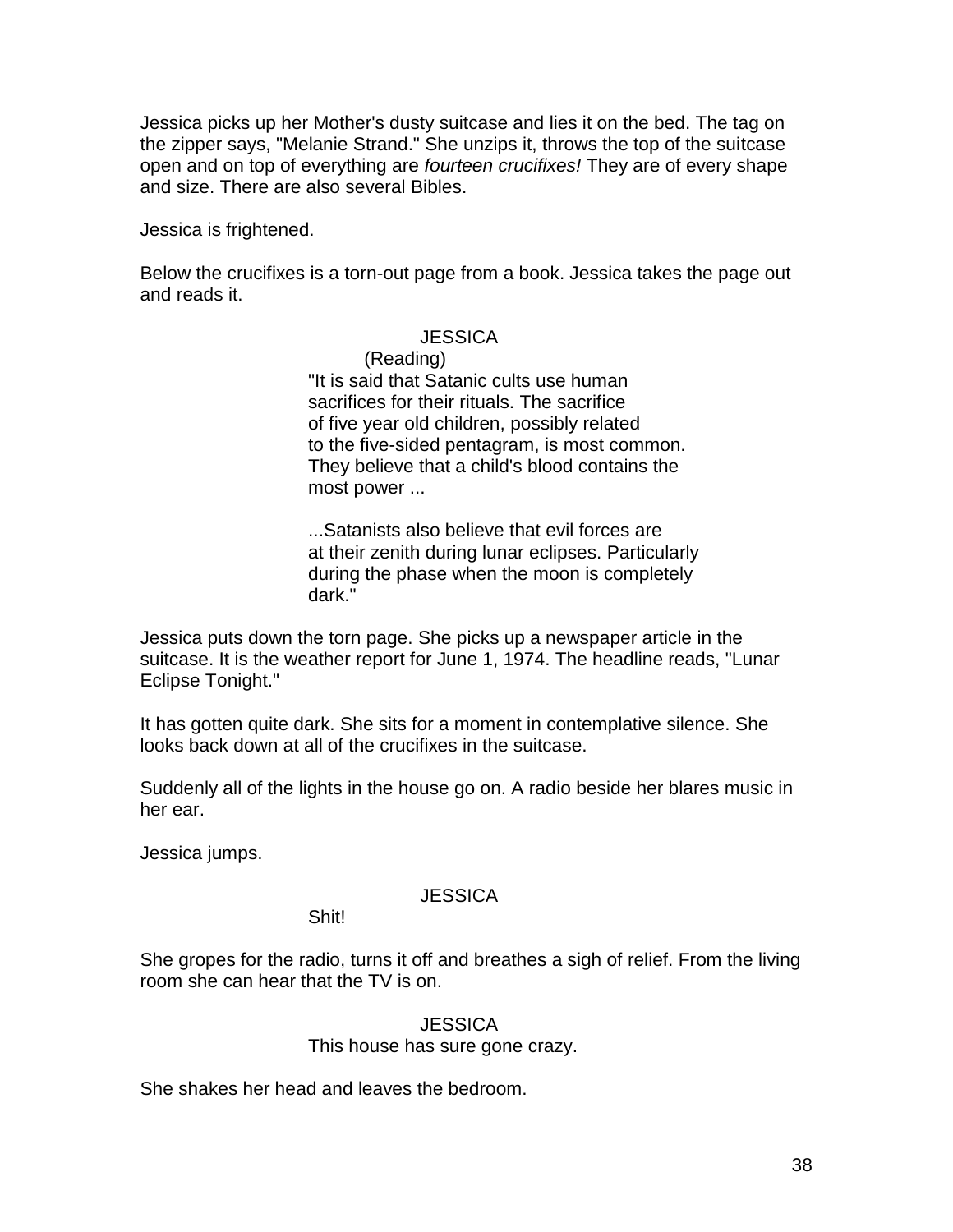# INT. LIVING ROOM – NIGHT

All of the lights are on and the TV set is blasting. Jessica enters switching off lights and is just about to turn off the TV when she hears...

### NEWSCASTER (On TV) ...This will be the best chance that scientists will have in nearly thirteen years for studying the Lunar eclipse. Bob, back to you...

She switches off the TV, a strange look on her face.

She hears water running in the kitchen.

INT. KITCHEN - NIGHT

Jessica enters the kitchen and finds the sink pouring black rusty water. Jessica shuts off the tap, then shuts off the light. She then sees light coming from underneath the cellar door, tries to open it and finds it locked.

She thinks for a second, then opens the third kitchen drawer from the end . In it is a key ring with three keys on it. She takes it and tries the keys in the cellar door lock. None of them fit. Jessica gives up and exits.

DISSOLVE TO:

INT. PARENT'S BEDROOM - NIGHT

Jessica is in her nightgown. She turns off the light and climbs into bed. The room is illuminated by a streak of light from the Cummings' yard lamp.

Jessica hears a door slam somewhere outside the window. Jessica listens, hearing the voices of a man and a woman. After a moment she recognizes the voices of Mrs. Cummings and Brian.

> MRS. CUMMINGS (O.S.) ...You think that the whole world revolves around you, but that's not how it works. You've got responsibilities.

BRIAN (O.S.) Get off my back, for Chissakes!

MRS. CUMMINGS (O.S.) You watch your mouth, young man, or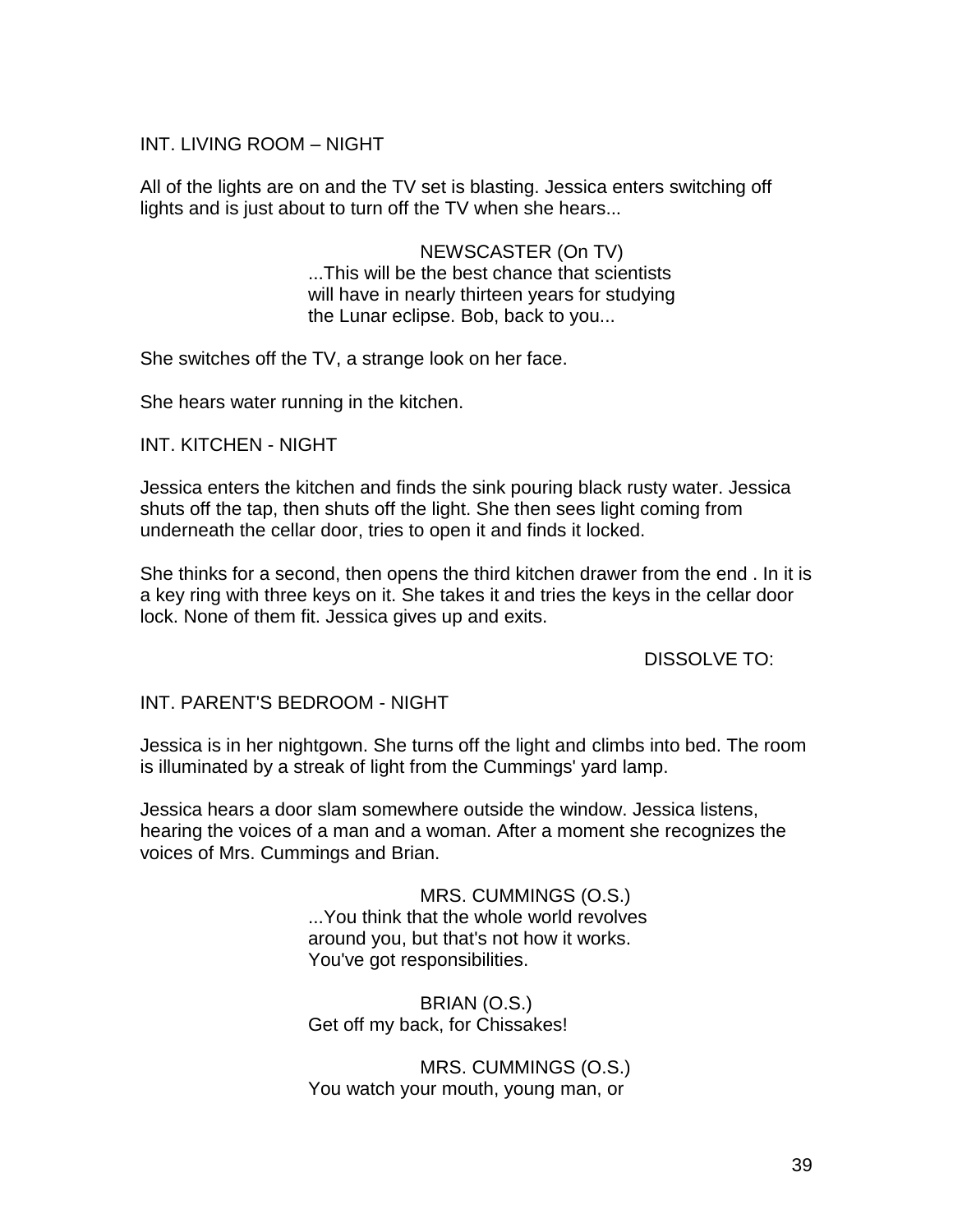you'll get yourself in deep trouble.

BRIAN (O.S.) Threats and more threats. Well, maybe I will find someplace else to live.

MRS. CUMMINGS (O.S.) You're not going anywhere!

# BRIAN (O.S.)

Try and stop me!

There is another door slam, followed by silence. The yard light goes out. Jessica's room goes dark.

Jessica closes her eyes...

The phone rings.

Jessica opens her eyes and sits up in bed. The phone keeps ringing. Jessica gets out of bed and follows the ringing, which is coming from downstairs.

INT. LIVING ROOM – NIGHT

Jessica comes down the stairs in her nightgown. The phone on the end table keeps ringing.

Jessica answers the phone. She hears a rasping female voice.

**JESSICA** 

Hello?

VOICE Jessica... You've got to get out of that house...

Jessica recognizes the voice.

# **JESSICA**

(Horrified) Mother?... But you're...

VOICE ...You've got to listen to me. Please, Jessica...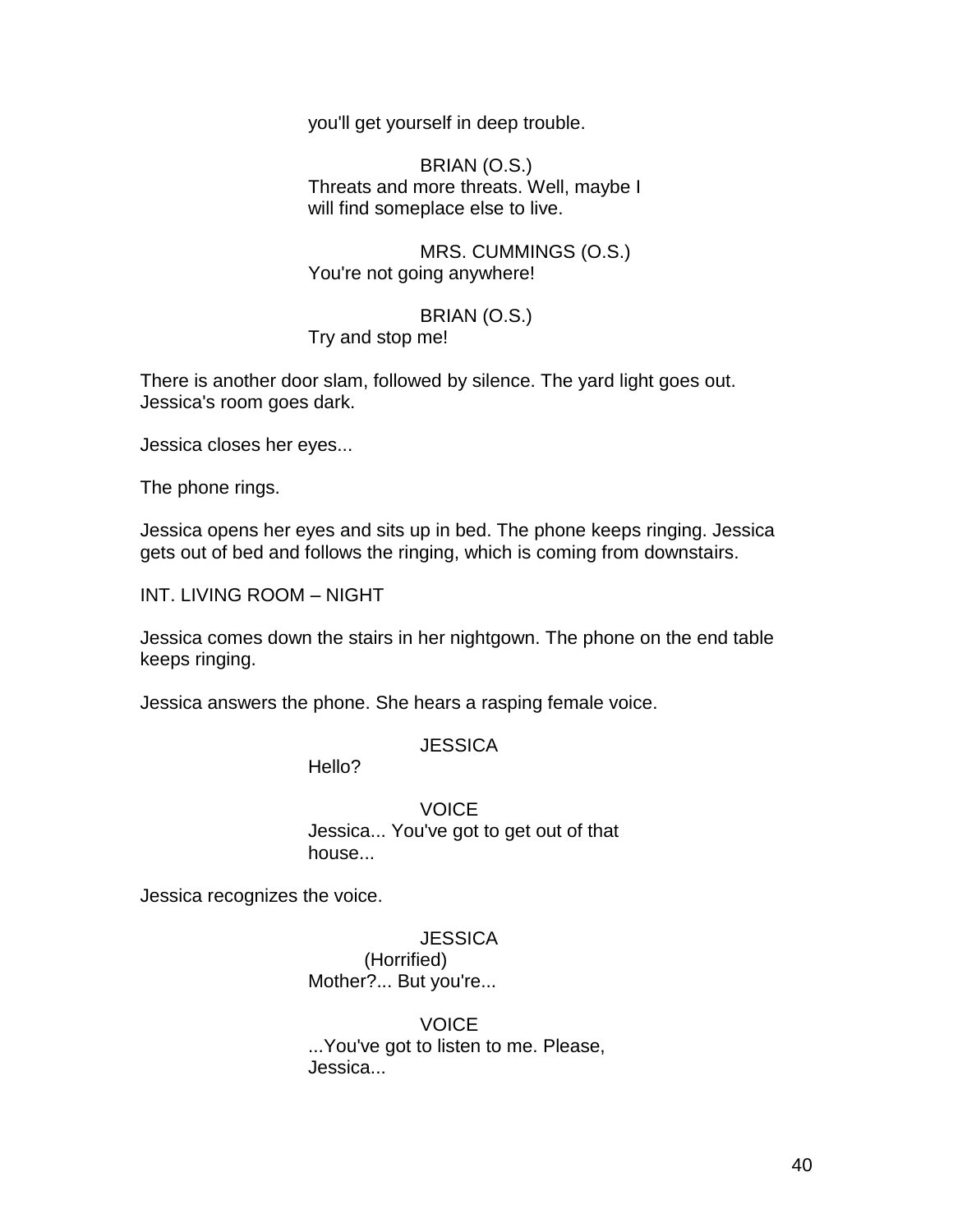Jessica looks down and sees that the phone cord *is not plugged into the wall!*

**VOICE** 

...Please...

Her Mother's voice diminishes in static, then the line goes dead. Jessica drops the receiver to the floor.

She hears something, looks up and sees the dead bird caught in the broken window is now alive and flapping its wings. It dislodges its head from the glass and flies away. Feathers float to the floor.

Then she hears a dripping sound coming from the kitchen. Jessica follows the sound.

INT. KITCHEN – NIGHT

Jessica goes into the kitchen. She sees rusty water dripping into the kitchen sink which is full of black water.

Jessica hits the drain switch and the black water begins to bubble. It slowly swirls down the drain.

Jessica looks out the kitchen window. She sees the clouds blow past the full moon. When it appears from behind the clouds it is a huge bloodshot eyeball! Jessica looks back down at the sink. As the black water drains out it reveals a crucifix at the bottom of the sink.

There is a booming in Jessica's ears as she reaches for it. As she takes hold of it a dead rotting hand bursts out of the black water and grabs her wrist!

INT. PARENT'S BEDROOM - NIGHT

...Jessica bolts awake in bed. The pounding from her nightmare hasn't stopped.

BOOM! BOOM! BOOM! She looks all around in confusion, perspiration covering her forehead.

# **JESSICA**

Where am I?

She gets a bearing and focus on the room.

# **JESSICA**

(Sighs) I'm home.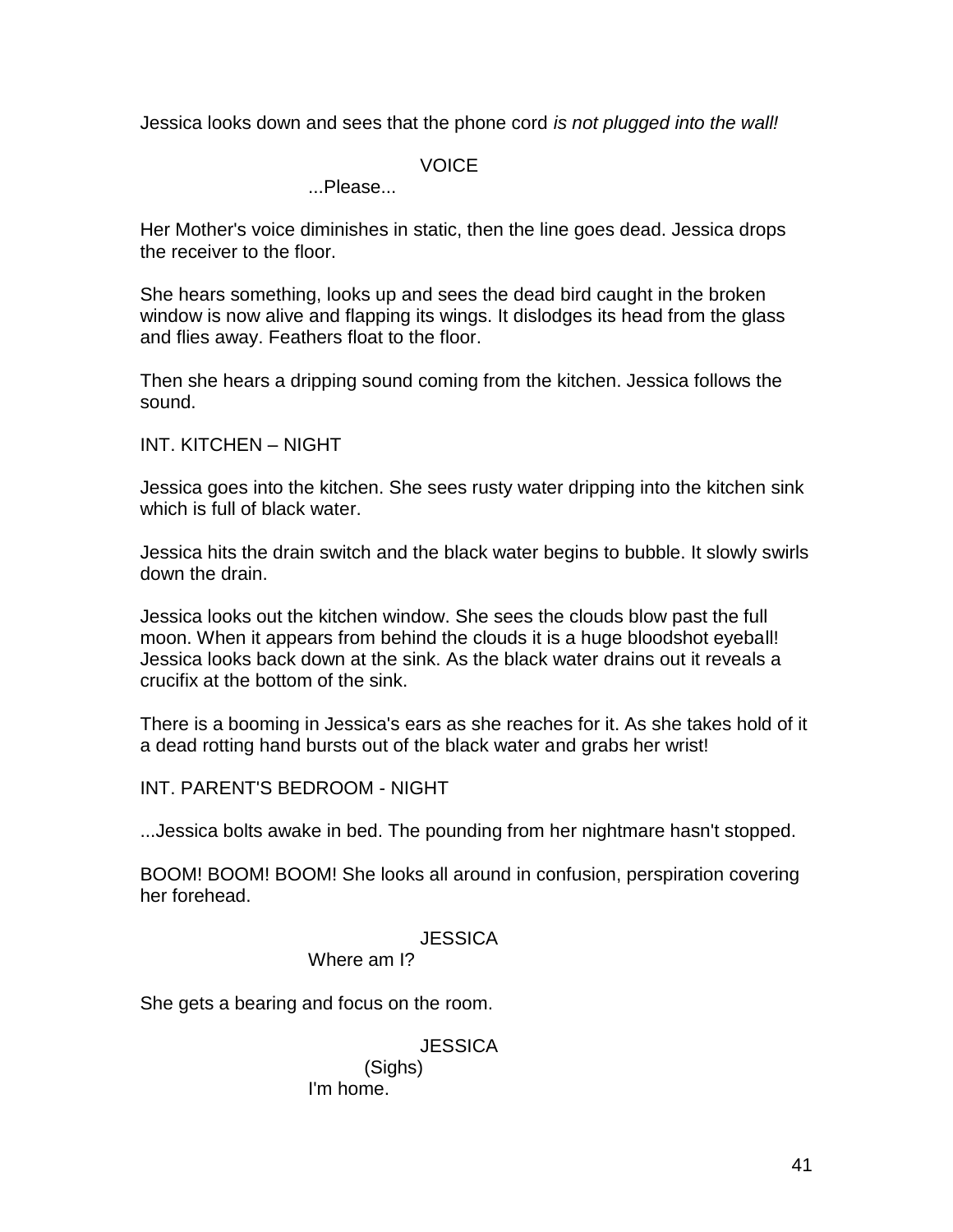She looks down and sees the crucifix in her hand. Right below her hand, on the floor, is the suitcase full of crucifixes.

The pounding continues. She realizes that it is coming from downstairs. She grabs her robe and leaves the room.

INT. STAIRWAY – NIGHT

Jessica comes down the stairs and realizes the pounding is coming from the front door.

INT. LIVING ROOM – NIGHT

A frightened look crosses her face. She calls out.

### **JESSICA**

Who is it?

MALE VOICE (O.S.)

It's me.

**JESSICA** 

Whose me?

MALE VOICE (O.S.)

It's Brian.

Jessica breathes a sigh a relief. She opens the front door. There stands Brian looking sheepish.

> **JESSICA** Brian. What are you doing here?

**BRIAN** I said I might come over later.

### **JESSICA**

(Confused) What time is it?

**BRIAN** It's only eleven-thirty... I guess I woke, you, huh?

# **JESSICA**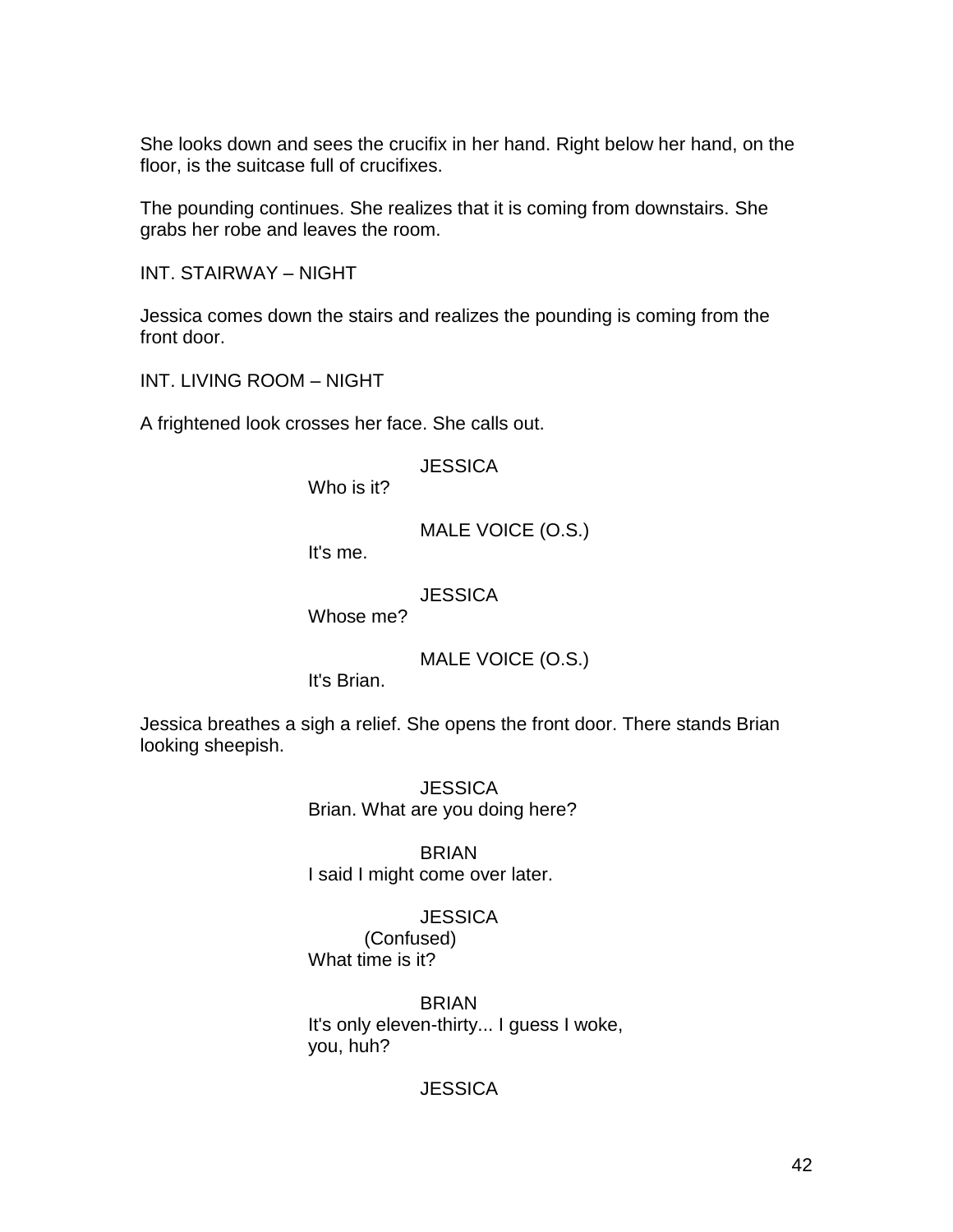Actually, no.

BRIAN You wanna go out?

# **JESSICA**

(Smiling)

Sure.

# **BRIAN**

Great. You go put on your clothes and I'll get the car.

EXT. CUMMINGS' HOUSE - NIGHT

Brian reaches in through the open window and puts the Charger in neutral. He pushes the car and it begins rolling down the driveway. He jumps in the car as it rolls out into the street.

Jessica comes running up wearing jeans and a red shirt. She gets in the car and Brian starts it up.

### **JESSICA**

Hi. Nice car.

### BRIAN

(Macho) Four hundred four-barrel, baby. Zero to a thousand in ten seconds.

Jessica is grinning with delight.

### **JESSICA**

Show me.

Brian changes his tone.

BRIAN

As soon as we get out of the neighborhood, I don't want to wake my mom.

# **JESSICA**

Tough guy.

The car creeps quietly up the street. A moment later there is a loud engine rev, then the squeal of tires.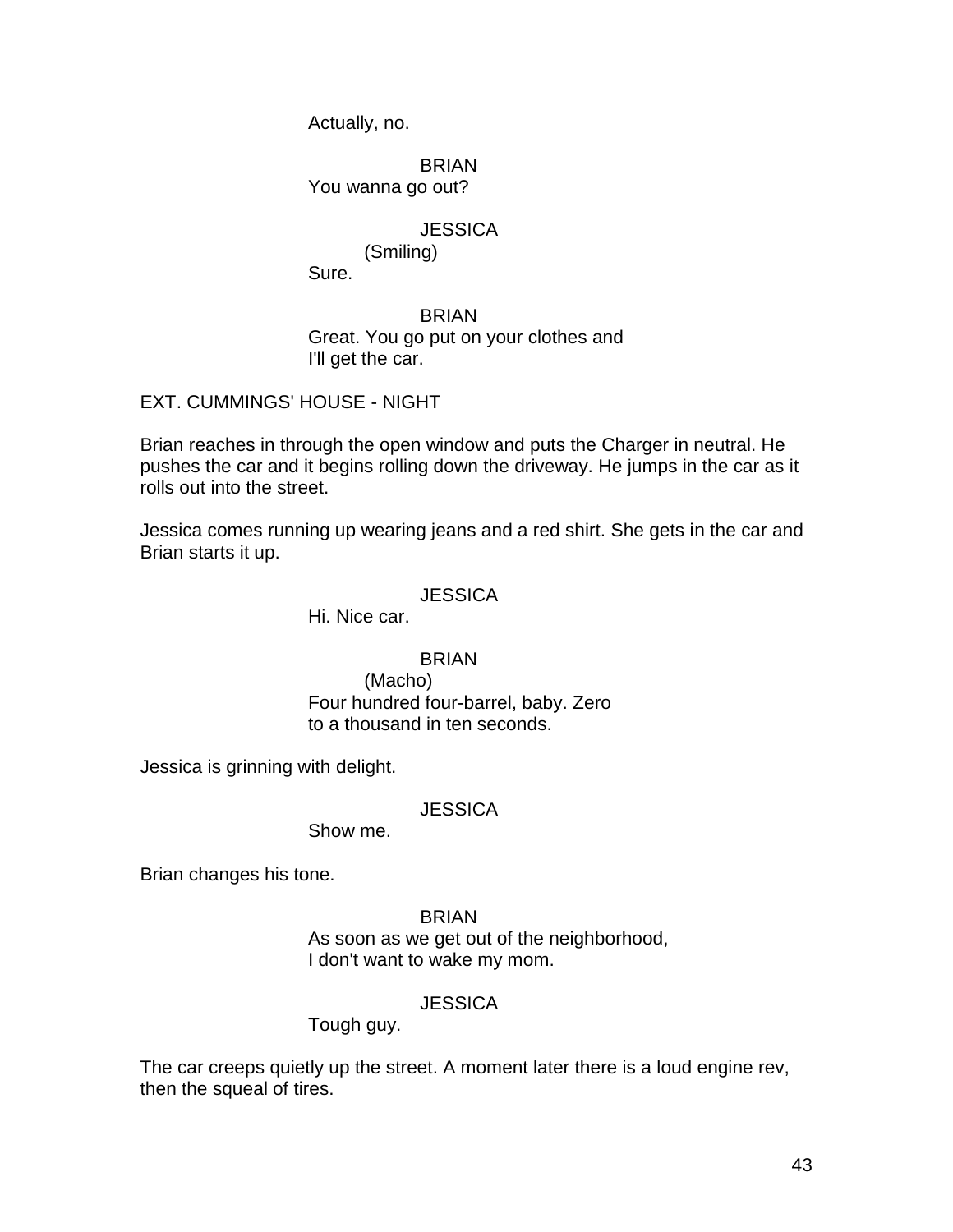# EXT. HIGHWAY - NIGHT

Brian's Charger tears up the highway.

INT. AUTOMOBILE – NIGHT

Tunes blast from the radio. Jessica and Brain are having fun.

# **JESSICA**

### Where are we going?

### BRIAN Someplace you'll never forget. An enchanted world of beauty and excitement.

### EXT. RED BALLOON SALOON - NIGHT

It is a drab little cinder block building. It says "World Headquarters" on the front. Five semi trucks are parked in the lot. Brian's Charger pulls in and parks. They get out of the car.

### **JESSICA** World headquarters of what?

### BRIAN

Fun.

**JESSICA** I've never been to a bar before.

# BRIAN

# Then you're in for a treat.

Brian extends his arm and Jessica takes it. They go inside.

INT. RED BALLON SALOON – NIGHT

It is a dingy, dark little bar. There is a painting of Rita Hayworth with her breasts bared above the bar. Several of the men wear cowboy hats. Country-western music plays on the juke box. Brian and Jessica sit down at the bar.

> BRIAN What do you want? A beer?

# **JESSICA**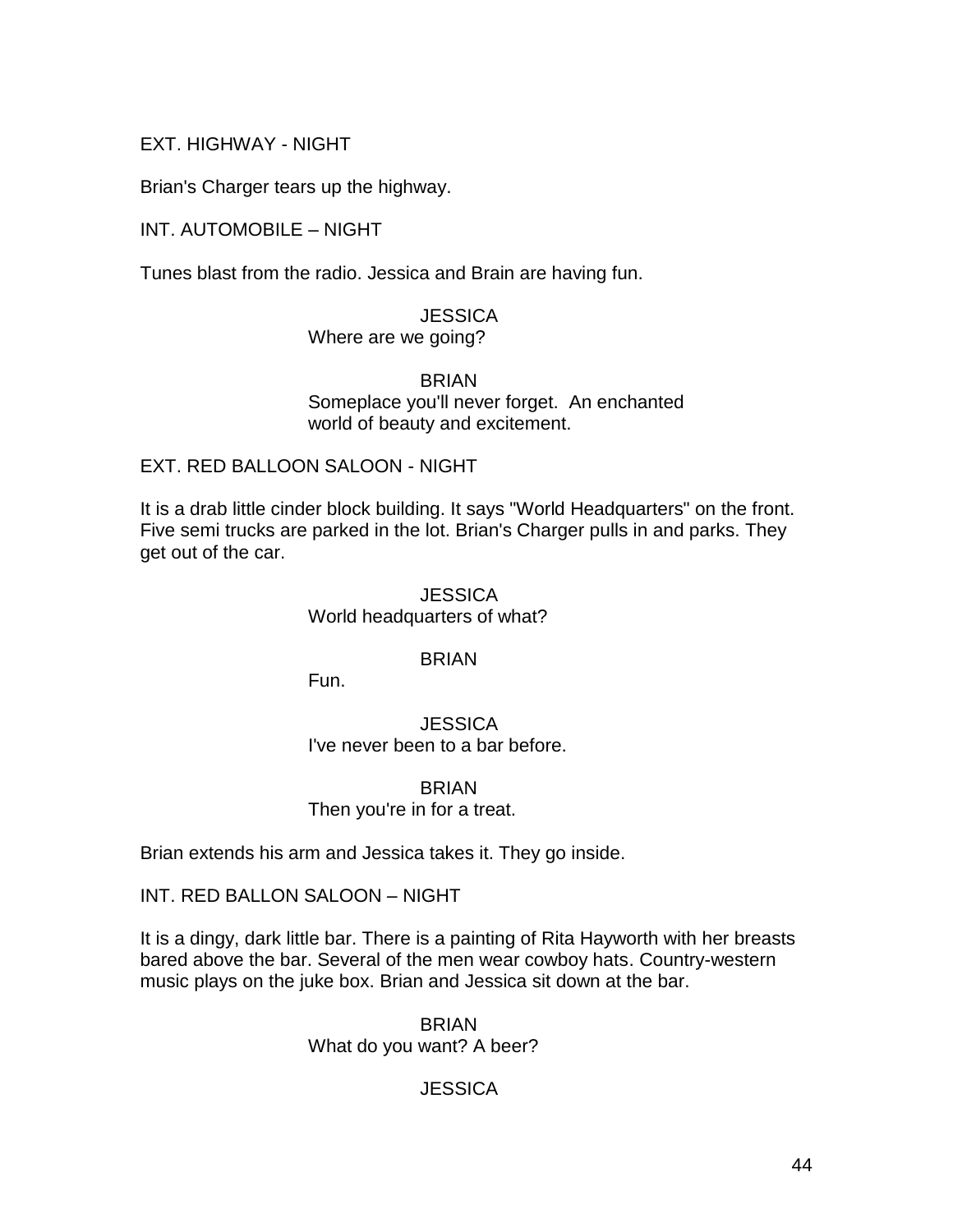I'll have a shot of tequila.

Brian is impressed. He turns to the bartender.

**BRIAN** 

### Two shots of tequila.

The bartender brings them the drinks. Brian whips out a five. He raises his glass to Jessica.

### BRIAN

(Sincerely)

Here's to you.

Jessica touches her glass to his and looks into his eyes.

### **JESSICA**

Here's to you.

#### **BRIAN**

Here's to both of us.

They both down their shots. They both wince and Brian starts to cough.

### **BRIAN**

Smooth.

**JESSICA** This is great. This is really great.

#### BRIAN

Wanna dance?

Jessica giggles.

### **JESSICA**

### Yeah.

Patsy Cline's "Walkin' After Midnight" is playing. Brian and Jessica walk out to the center of the empty dance floor. Brian takes Jessica in his arms and they begin to slow dance.

In a moment a trucker and his girlfriend join them on the dance floor. Then two other couples follow suit.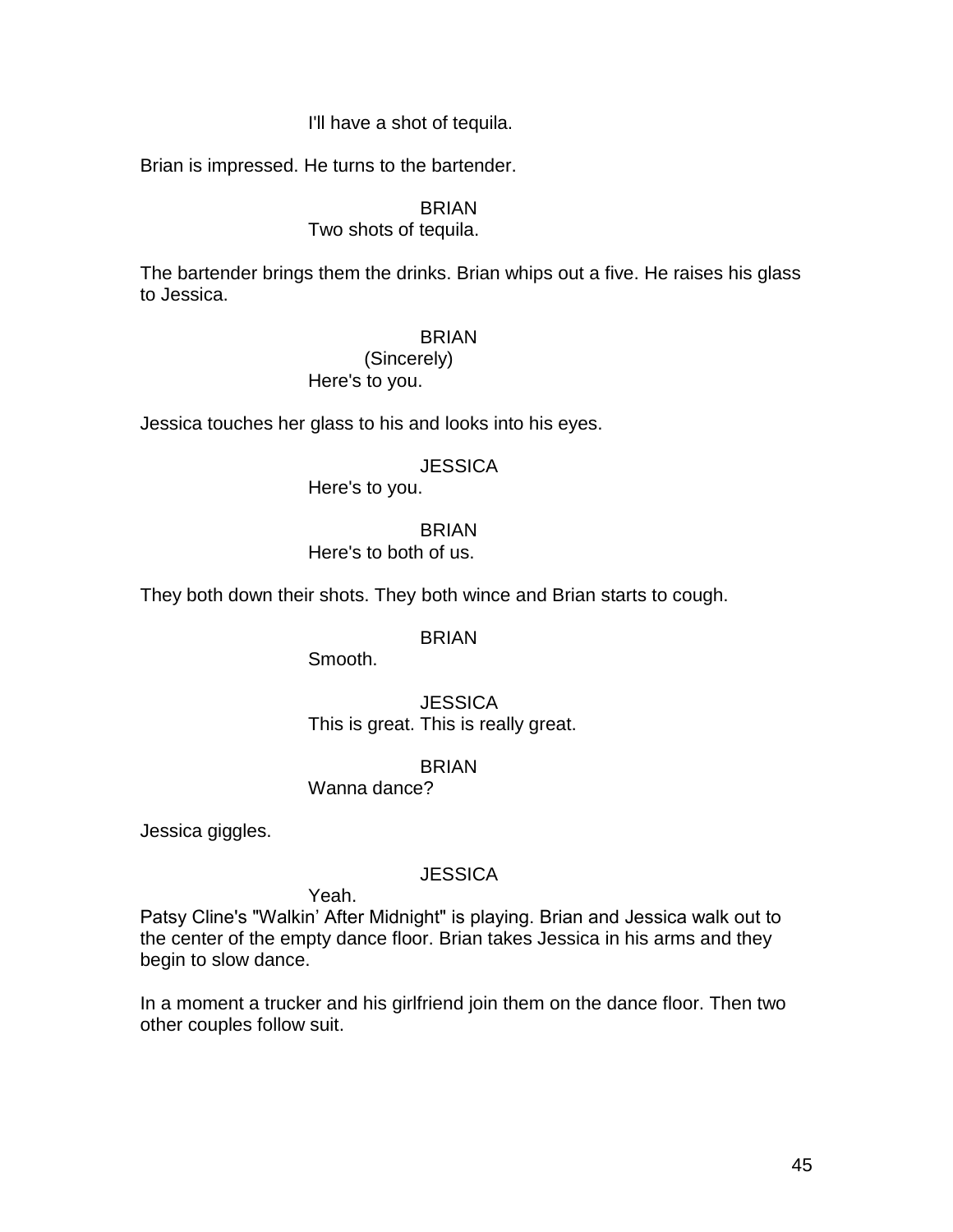Brian and Jessica sway gently to the music. Jessica contentedly rests her head on Brian's shoulder. Brian smiles. He looks up and sees Randy Buttram, their neighbor, come in the door.

# BRIAN

Oh, shit.

Brian pulls away from Jessica and stops dancing. Jessica looks at him in confusion.

#### **JESSICA**

What's wrong?

#### BRIAN

We've got to go.

He begins walking off the dance floor toward the back door. Jessica follows.

#### **JESSICA**

Why?

BRIAN A friend of my Mom's just walked in. I don't want her to find out about this.

### **JESSICA**

Oh. Okay.

They leave the bar.

DISSOLVE TO:

EXT. STRAND HOUSE - NIGHT

Brian and Jessica pull up in front of her house. Brian is quiet and looks worried.

JESSICA

You wanna come in?

BRIAN Uh... I better not. I should get home, my Mom's gonna be pissed.

**JESSICA** Did you ever think of getting your own place?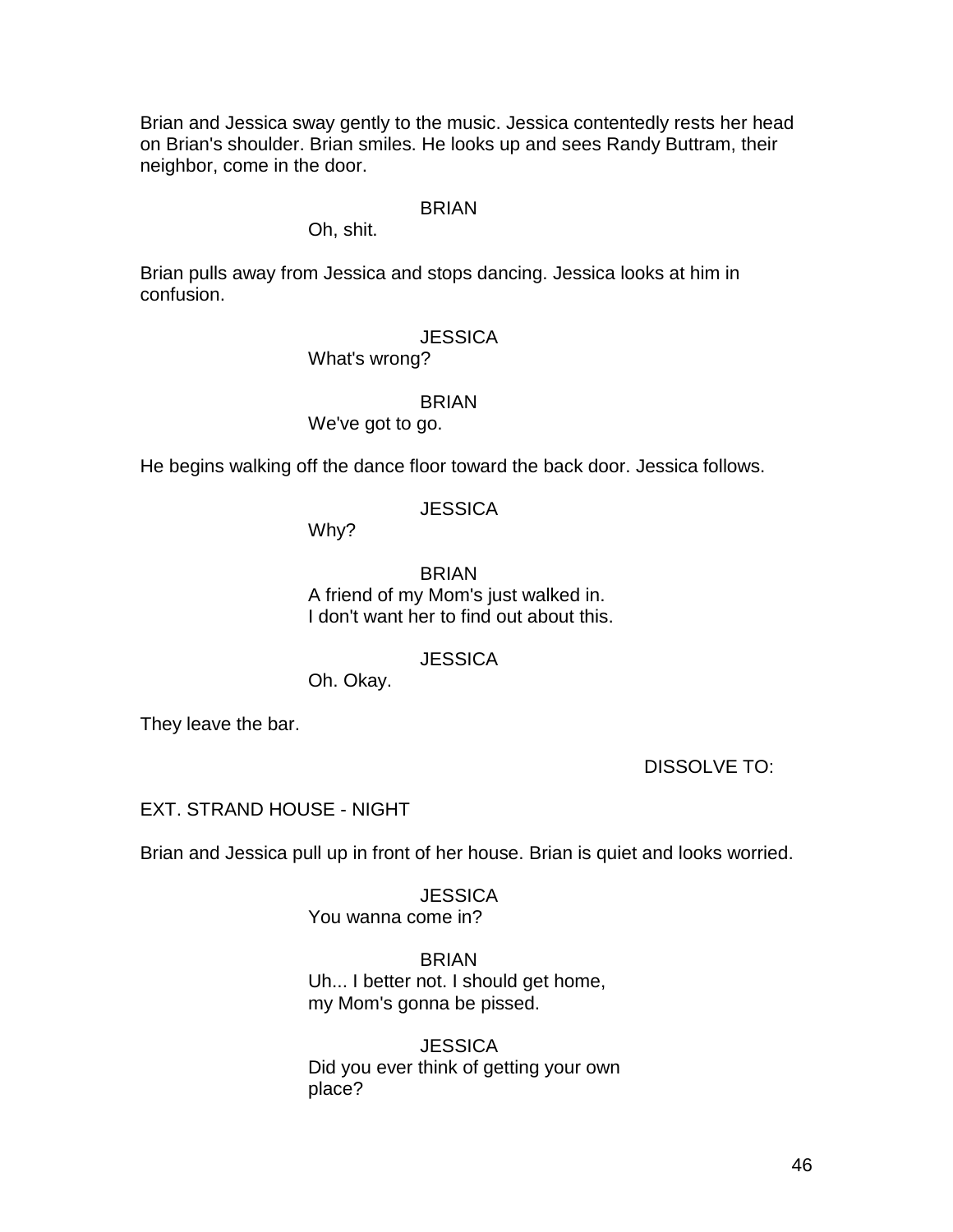### BRIAN

I'll be going away to college in the fall. I'll just have to wait it out.

**JESSICA** Thanks for showing me a great time.

BRIAN And if my mom asks where I was, you don't know.

**JESSICA** My lips are sealed. See you tomorrow.

BRIAN Goodnight, Jessica.

#### **JESSICA**

Goodnight, Brian.

Jessica gets out of the car. Brian drives away. The full moon shines above the house. Jessica walks across the yard and goes in the front door.

DISSOLVE TO:

EXT. STRAND HOUSE - MORNING

The sun shines brightly on the house. It's a beautiful day. Blue sky, white puffy clouds and a nice breeze.

INT. LIVING ROOM – DAY

Jessica comes bounding down the steps. She is wearing shorts and a Bruce Springsteen T-shirt. She is holding a rolled-up towel and a pair of sunglasses. As she passes the broken window she sees that the dead bird is gone. All that remains are a few feathers on the floor.

A bewildered look crosses Jessica's face.

She goes to the telephone and sees that it is plugged in. She picks up the receiver and the line is dead.

Jessica looks over to the bookshelf against the wall. There is her Father's pipe rack and a pouch of tobacco.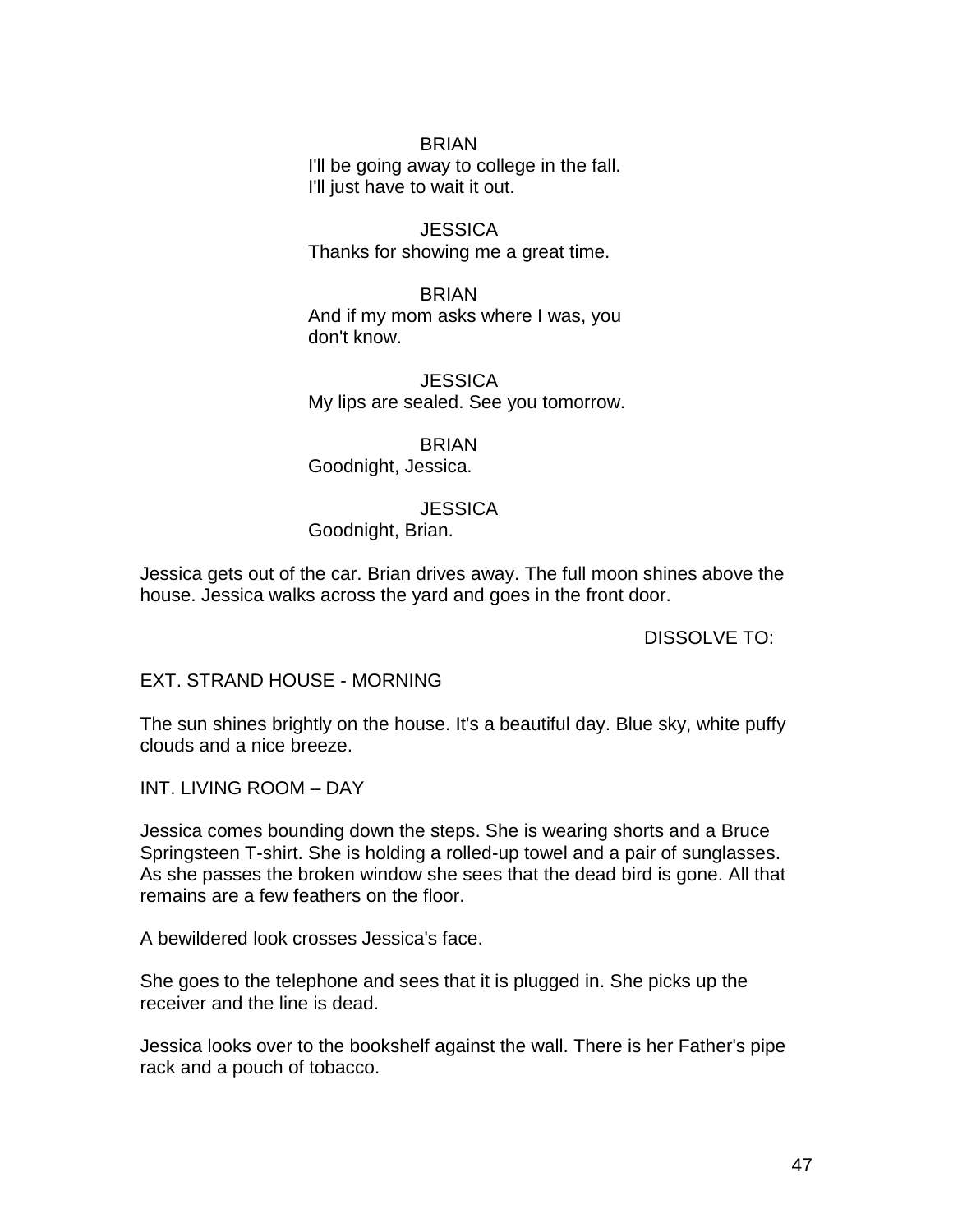Jessica steps over to the bookshelf and picks up the pouch of tobacco. She opens the pouch and sniffs it. A look of recognition crosses her face. She puts down the tobacco and glances at the books on the shelf.

She looks closely at the book bindings and reads: "The Black Arts," By Jonathan Strand, "Witchcraft And Demonology," By Jonathan Strand, "All Them Witches," By Jonathan Strand, "Life Amongst Death," By Jonathan Strand and "The Occult Handbook," By Jonathan Strand.

She sees that there is a bookmark in "Witchcraft And Demonology." She takes out the book and opens it to the marked place. She sees the torn edges where a page has been ripped out.

On the last page of the book is a photograph of her Father holding a pipe. It says, "About the author--Jonathan Strand is the foremost authority on witchcraft and the occult..."

Jessica turns to the first page and reads, "This book is dedicated to my darling daughter, Jessica."

Jessica has a frightened look on her face. She shuts the book and puts it back on the shelf.

Jessica hears something coming from the backyard. She goes to investigate.

EXT. BACKYARD – DAY

Jessica steps out into the backyard and finds a man raking the lawn. He is GEORGE DARBIAN. He looks up and smiles.

> DARBIAN 'Morning, Miss Strand. How're you today?

#### **JESSICA**

(Puzzled) Fine. Who're you?

### DARBIAN

Fine, thank you.

Jessica shakes her head.

JESSICA Not how are you? Who are you?

# DARBIAN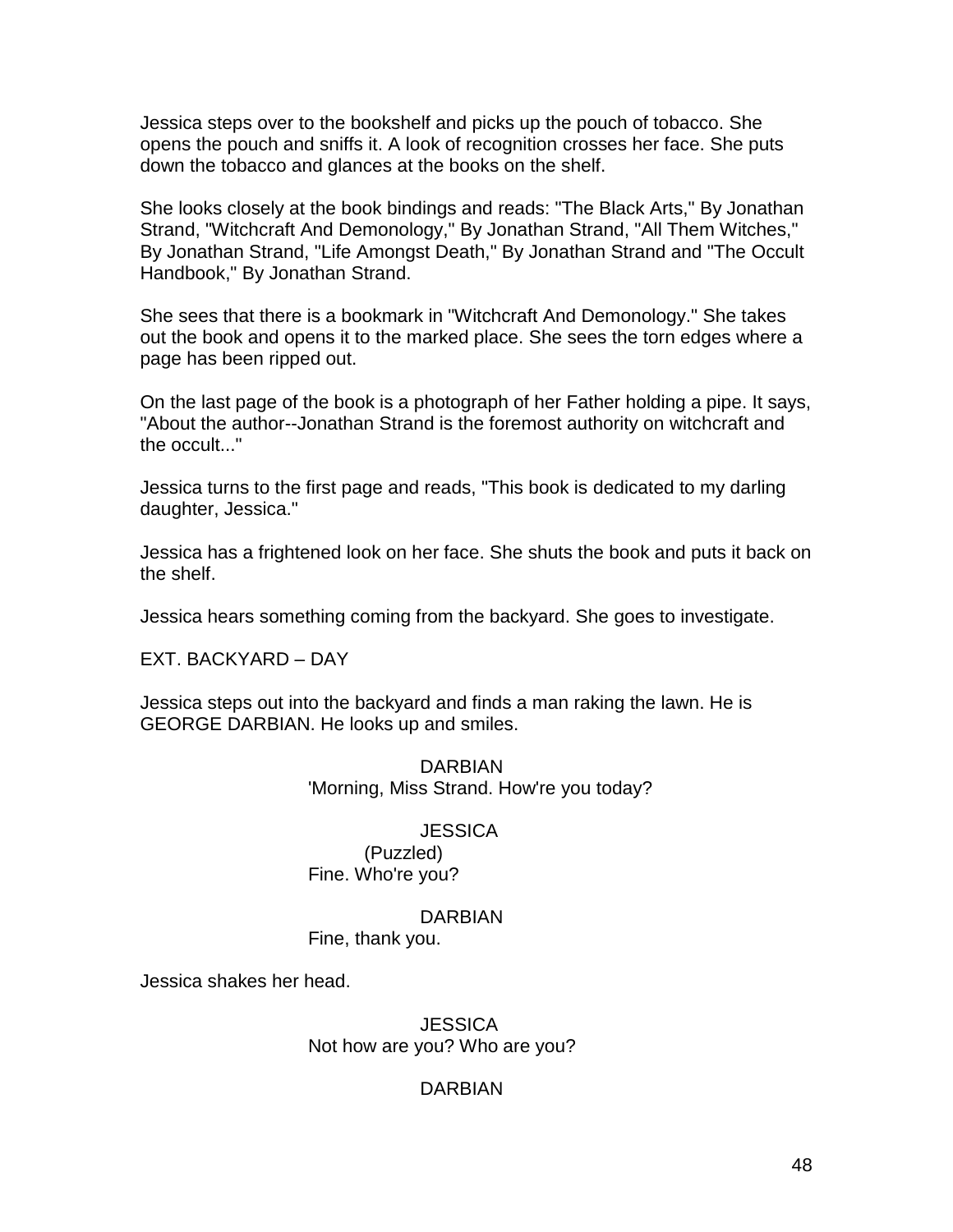### George Darbian's the name.

He holds out his hand and Jessica shakes it.

JESSICA What are you doing here?

DARBIAN Frank Malone told me you might need a hand cleaning up the place.

**JESSICA** Whose paying for this?

### DARBIAN

It's on the house. If you like my work outside, you can hire me to do the inside.

### JESSICA

# (Appreciative)

Thanks.

Goerge Darbian goes back to his work.

Jessica crosses the backyard and goes up to the high wooden fence of the cemetery. She looks through the slats of the fence into the cemetery.

EXT. CEMETERY – DAY

The cemetery is quiet. Two people are putting flowers on a grave in the distance. Jessica sees that the two tombstones nearest to the fence are marked, "Melanie Christine Strand" and "Jonathan Theodore Strand." There are dead wilted flowers on Jonathan's grave.

Suddenly a huge Doberman Pinscher appears from nowhere and pounces against the fence. It barks furiously at her.

EXT. BACKYARD – DAY

Jessica jumps back.

**JESSICA** 

Nice doggy.

Goerge Darbian starts to laugh.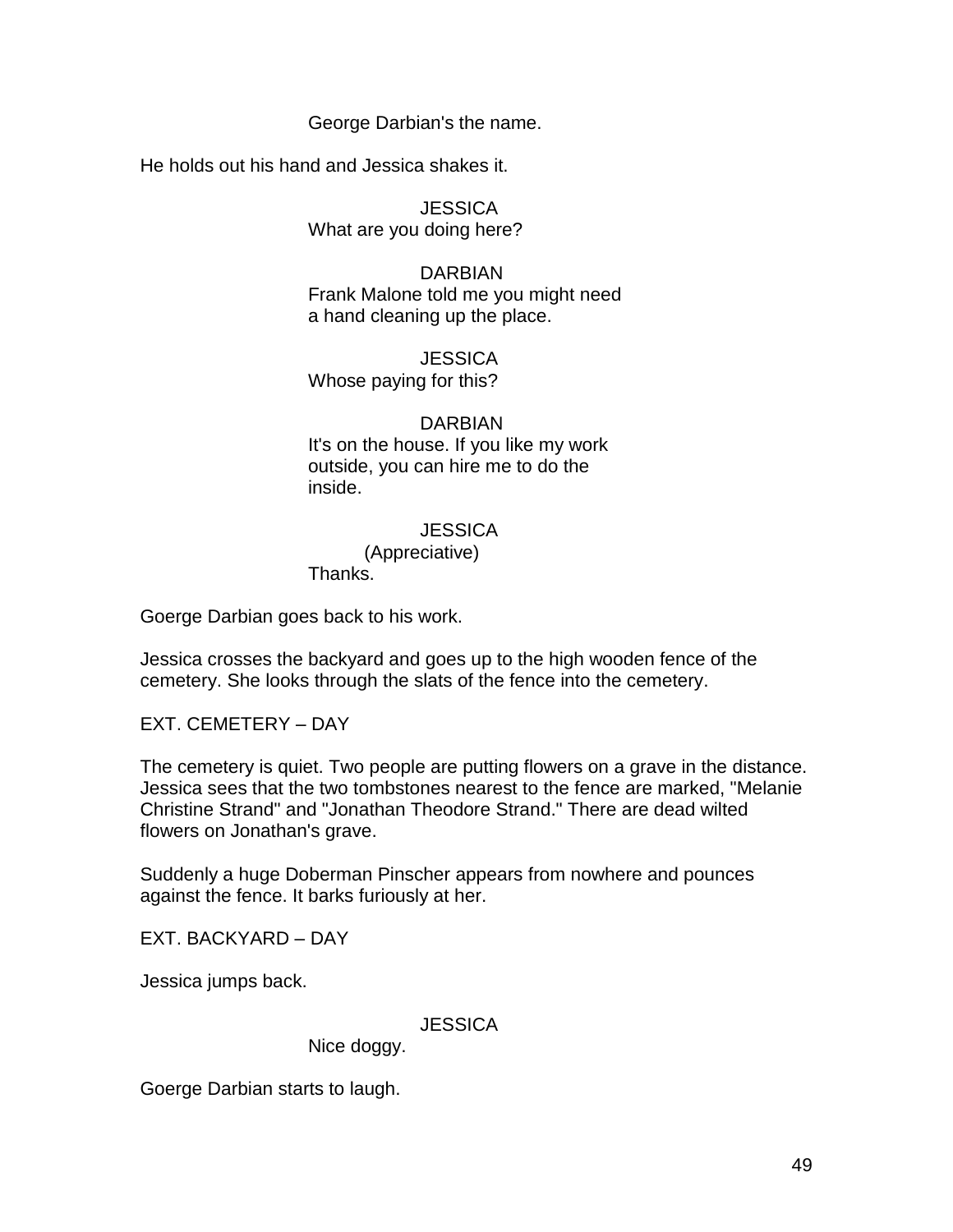### DARBIAN Goddamn dog scared the shit outta me this morning.

Jessica takes a breath and smiles, then walks over to the Cummings' house.

EXT. CUMMINGS' HOUSE – DAY

Jessica goes to the Cummings' front door and knocks. Mrs. Cummings answers. Behind her two other women can be seen in the kitchen.

> MRS. CUMMINGS Good morning, Jessica, how are you on this beautiful day?

**JESSICA** Fine, Mrs. Cummings, how are you?

MRS. CUMMINGS Bright and chipper. And call me Rita, dear, we're neighbors. Come on in.

Jessica goes inside.

INT. CUMMINGS' HOUSE – DAY

Jessica follows Mrs. Cummings into the living room.

MRS. CUMMINGS Did you and Brian get together last night?

**JESSICA** 

No.

MRS. CUMMINGS Oh? You certainly look tired this morning.

**JESSICA** I had a nightmare last night.

MRS. CUMMINGS (Interested) Oh, really? What was it about?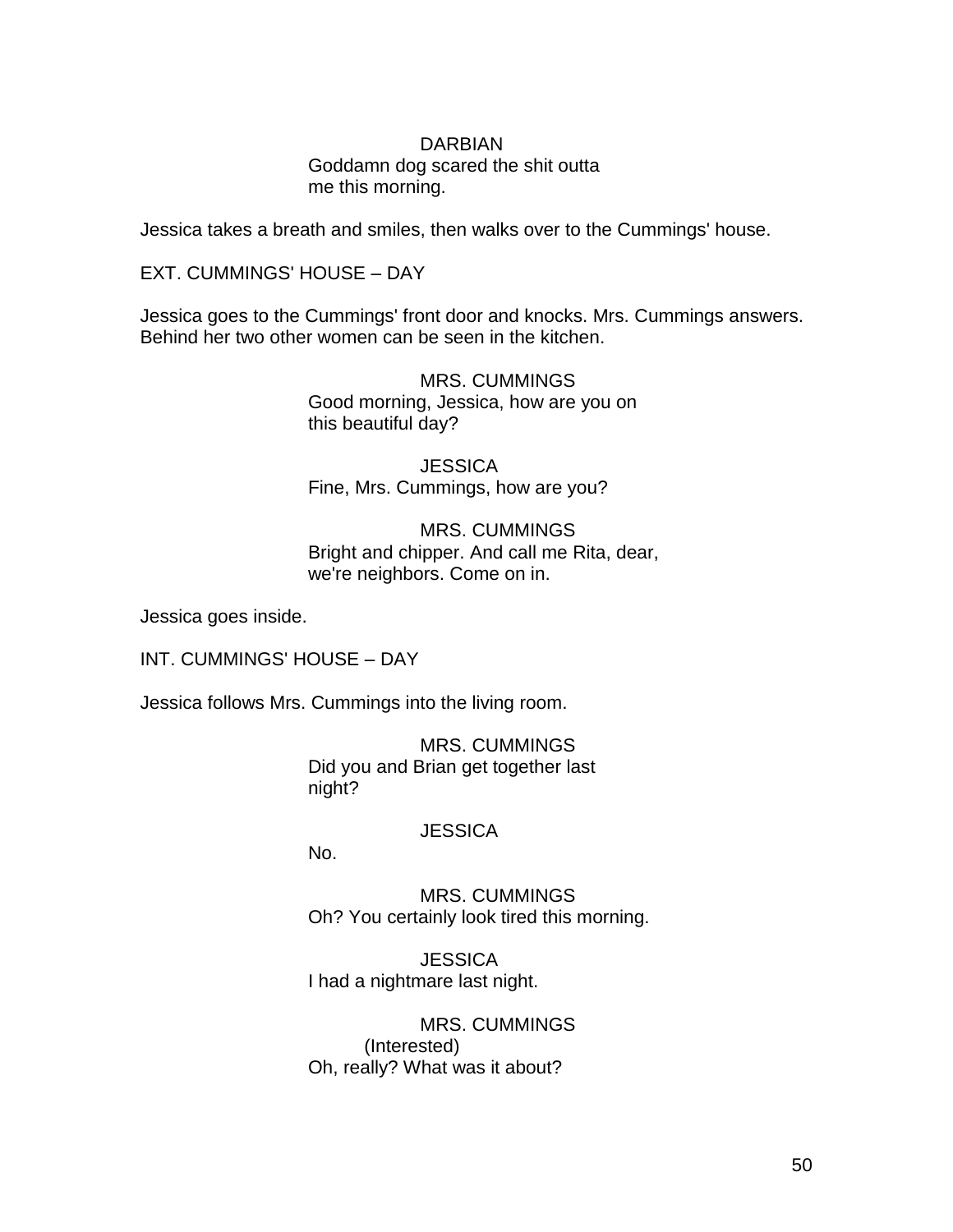JESSICA Well… My Mother called and told me to get out of the house.

# MRS. CUMMINGS Oh, really? I once dreamt that I was being chased by some horrible creature. I ran and ran and when I woke up in the morning my feet hurt. Dreams can seem very real.

### **JESSICA** Were you friends with my Mother?

A thin, middle-aged woman, EUNICE EBERHARDT, steps out of the kitchen.

**EUNICE** Rita, where's the allspice?

# MRS. CUMMINGS

It's in the cupboard. Come out here, I want you to meet someone.

Eunice and another middle-aged woman, BEVERLY BOYER, step out of the kitchen.

# MRS. CUMMINGS Jessica, these are my good friends Eunice Eberhardt and Beverly Boyer.

Beverly takes Jessica's hand in hers, which is covered with flour.

# **BEVERLY** 'Scuse me, I've been baking. Nice to meet you.

Then Eunice shakes her hand.

EUNCIE I used to baby-sit you when you were little.

# **JESSICA** Were you friends with my mother?

The women look uncomfortable.

# **EUNICE**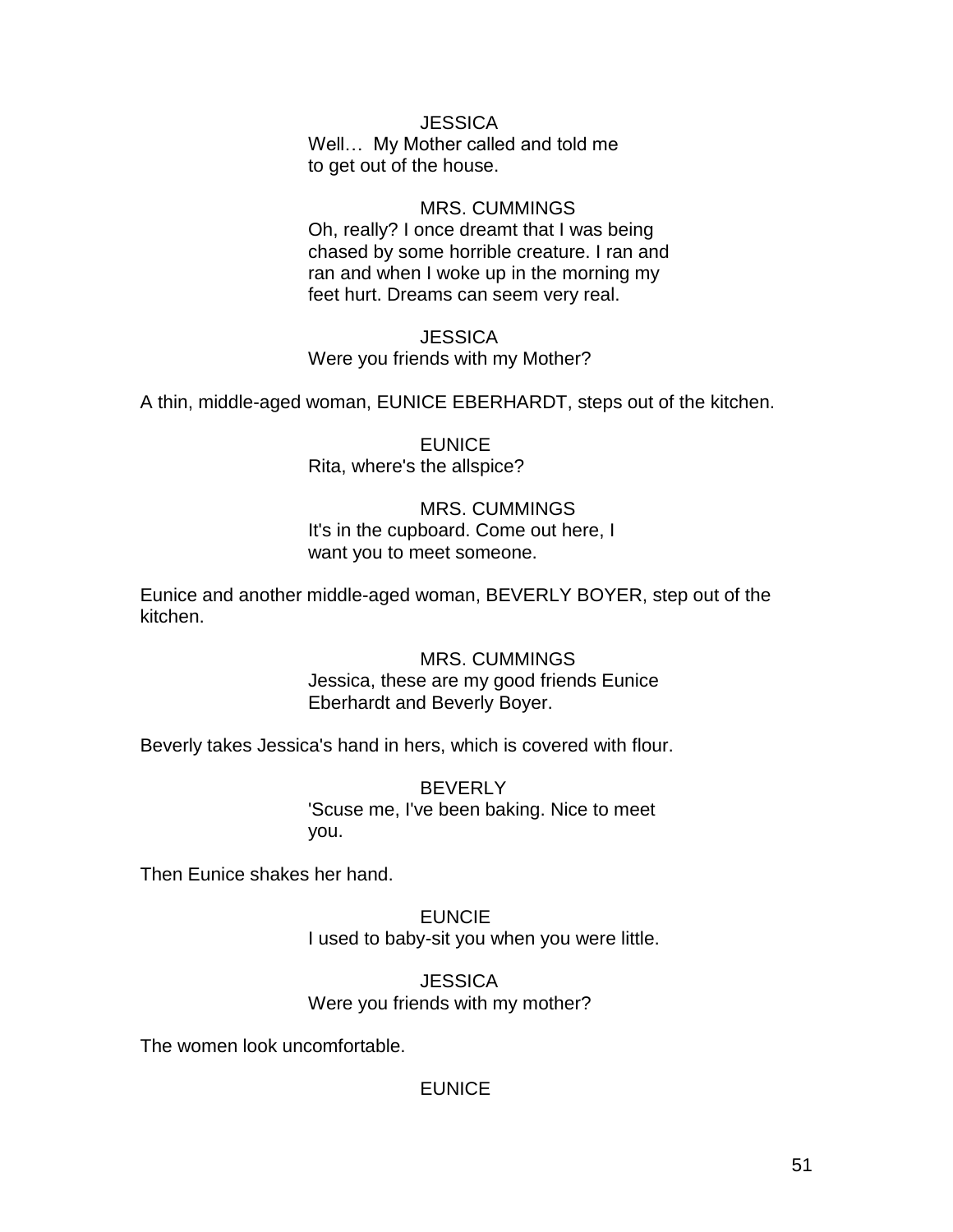She was new to Lone Lake. We never got to know her very well.

**JESSICA** But she lived here for five years.

#### BEVERLY

That's not very long for around here. Besides, we never saw her very much, she kept to herself.

**JESSICA** Do you think she was crazy?

#### EUNICE

Oh, I don't know...

# BEVERLY

It's hard to tell...

### MRS. CUMMINGS

(Cutting in) I'm not one to talk, but many people thought so. There's no point, however, in digging up the past.

#### **JESSICA**

Did you know that my Father wrote books on witchcraft and the occult?

MRS. CUMMINGS Of course. He was the most famous person to ever come out of Lone Lake.

#### **JESSICA**

Huh.

MRS. CUMMINGS Can I get you a glass of lemonade?

**JESSICA** No thank you. Would it be okay if I used your telephone? I've got to call home.

MRS. CUMMINGS You are home, dear.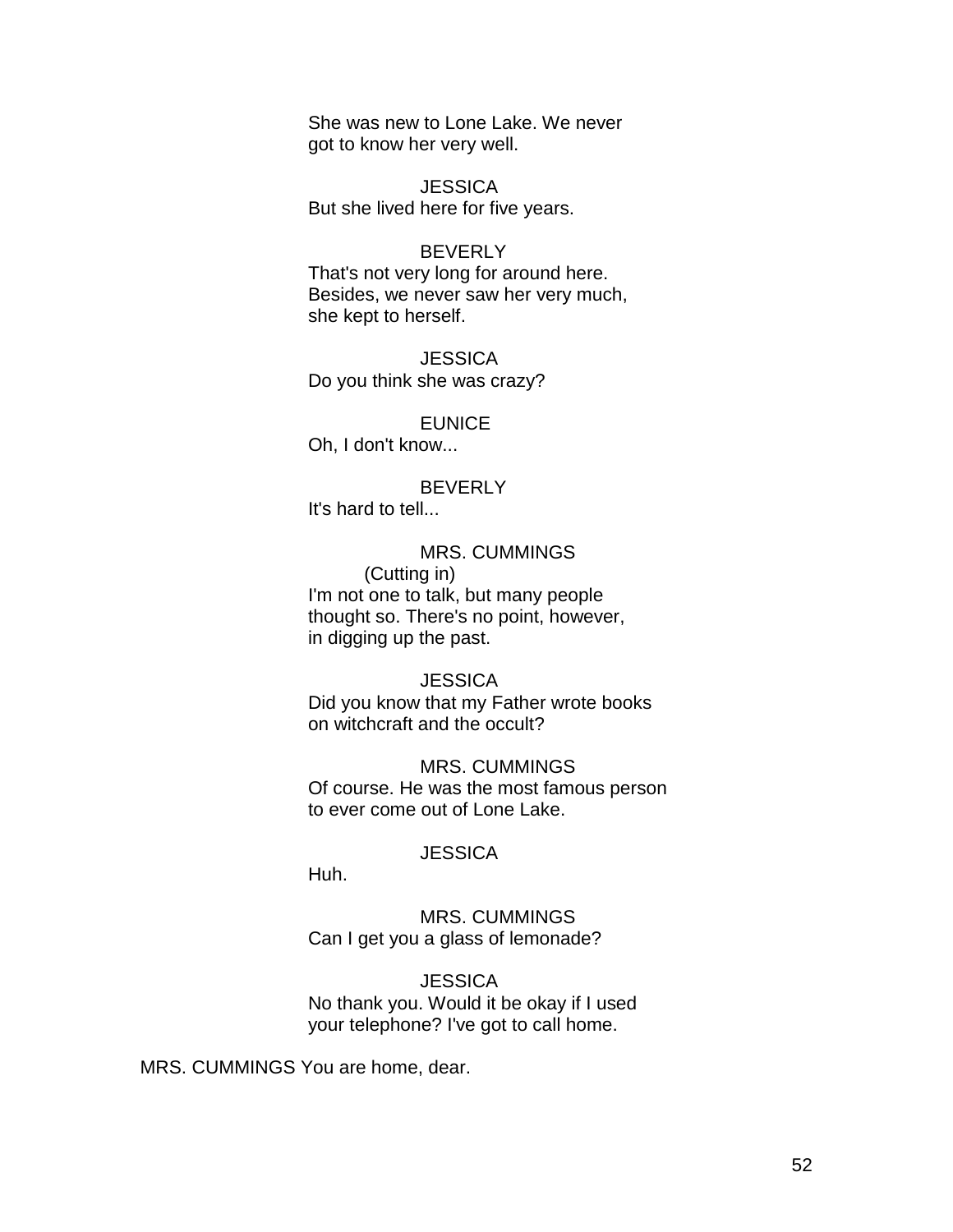Jessica is baffled for a second.

**JESSICA** No, I mean Clarkston.

MRS. CUMMINGS Oh, of course. The phone's on the front table.

Jessica goes to the phone. She picks it up and dials. Mrs. Stevens answers.

MRS. STEVENS (O.S.) Clarkston Foster Care.

JESSICA

Mrs. Stevens?

MRS. STEVENS (O.S.)

Yes.

**JESSICA** 

This is Jessica.

MRS. STEVENS (O.S.)

(Happy) Jessica. How are you? How's everything going?

**JESSICA** Fine. Great, actually.

MRS. STEVENS (O.S.) I'm so happy for you. What can I do for you?

**JESSICA** Can I talk to Marcy?

MRS. STEVENS (O.S.) I'll see if she's here, Jessica. Hold on.

Jessica is put on hold.

Mrs. Cummings can be seen in the open doorway in the background.

INT. MRS. STEVENS OFFICE – DAY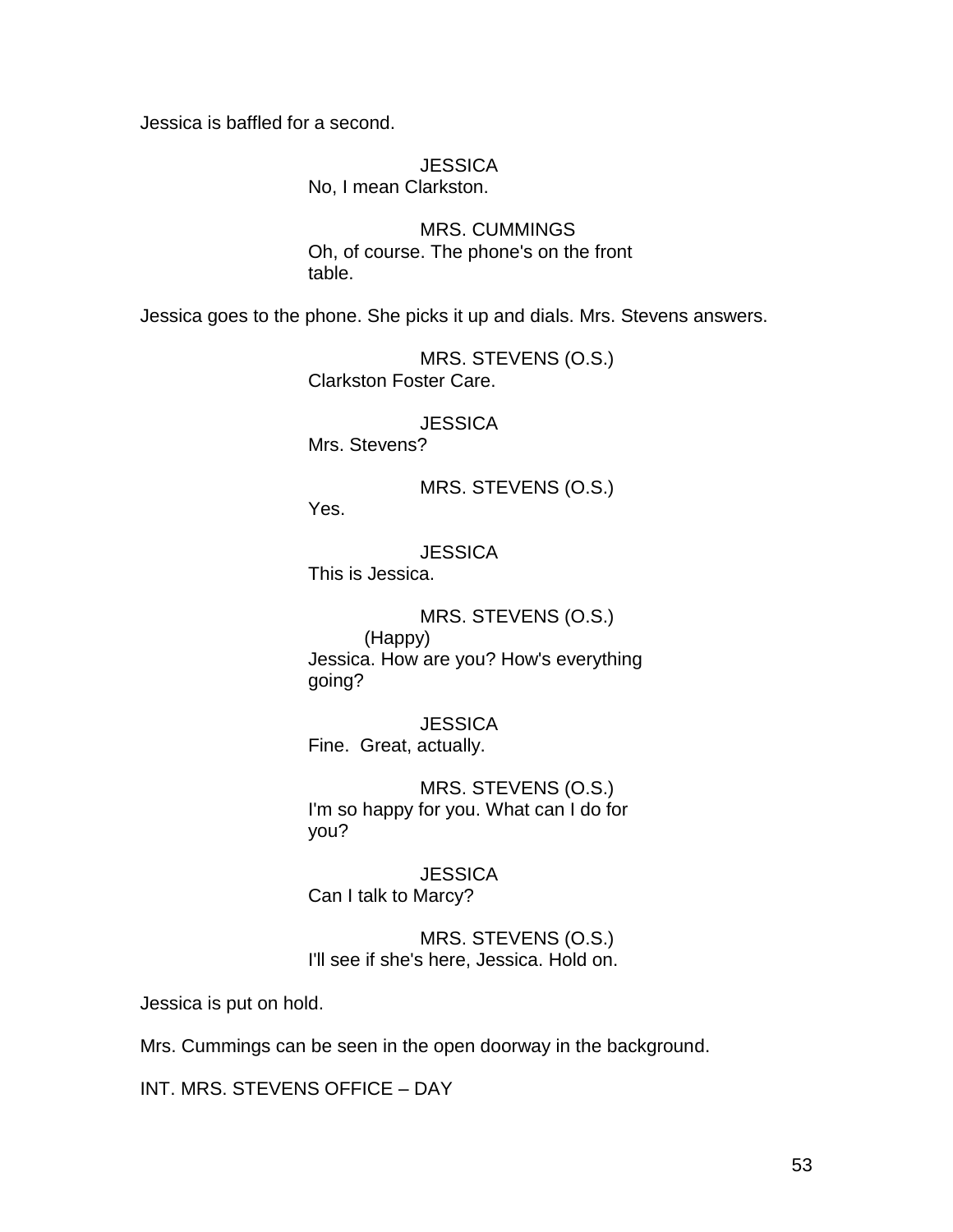Mrs. Stevens comes back on the line.

MRS. STEVENS I'm sorry, Marcy's not here.

JESSICA (O.S.)

(Puzzled) That's funny, she said that she'd be there this morning.

MRS. STEVENS Well, she isn't, but I'll be sure to give her your message the minute I see her. Is there a number where she can reach you?

JESSICA (O.S.)

Yes.

INT. CUMMINGS' HOUSE – DAY

Jessica looks down at the telephone and reads the number.

**JESSICA** 1-872-3142. That's my neighbor's house. The Cummings.

INT. MRS. STEVEN'S OFFICE – DAY

Mrs. Stevens writes the number down.

MRS. STEVENS 1-872-3142. The Cummings. Is there anything else?

JESSICA (O.S.) Nope, that's it.

MRS. STEVENS It was very nice talking to you, Jessica.

JESSICA (O.S.) You, too, Mrs. Stevens. Bye-bye.

Mrs. Stevens hangs up. At that moment Marcy comes walking into her office.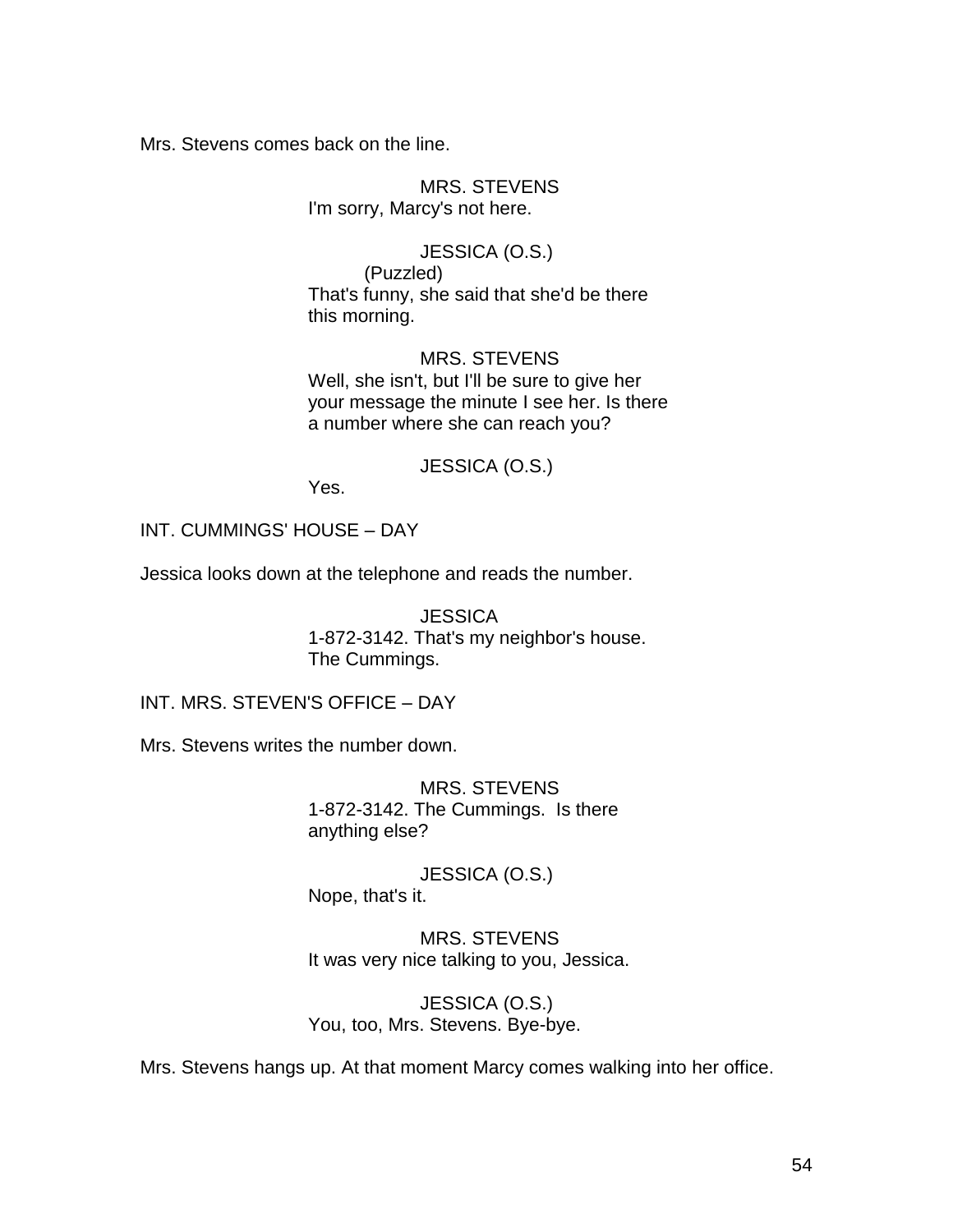**MARCY** Excuse me, Mrs. Stevens, did Jessica call for me?

Mrs. Stevens looks through a pile of papers and shakes her head.

MRS. STEVENS No, there haven't been any calls for you, Marcy.

Marcy looks confused.

**MARCY** Hmmm? But she said she'd call by ten.

MRS. STEVENS When she calls I'll be sure to tell you.

**MARCY** Thank you, Mrs. Stevens.

Marcy leaves. Mrs. Stevens watches her go.

DISSOLVE TO:

EXT. LONE LAKE BEACH – DAY

It is a small beach with a wooden clubhouse. It houses a snack bar and locker rooms. Beside it is a big cement patio with wrought iron tables with umbrellas. There are a lot of people in bathing suits and many children play in the water.

CASEY, a wrinkled old man in his eighties, sits in a large wooden chair. He wears a skipper's cap. He is drinking coffee and is smoking a cigar.

Jessica goes up to the snack bar and is waited on by Brian.

JESSICA

'Morning, Brian.

BRIAN Good morning, Jessica. You didn't talk to my Mom, did you?

**JESSICA** Yeah, but I didn't tell her anything.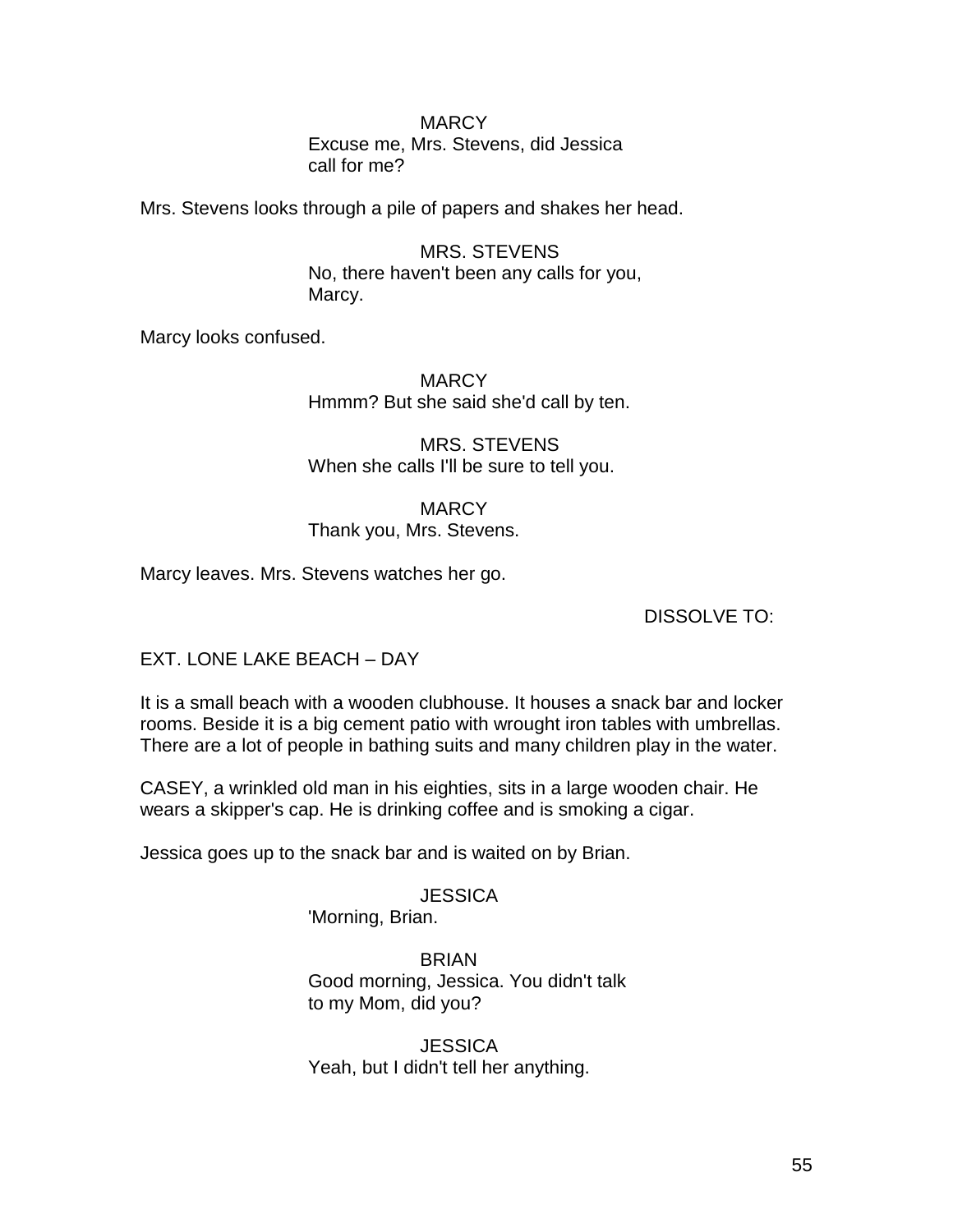#### BRIAN

#### Good. What can I get you?

Jessica looks at the menu on the wall.

**JESSICA** I'll have the breakfast special.

#### BRIAN

You don't want that, take my word for it. Powdered eggs and frozen sausage don't cut it no matter what you do to 'em.

JESSICA What do you recommend?

#### BRIAN

The donuts are good. We don't make 'em.

**JESSICA** Fine. I'll have a donut and a cup of coffee.

#### BRIAN

Coming up.

Brian gets Jessica's order. Meanwhile, a number of people have lined up behind Jessica. Brian hands Jessica her order.

> **JESSICA** Thanks. I had a really great time last night.

# BRIAN

Me, too.

A MAN behind her is getting impatient.

MAN Could I get waited on, please?

#### BRIAN

(To Jessica) I'll talk to you in a minute.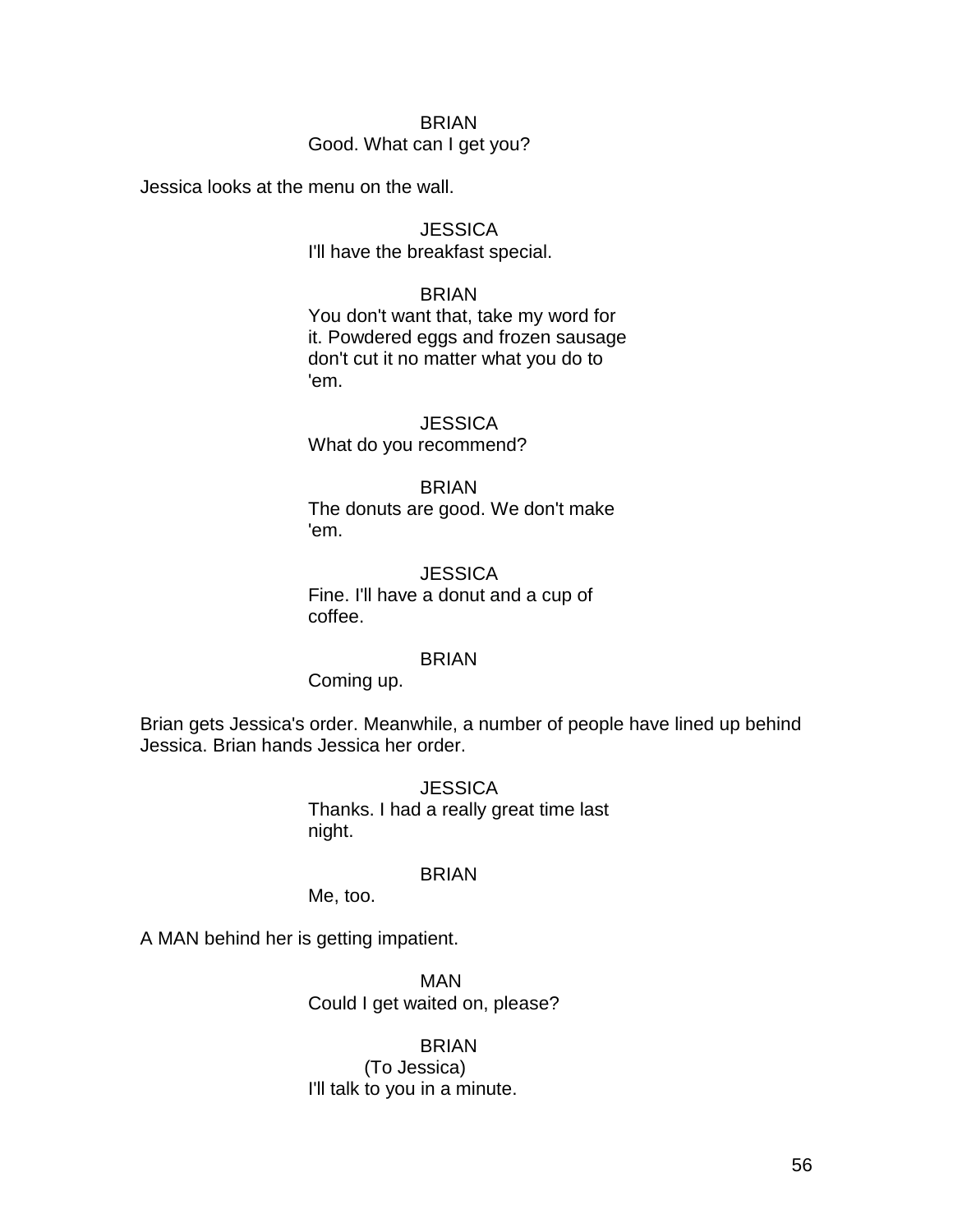# (To customer) May I help you?

#### MAN I'll have the breakfast special.

Brian turns to the cook.

# BRIAN (Calling out) One breakfast special!

Jessica takes her breakfast and leaves.

EXT. DECK BY LAKE – DAY

Jessica chooses the table next to Casey, who's about eighty, and sits down. As she eats her donut she looks around.

On the wall of the clubhouse right near her is a large, very old painting of the town of Lone Lake. At the center of the painting is an area that has been painted over and a house added in. Due to the age of the paint the outline of a church and steeple are visible behind the added-in house. Behind that is the cemetery.

A moment later Brian appears with a pot of coffee. He fills her cup. Jessica points at the added-in house in the painting.

# **JESSICA**

Isn't that my house?

### BRIAN

Sure is.

### **JESSICA** What happened to the church?

**BRIAN** Oh, it burned down about a hundred years ago.

Casey is watching the two young people talk.

# **CASEY** Hey, Brian, come over here.

Brian goes over to Casey's table. Casey whispers to him, but not very quietly.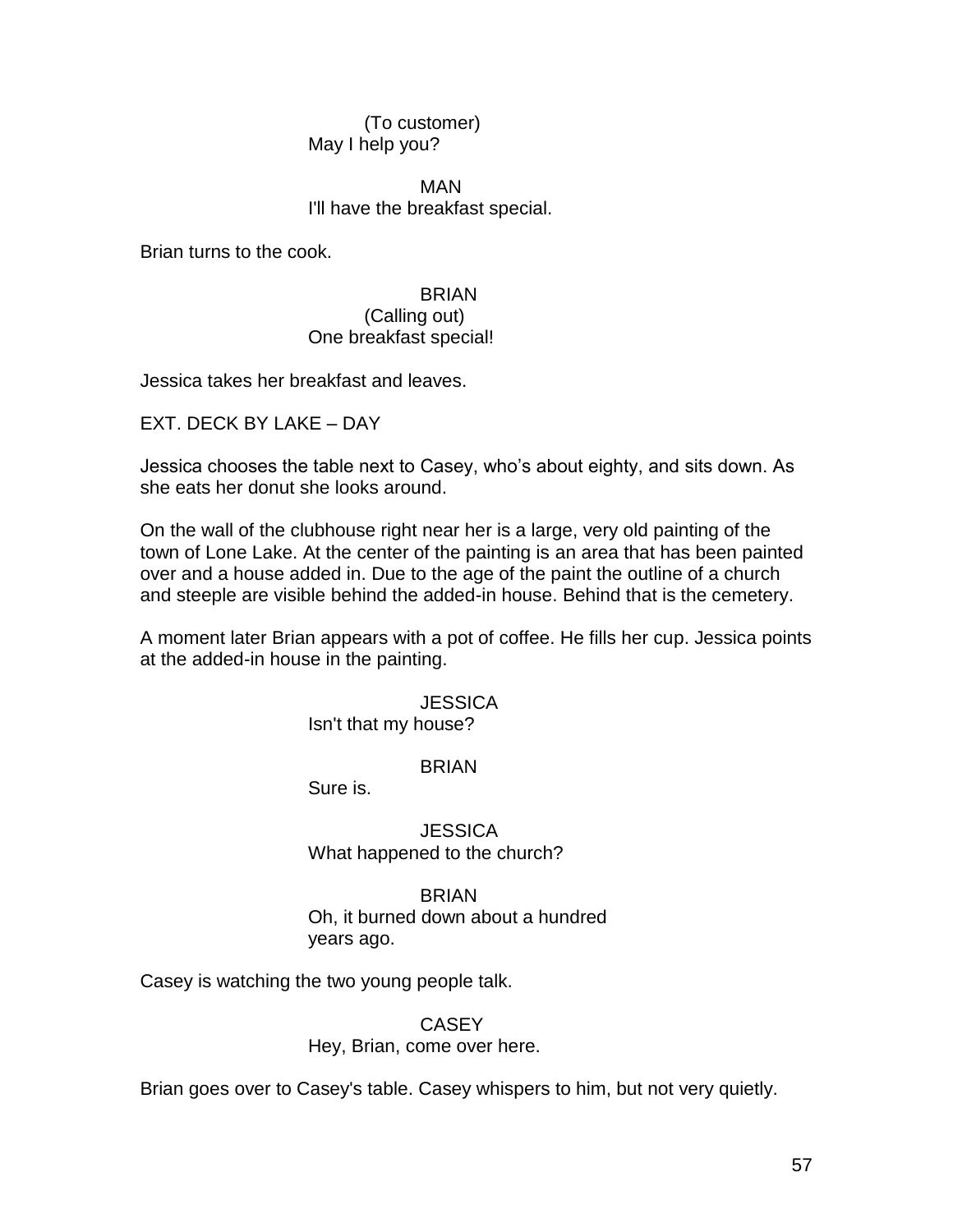### **CASEY** Wanna know why I feel so good?

### **BRIAN**

Why?

### **CASEY** 'Cause I jacked off three times today.

Casey laughs loudly. Brian looks at Jessica who is also laughing. He blushes with embarrassment and goes back to work.

> CASEY Liked that, did ya, Jessica?

Jessica stops laughing.

**JESSICA** How did you know my name?

### **CASEY**

Everybody knows you're in town. You can't expect that big mouth Rita Cummings to keep anything quiet.

He puts out his hand and Jessica shakes it.

### **CASEY**

My name's Casey. I remember when you were knee high to a toad stool. Oh, and get that yard of yours cleaned up, it's an eyesore.

**JESSICA** 

It's being cleaned up right now.

# **CASEY**

Good for you.

(Looking up) Look at that sky, will ya. Not a cloud. Perfect weather for watching an eclipse. I'm what you might call a stargazer. I spend so much time sitting out here lookin' at the stars I don't get hemorrhoids, I get asteroids.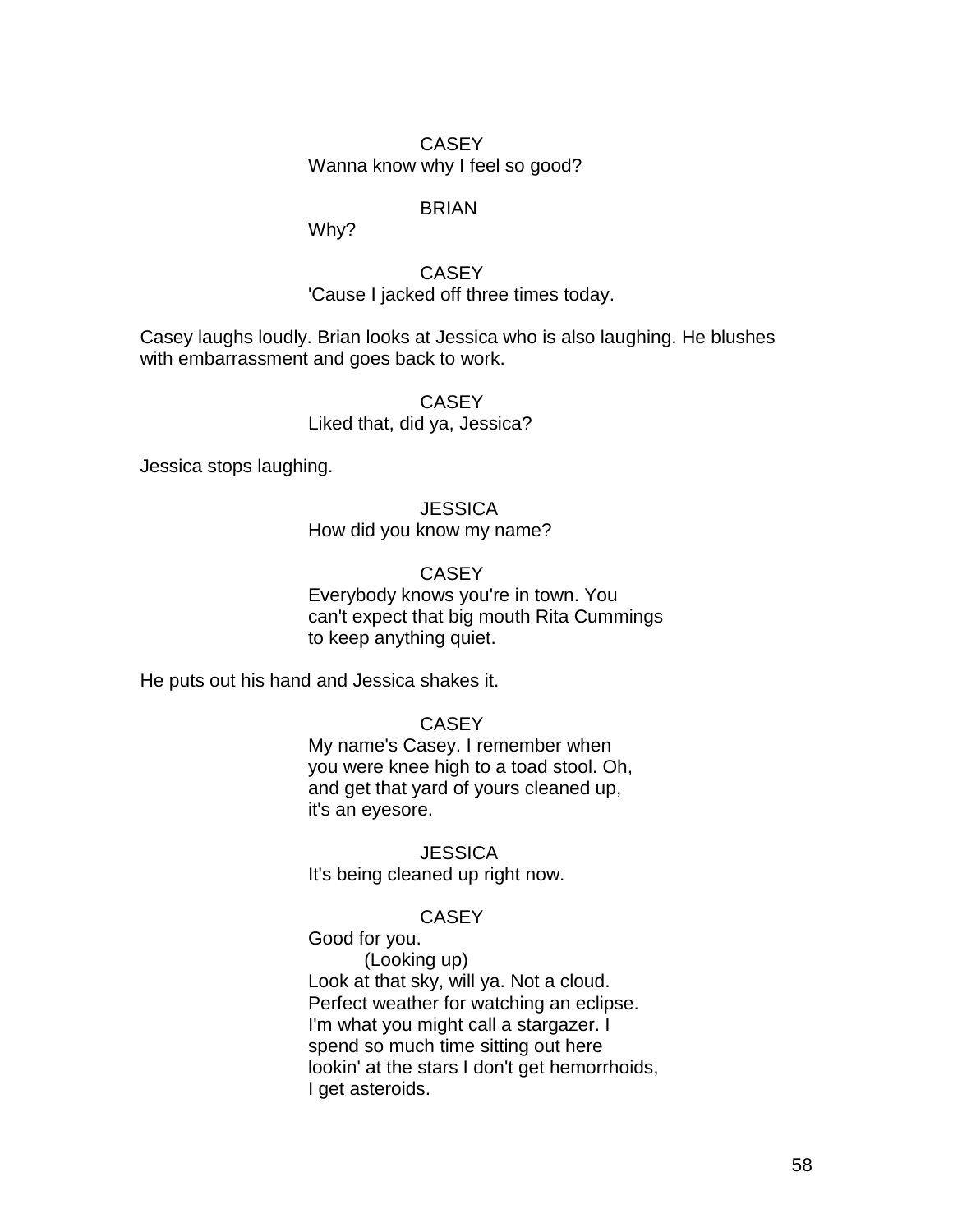Casey thinks that this is really funny and laughs up a storm. Jessica takes this chance to leave.

### JESSICA

### Goodbye. Nice meeting you.

EXT. BEACH – DAY

Jessica walks down to the beach. She begins taking off her clothes, revealing a tiny bikini underneath. A group of tanned young men in bathing suits begin to hoot and whistle.

As Jessica gets her pants off she realizes that the catcalls are for her. One of the young men, JIMMY, who is handsome with dark hair, turns to STEVIE, who is blond and a real muscleman.

#### JIMMY

Great bod.

Stevie flexes his bicep.

### STEVIE

Thanks.

#### JIMMY

Not you. Her.

Jessica lies down on the beach. She rests her face on her arms, and catches some rays. Her hearing perception is distorted and her visual point of view is too low as she floats at the edge of sleep.

The sound of the wind and the waves is mesmerizing; a mother tells her children to be careful, somebody walks by with a radio, little bits and pieces of conversations fade in and out.

She opens her eyes and sees a red beach ball. The wind slowly blows the ball revealing a fat bald man buried up to the neck in sand. He turns and smiles at her. She closes her eyes and hears a woman saying her name.

### WOMAN

Jessica, Jessica...

Jessica opens her eyes and sees a little five-year old girl run past and kick sand in her face.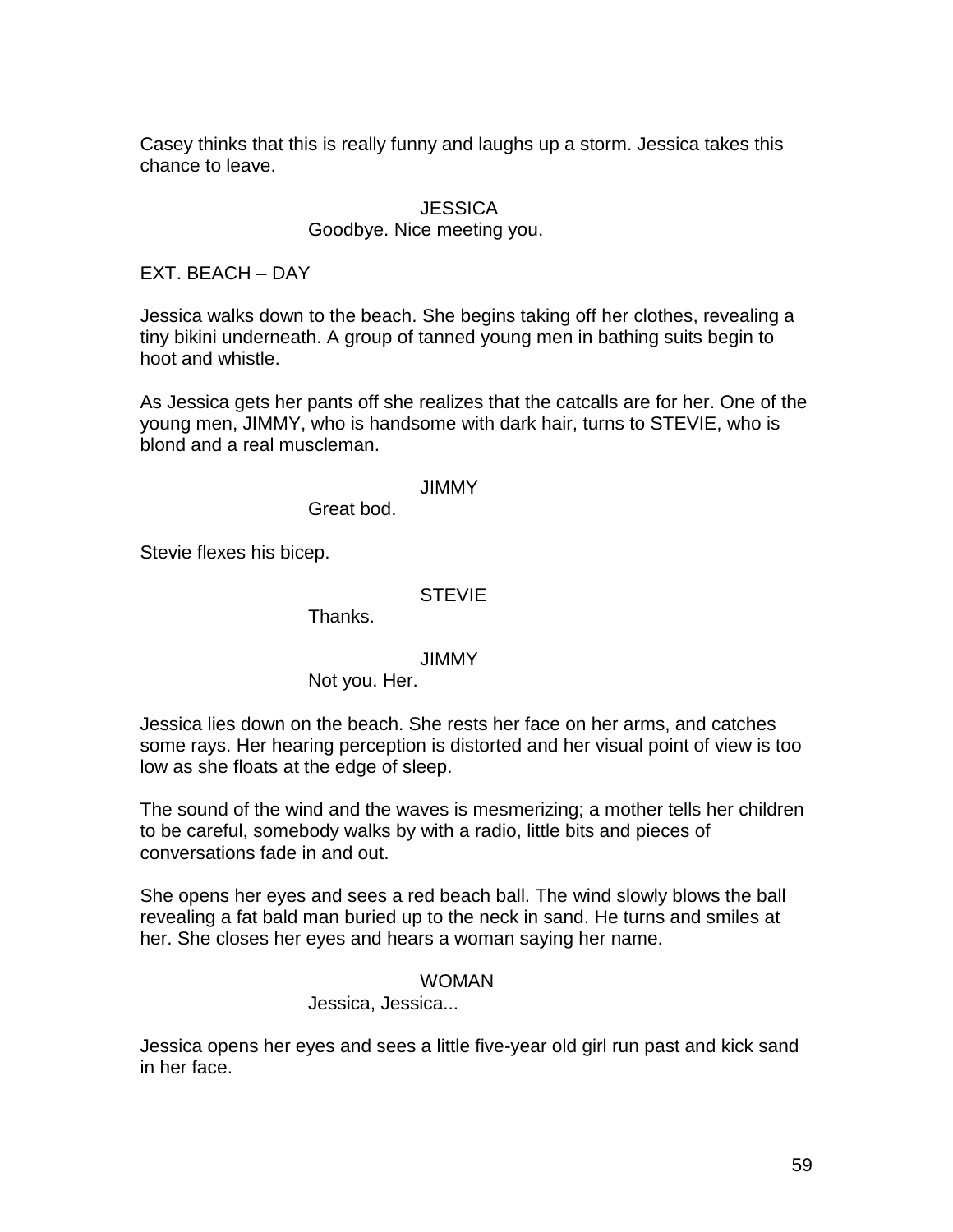She wipes off the sand and sees the little girl run up to her Mother and Father. The glare from the sun puts them all in silhouette.

Jessica lays her face back down on her arms and sees the fat bald man in the sand. Just then it seems like someone kicks the man's head and it bounces away like a ball. All that remains is a large mound of sand.

Jessica sits up and sees two silhouetted kids playing with a ball.

She lays back down and closes her eyes.

EXT. BEACH - EVENING

A shadow looms over Jessica's face and she opens her eyes.

It's a cloaked, masked figure reaching down to her just like her dream. She blinks and it is Brian standing over her. No one else is on the beach and the sun is beginning to set.

**BRIAN** 

Sorry to wake you, but it's getting kind of late.

**JESSICA** 

(Groggy) What...? Oh, Brian.

#### BRIAN

You've been sleeping for hours, we thought you might be dead, or in a coma.

Jessica stands up and brushes the sand off of her. She puts her shorts and Tshirt on over her bikini.

#### **JESSICA**

### I don't usually sleep this good.

Jessica and Brian walk back toward the clubhouse.

A red beach ball is caught in the tide. It washes into shore, then washes back out again.

EXT. CLUBHOUSE - NIGHT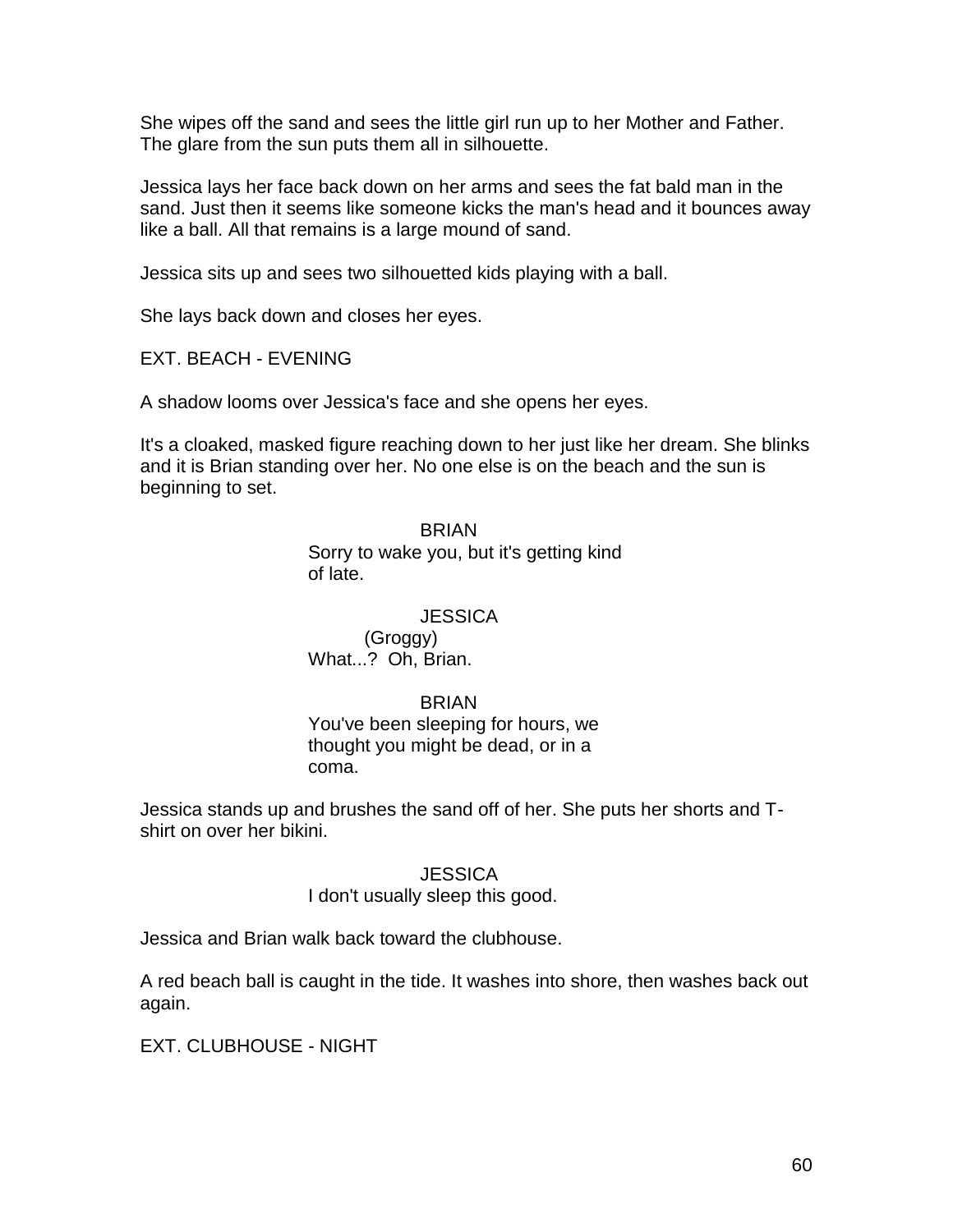Fifty people have gathered at the clubhouse. They are grilling hot dogs and hamburgers. Tiki torches are lit. Music plays on the radio.

The young men and women are playing volley ball. The older folks are preparing to play bingo.

Casey sits in his wooden chair. He looks through a large telescope at the full moon.

Jessica and Brian walk past all of the people.

**JESSICA** 

What's going on?

#### **BRIAN**

It's the Summer Solstice. It doesn't take much to get everyone to throw a party down here. You should've been here for the bash on Flag Day. (Jessica laughs) Let's get something to eat.

#### **JESSICA**

(Smiling)

Okay.

DISSOLVE TO:

# EXT. DECK – EVENING

Jessica and Brian sit at a table on the deck. They have finished eating.

### **JESSICA**

You're so lucky to have grown up here. It's so beautiful. You've got a lake and people are so friendly. There's a sense of togetherness here I've never experienced before.

# **BRIAN**

Get used to it, you live here.

Jessica smiles and looks around.

Many people stand and sit in groups eating their dinner. The Japanese man, his little boy and the four other Japanese men are also there. They all wear dark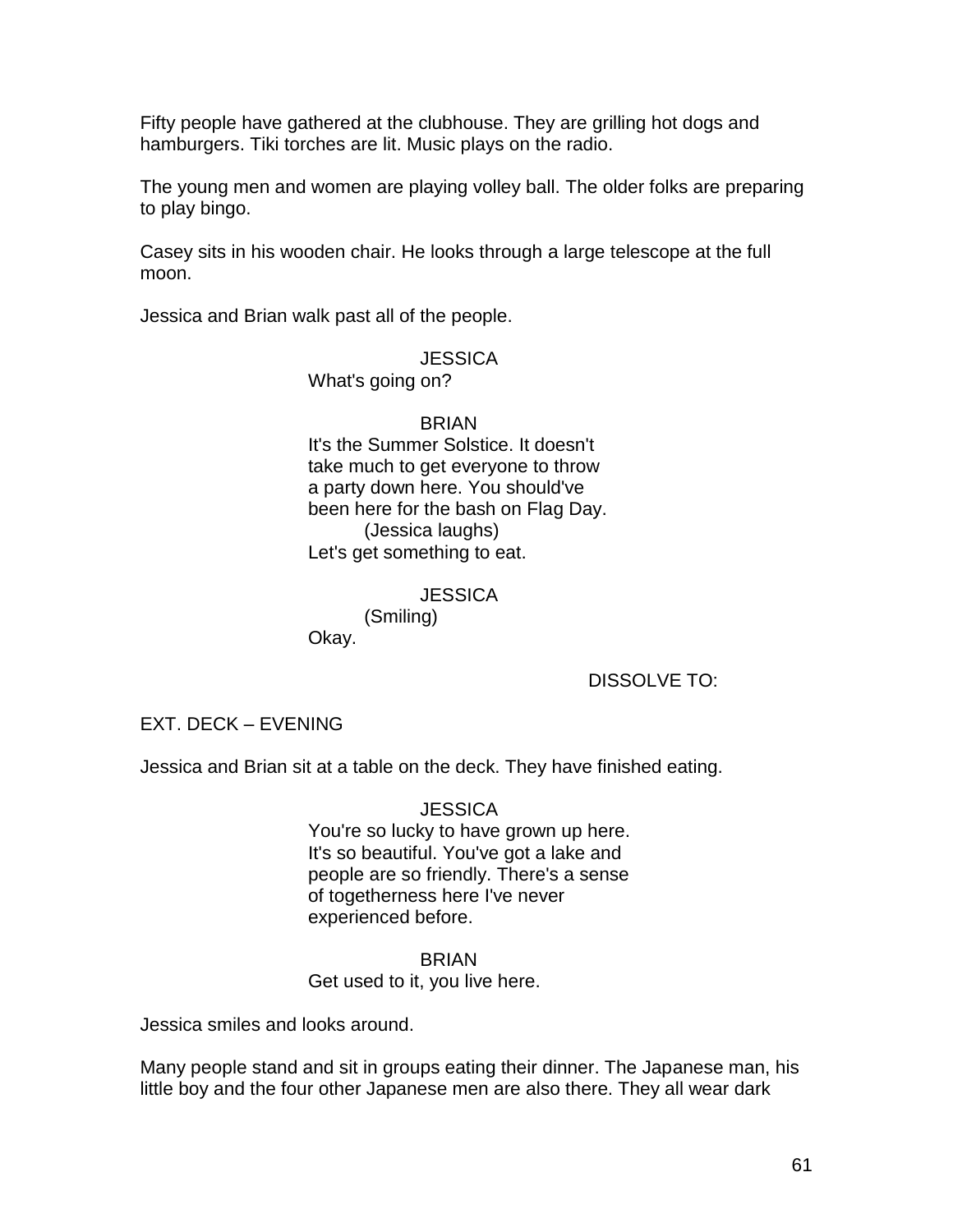suits and ties. Jessica waves at the little boy who smiles and waves back. Jessica holds up five fingers and points at him. He nods vigorously. All of the Japanese men turn and look at Jessica, then turn back and excitedly converse in Japanese.

Rita Cummings appears behind Jessica.

#### MRS. CUMMINGS Now, Brian, you've monopolized Jessica all night long. Come along, dear.

Mrs. Cummings begins to lead Jessica away. Jessica looks back to Brian with a helpless expression. Brian can't believed it.

### BRIAN (Annoyed) We're in the middle of talking.

# MRS. CUMMINGS You two can talk later. Uh, Brian, why don't you go help clean up.

Mrs. Cummings spirits Jessica away, leaving Brian by himself, fuming.

Jessica and Mrs. Cummings walk through the crowd.

### MRS. CUMMINGS

You and Brian are getting along pretty well, what were you talking about?

**JESSICA** This and that, nothing much.

MRS. CUMMINGS Just like Brian, he never has anything to say.

They get to a clear area and stop.

MRS. CUMMINGS I suppose Brian's told you about his girlfriend, Cindy, back in Kalamazoo?

Jessica is stunned.

# **JESSICA**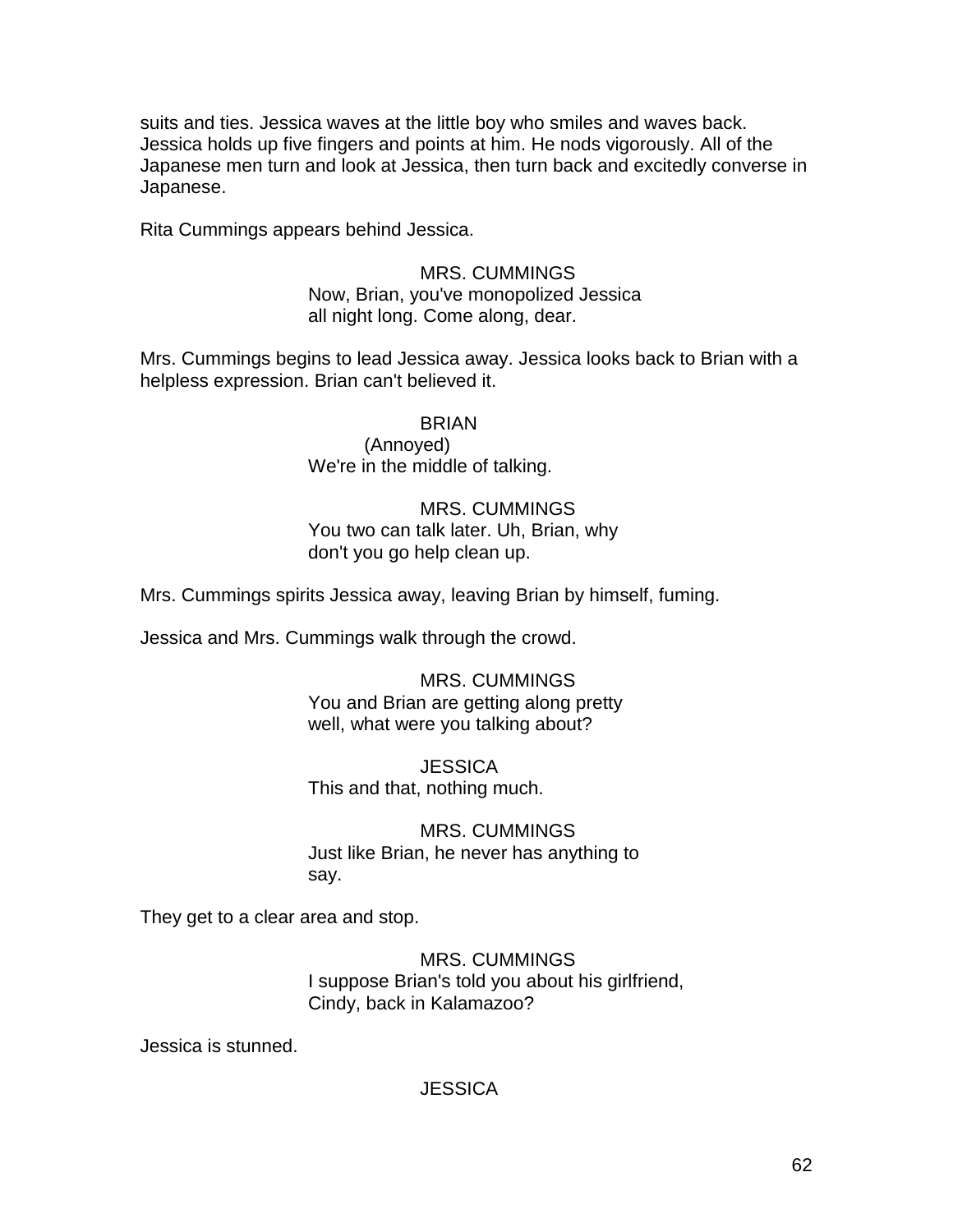Uh, no...

### MRS. CUMMINGS I'm sure he wouldn't.

Just then Casey and four men step over to her.

#### **CASEY**

Hey, Jessica, I want you to meet a few people. This is Burt Kennedy, Ken Boyer and Randy Buttram.

RANDY Welcome to Lone Lake.

Jessica points at Randy Buttram.

# **JESSICA** I remember you, you never finished the siding on your house.

Randy looks embarrassed.

#### RANDY

Well, that is, I...

All of the men turn and look at him.

#### **CASEY**

Yeah. Why don't you finish the damn siding on your house. You've had thirteen years. It's an eyesore.

Now Jessica is embarrassed, too.

Casey takes Jessica's arm and leads her away.

### **JESSICA** I didn't mean to cause any trouble.

# **CASEY**

It's time someone said something. The guy's a carpenter and has the ugliest house in town.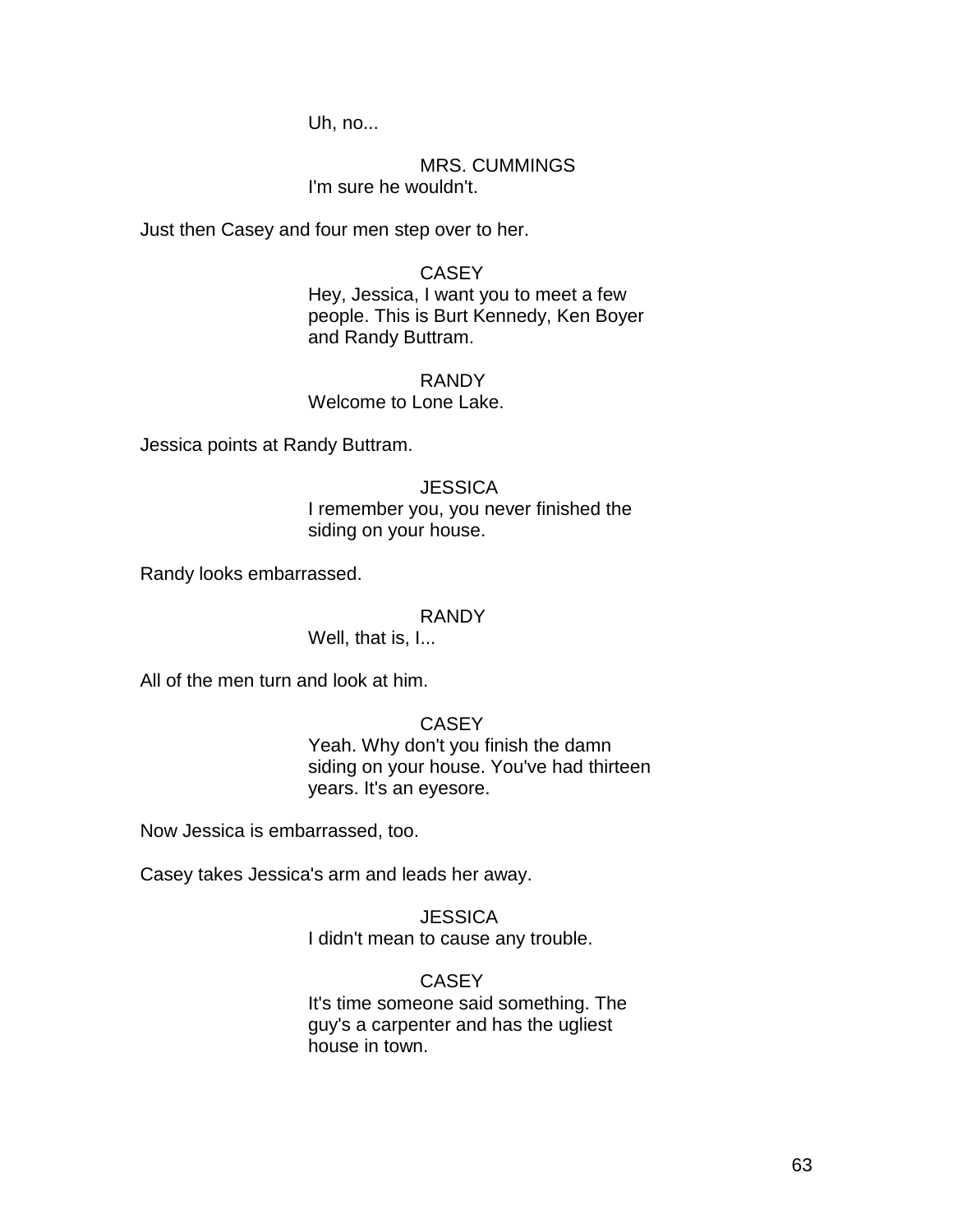Casey takes a puff of his cigar. Suddenly Mrs. Cummings appears, takes the cigar from Casey's mouth and flings it on the ground.

> MRS. CUMMINGS You're stinking up the whole place.

### **CASEY**

(Outraged) Are you crazy? That was a perfectly good seventy-five cent cigar.

#### MRS. CUMMINGS It's a filthy habit.

### **CASEY**

Who asked ya?

Mrs. Cummings walks away. Casey goes over, picks up the cigar and puts it back in his mouth.

### CASEY Aw, shit, it's got sand all over it.

Casey wipes the sand from his lips.

Casey leads Jessica over to where Brian is cleaning up.

### **CASEY** Goddamnit anyway! I'll kick that broad in the teeth!

Casey and Jessica arrive where Brian is cleaning up.

CASEY You two youngsters talk, I'll clean up.

Brian is surprised.

BRIAN Sure thing, Casey. Thanks a lot.

# **CASEY**

# Not a problem.

Brian turns to Jessica.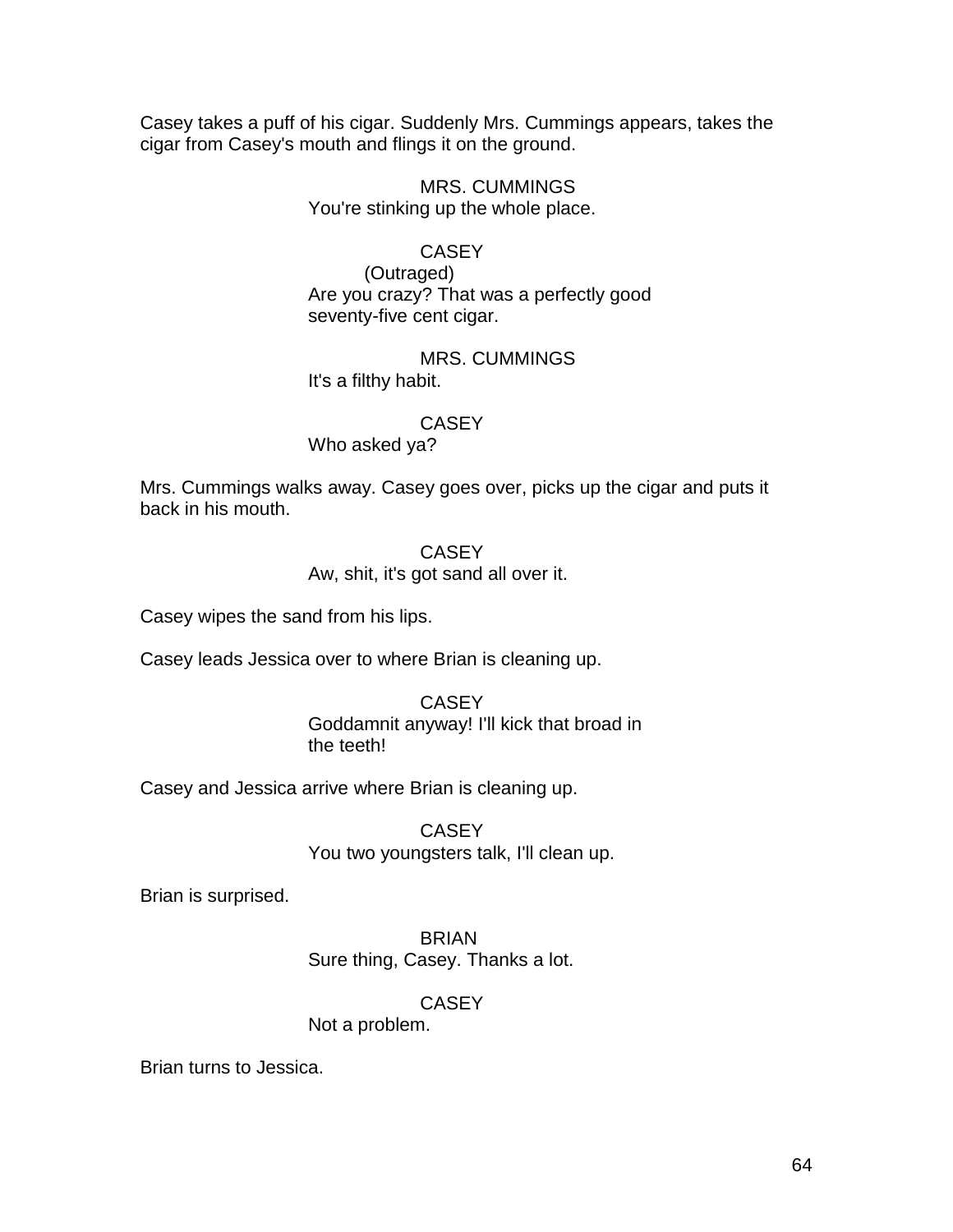#### BRIAN

### Let's go out to the end of the dock.

As Brian and Jessica head toward the beach they hear Casey drop a dish and break it.

# CASEY (O.S.)

*Son of a whore!*

# EXT. DOCK – EVENING

Brian and Jessica walk up the long wooden dock. They get to the end and sit down. Beside them is a thin peninsula that widens out at the end forming an island where many types of boats are docked.

A lone seagull flies slowly above the lake.

Brian skips a stone across the water causing rings to spread out across the lake.

### JESSICA

It's so beautiful.

### BRIAN

So are you.

Brian puts his arm around her. Jessica looks back toward shore, then back to Brian.

> **JESSICA** What about your girlfriend?

Brian is shocked.

BRIAN Who told you that?

### JESSICA

Is it true?

BRIAN My Mom told you that, didn't she? (Jessica nods) I had a girlfriend for a month up at school. It's been over for almost a year.

# **JESSICA**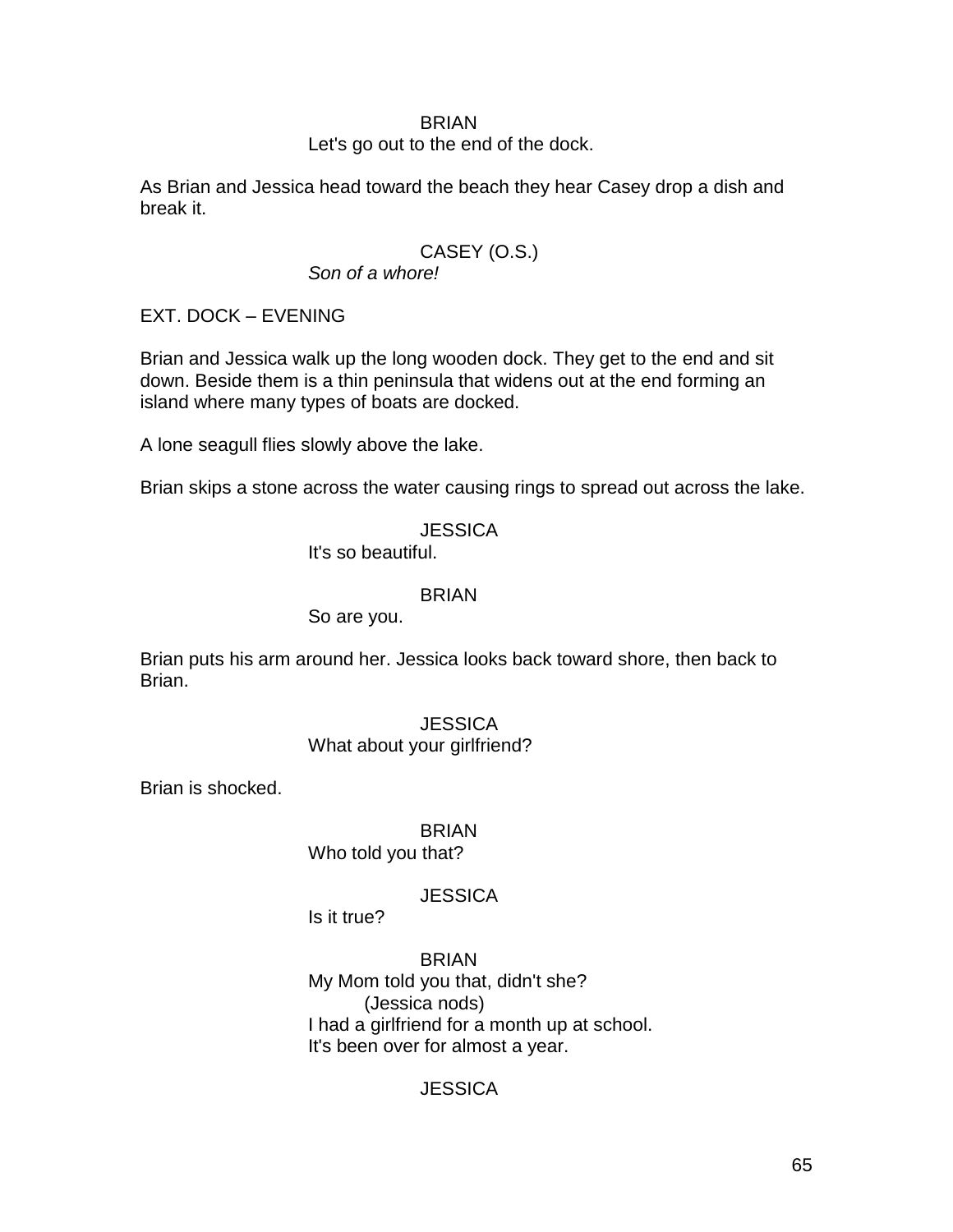Really?

BRIAN Yeah, really. I wish my Mom would mind her own damn business.

Brian looks into Jessica's eyes.

BRIAN I like you, Jessica. I like you a lot.

Jessica smiles and sighs.

### **JESSICA** I'm so happy to hear you say that. I like you, too, Brian. I always have.

Jessica leans against Brian and they kiss. Along, passionate, beautiful kiss.

EXT. CLUBHOUSE – EVENING

Mrs. Cummings looks through the telescope. She sees Jessica and Brian on the dock kissing. Mrs. Cummings looks up with a concerned expression.

EXT. DOCK – EVENING

Jessica and Brian have just finished kissing. Brian looks back toward the shore and sees the lights of the clubhouse go out.

# **JESSICA**

What's wrong?

### BRIAN We better get going.

They stand and walk down the dock.

EXT. CLUBHOUSE - NIGHT When they pass the clubhouse everyone is gone. They get to the gate and Brian locks it after them.

EXT. STREET – NIGHT

Jessica and Brian begin walking up the street when they see the little Japanese Boy coming running up. He is very agitated and talks quickly in Japanese.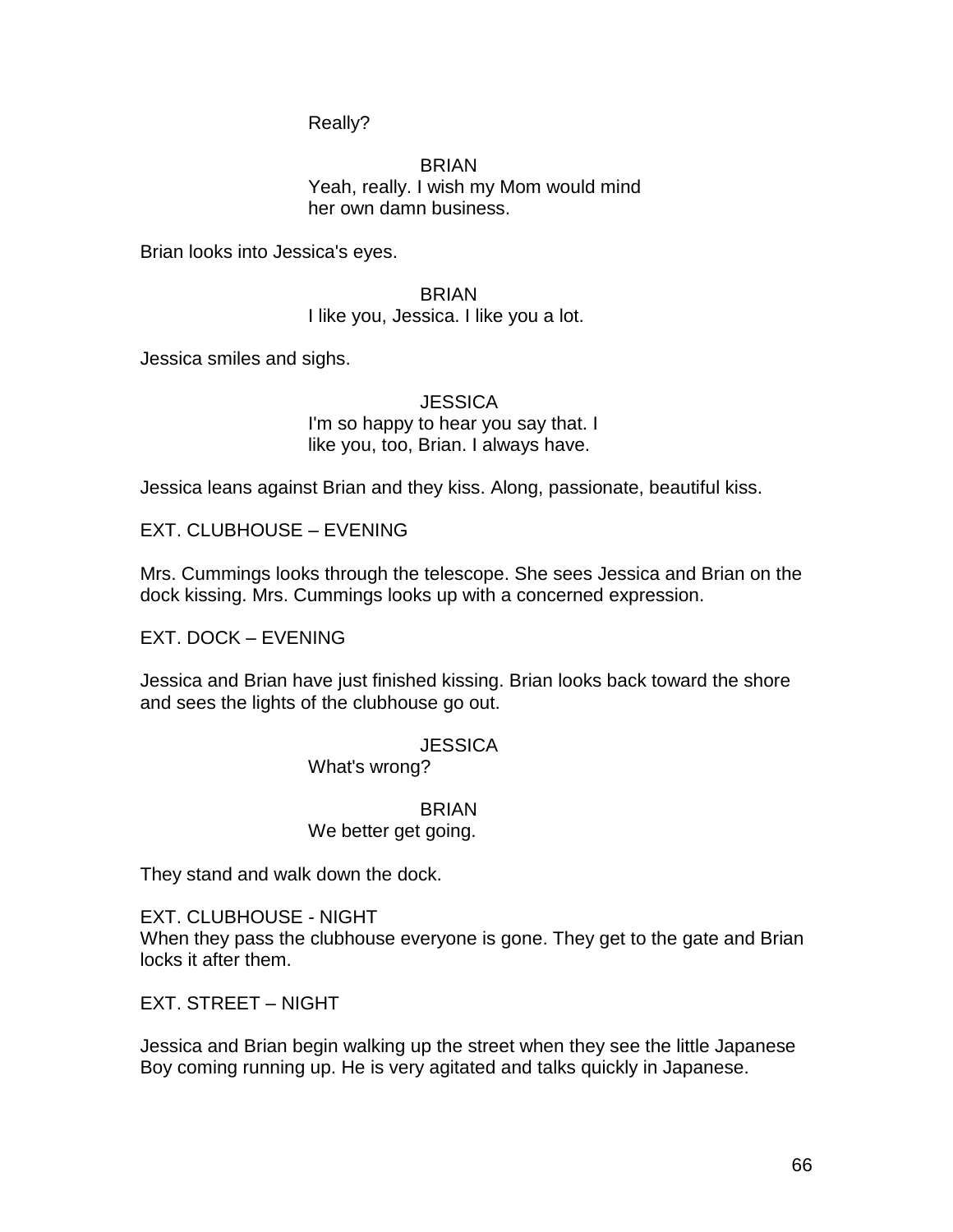Brian and Jessica look at each other and shrug.

The little Boy looks behind him, then runs away and hides in the hedges.

### JESSICA

### What was that all about?

A second later the blue Ford Taurus drives up. The window rolls down and it is the Japanese Father. The other Japanese men can be seen in the car.

> JAPANESE FATHER Have you seen my son?

Brian points at the hedges.

BRIAN

He's hiding in the hedges.

The Japanese Father gets out of the car. He goes behind the hedges and finds the Boy. The Boy is kicking and screaming as his Father carries him to the car.

### JAPANESE FATHER Thank you very much.

He and the kid get in the car. The door shuts and it drives away.

Brian turns to Jessica.

# BRIAN

Rambunctious kid.

### **JESSICA**

I hope he's all right.

INT. STRAND HOUSE – NIGHT

Brian and Jessica enter the living room. Brian and Jessica sit down on the couch. Brian puts his arm around Jessica.

# BRIAN

(Smiling) Now, where were we?

He pulls her to him and they kiss. It is a long, passionate kiss. Brian takes Jessica's shirt off over her head. She has her bikini top on underneath.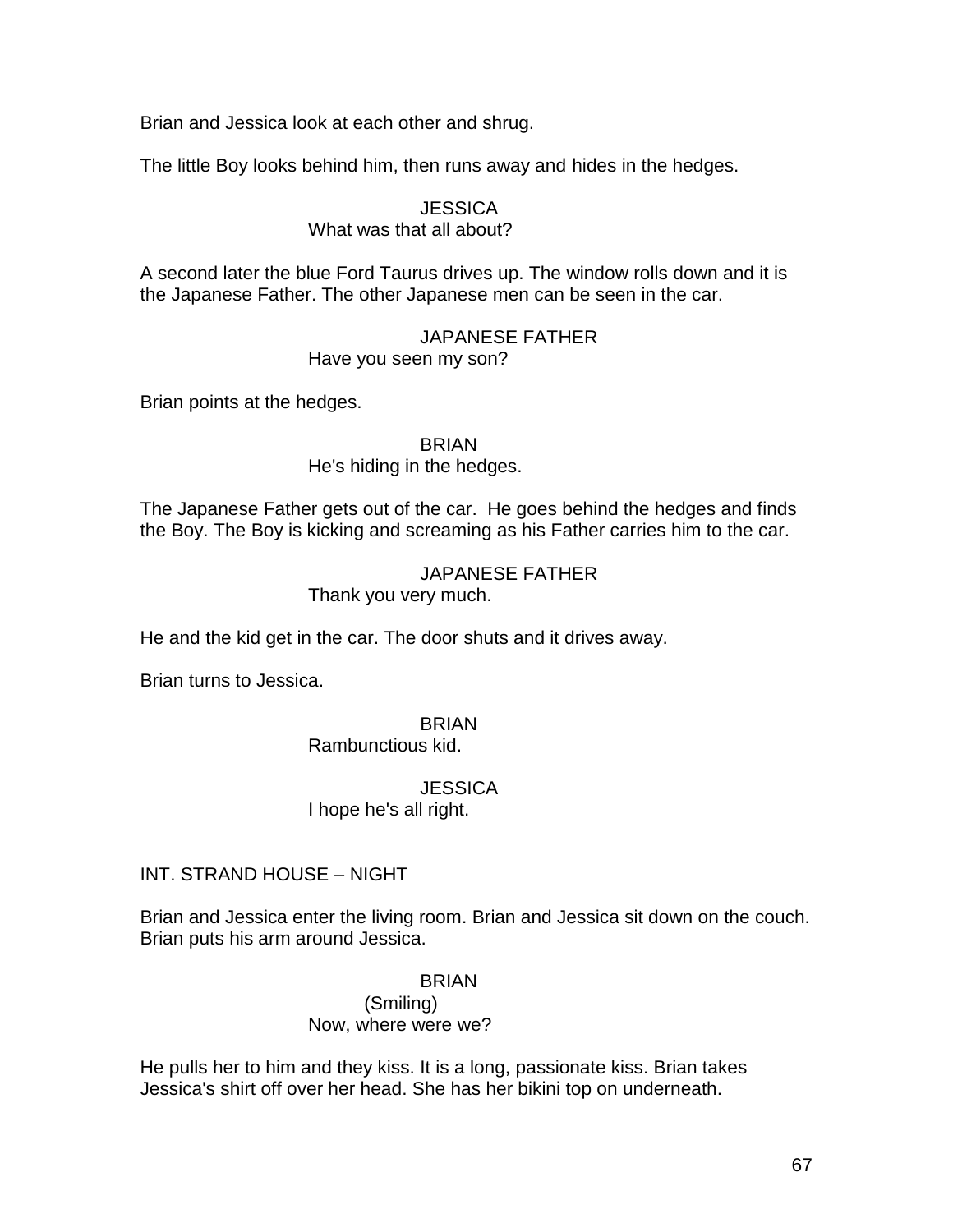They kiss again. Jessica leans back on the couch and pulls Brian on top of her. Brian quickly takes off his own shirt. She unties her bikini top and flings it. He caresses her breasts gently and kisses her again. She begins unbuttoning his shorts.

His hand slides down to her waist and he unbuttons her shorts. They are struggling out of their clothes, groping and fondling each other at the same time.

Suddenly Mrs. Cummings appears at the back door window. She has an outraged look on her face. She begins pounding on the door.

Brian and Jessica bolt upright. They turn to the back door and see Mrs. Cummings.

### **BRIAN**

#### *Shit! Shit! Shit!*

Jessica is baffled and quickly puts her T-shirt back on. Brian puts his shirt back on, too. He is panicking.

# **JESSICA**

What's she doing here?

#### BRIAN

Fucking up my life.

He stands and zips his pants.

### BRIAN

Wait here.

Brian goes into the kitchen. Jessica stands by the couch and watches.

INT. KITCHEN – NIGHT

Brian goes to the back door and opens it. Mrs. Cummings is royally pissed.

MRS. CUMMINGS What kind of behavior is this? Are you some kind of wild animal?

### **BRIAN**

Mom, please...

MRS. CUMMINGS Don't give me that! You said you'd drive me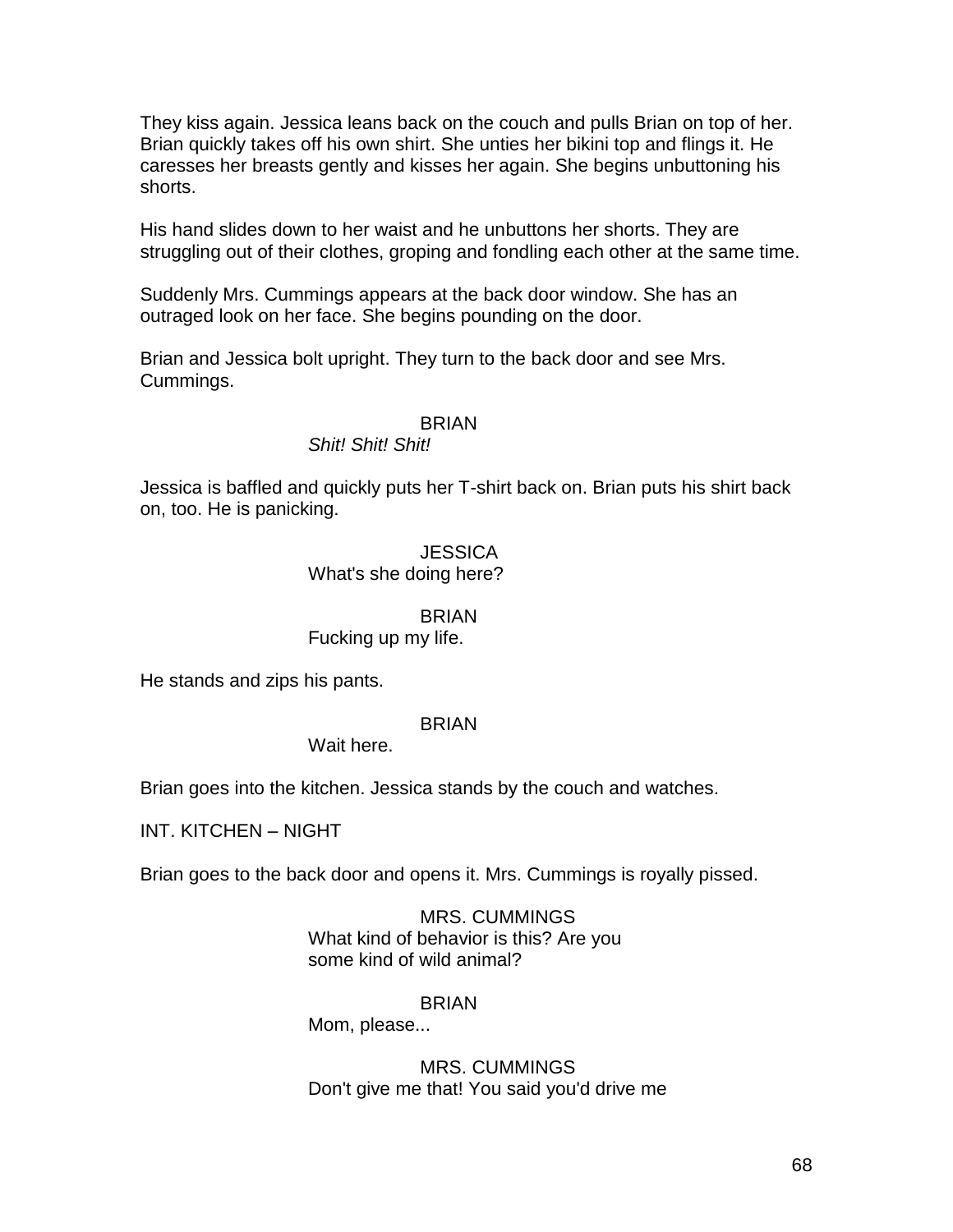to Aunt Julia's! Instead I find you wrestling around with this girl!

Mrs. Cummings points past Brian to Jessica.

MRS. CUMMINGS And I'm very ashamed of you, Jessica!

Jessica turns her head in embarrassment.

MRS. CUMMINGS I'll be waiting in the car.

Mrs. Cummings leaves in a huff.

Jessica walks up to Brian at the back door. He is shaking his head.

BRIAN I'm never going to hear the end of this. I gotta go.

Jessica gives Brian a quick kiss and he heads out the door.

### **JESSICA**

Wait...

Jessica follows him out.

EXT. BACKYARD – NIGHT

Brian walks across the yard and Jessica stays right behind.

**JESSICA** When will I see you again?

Brian stops and looks at Jessica helplessly.

# BRIAN

Soon.

A horn begins honking.

BRIAN Oh, shit! I gotta go. 'Bye.

# **JESSICA**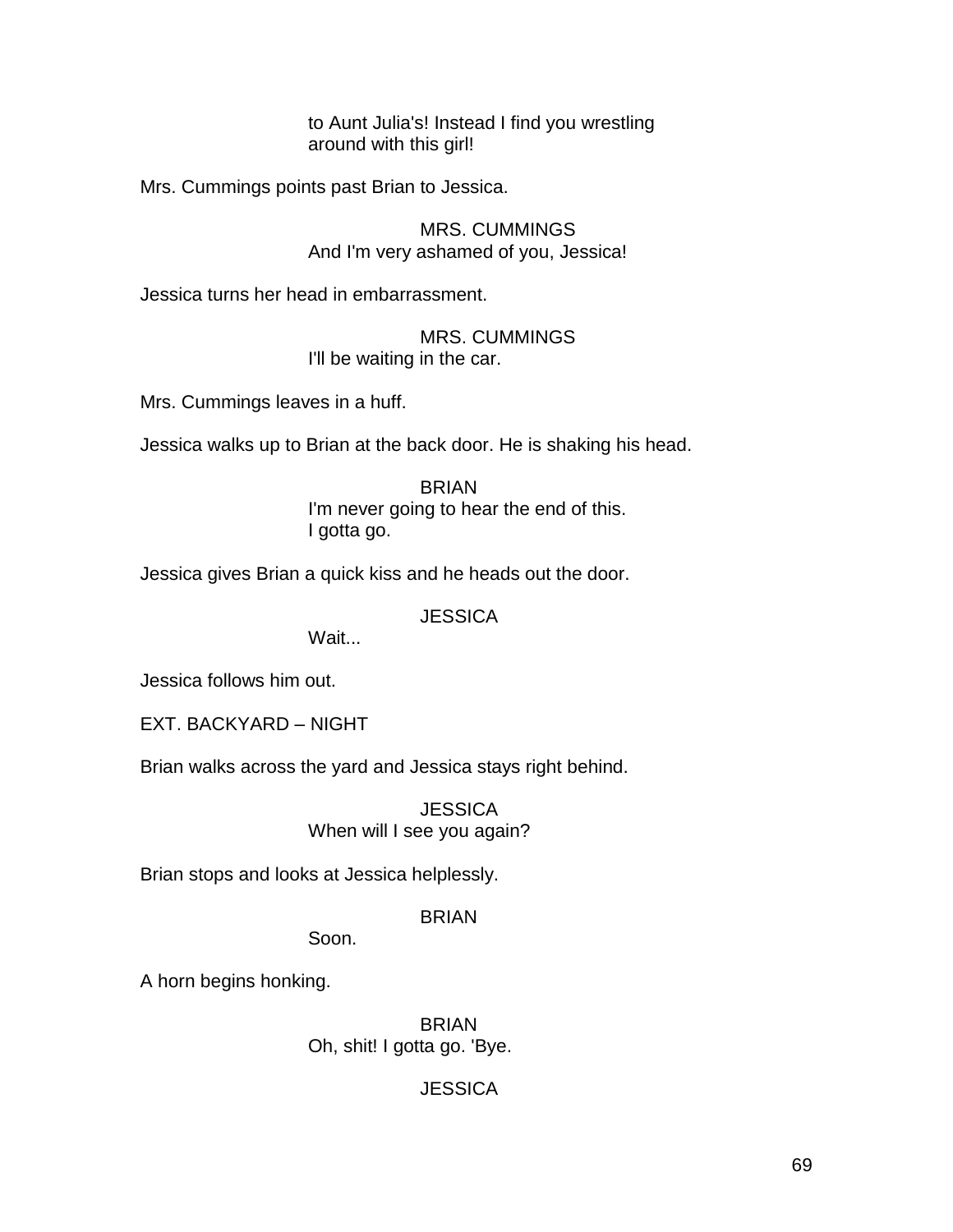'Bye...

Brian cuts through the hedges and is gone. Jessica stands by herself and lets out a frustrated sigh.

Jessica takes a deep breath of cool night air and walks across the overgrown grass of the backyard.

Her footsteps suddenly become wooden and hollow. She stops and quizzically looks down. Lurking in the weeds is a large rusty steel ring bolted down to a wooden surface.

Jessica clears the grass and weeds from around the steel ring with her hands. She reveals two old wooden doors. Jessica grabs hold of the rusty steel ring and tugs. She pulls harder and opens the doors. A raccoon comes darting out, frightening her.

Jessica looks down into the darkness. It's an empty little fruit cellar. Beams of moonlight coming from the cracks in the back wall illuminate the fruit cellar. She descends into the cellar down the creaky old wooden steps.

INT. FRUIT CELLAR – NIGHT

The room is six feet by eight feet and two of the walls are lined with shelves filled with old jars.

In the back wall is a wooden door with no knob. Behind it a light is on. Jessica looks through a crack in the door. She sees a wooden staircase running up to a closed door.

> **JESSICA** (To herself) I thought he said the stairs were washed out?

Jessica turns and looks around the fruit cellar. There is a large display of candles and candelabras. At the center of the candles reposes a black, one foot tall statue of a winged creature with a human body and a fly's head. In front of that sits a strange, ugly mask.

Jessica looks at the jars of hideous concoctions and winces. She sees a stain on the wood of the shelf that runs under the jars and behind them.

Jessica sees that there is a cupboard hidden behind the jars. She removes the jars from the shelf. She takes hold of the handles and pulls the doors of the cupboard open.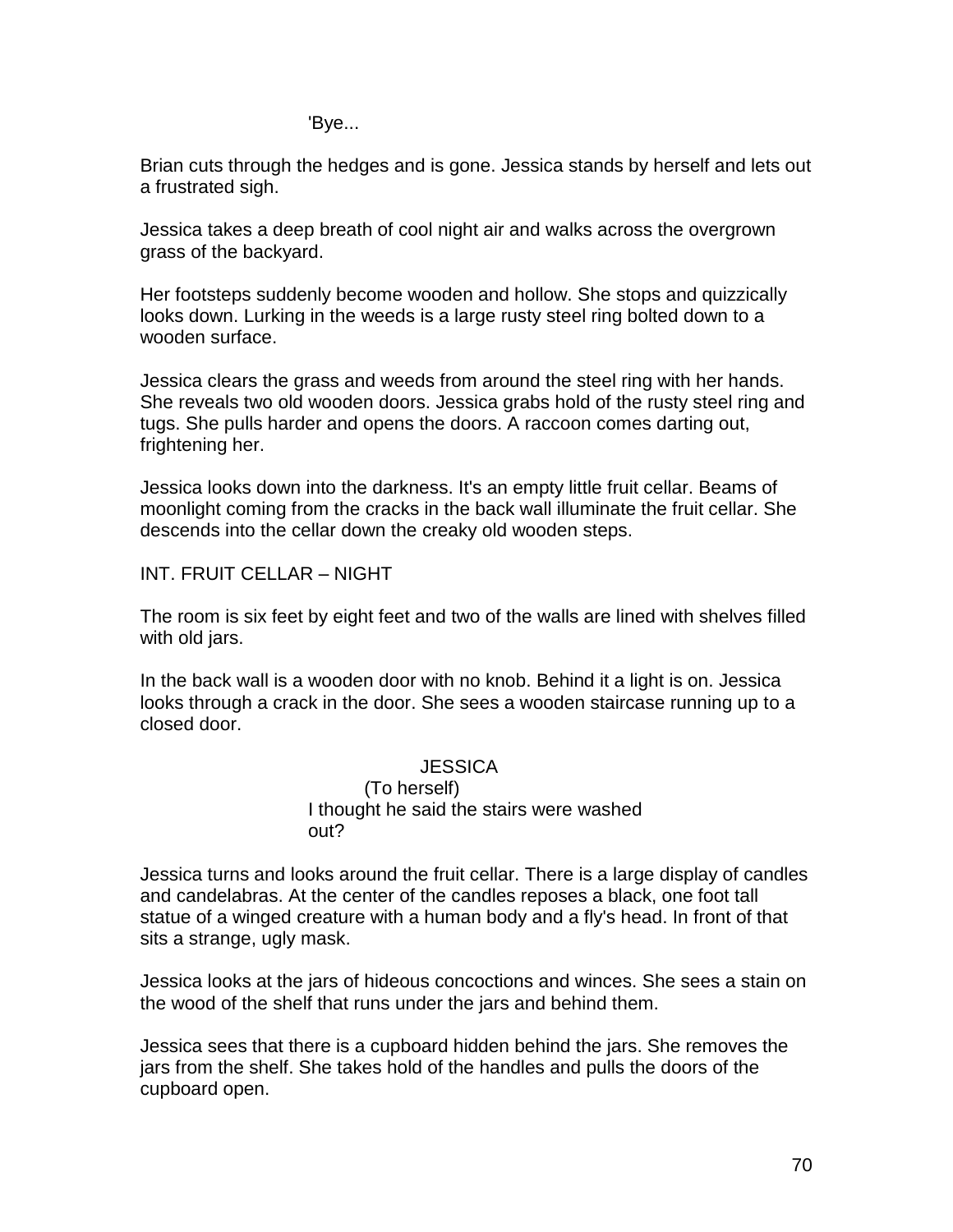Inside the cupboard are five glass jars. In each of the jars is a deformed human fetus floating in formaldehyde. The deformities all resemble the statue with the fly's head. One of the jars is cracked and the fetus within is a skeleton.

Jessica can't believe what she's seeing. She shuts the cupboard doors and shakes her head.

Suddenly the calm of the night is shattered by a high pitched scream. Jessica looks up in alarm. She cautiously goes up the stairs.

EXT. BACKYARD - NIGHT

Jessica comes out of the fruit cellar into the backyard. She looks up into the sky and sees the full moon shining brightly in the sky.

A moment later there is another scream, now muffled and distant. It is followed by a child's whimpering. The sound is coming from the woods beside her house. Very hesitantly, Jessica begins walking toward the woods.

Jessica gets to the tree-line and pauses. She looks like she might turn back. She hears the child's whimpering again. It sounds like it's in Japanese.

Jessica opens her hand and looks down at her five fingers.

#### **JESSICA**

#### (To herself) This many...

Jessica summons her courage and steps into the woods.

EXT. WOODS – NIGHT

Moonlight illuminates the woods in an bluish, eerie hue. Sharp shadows sway back and forth in the breeze. Jessica moves through the brush trying to make as little noise as possible.

There is yet another whimper, but it stops abruptly.

Jessica's hears a strange, low, atonal chant. It is in Latin. Her heart pounds. Jessica moves stealthily toward a flickering fire in the distance.

EXT. CLEARING IN THE WOODS – NIGHT

Jessica arrives at the edge of a clearing in the woods. She is hidden in shrubs and sees five dark cloaked figures wearing hideous masks. They stand in a circle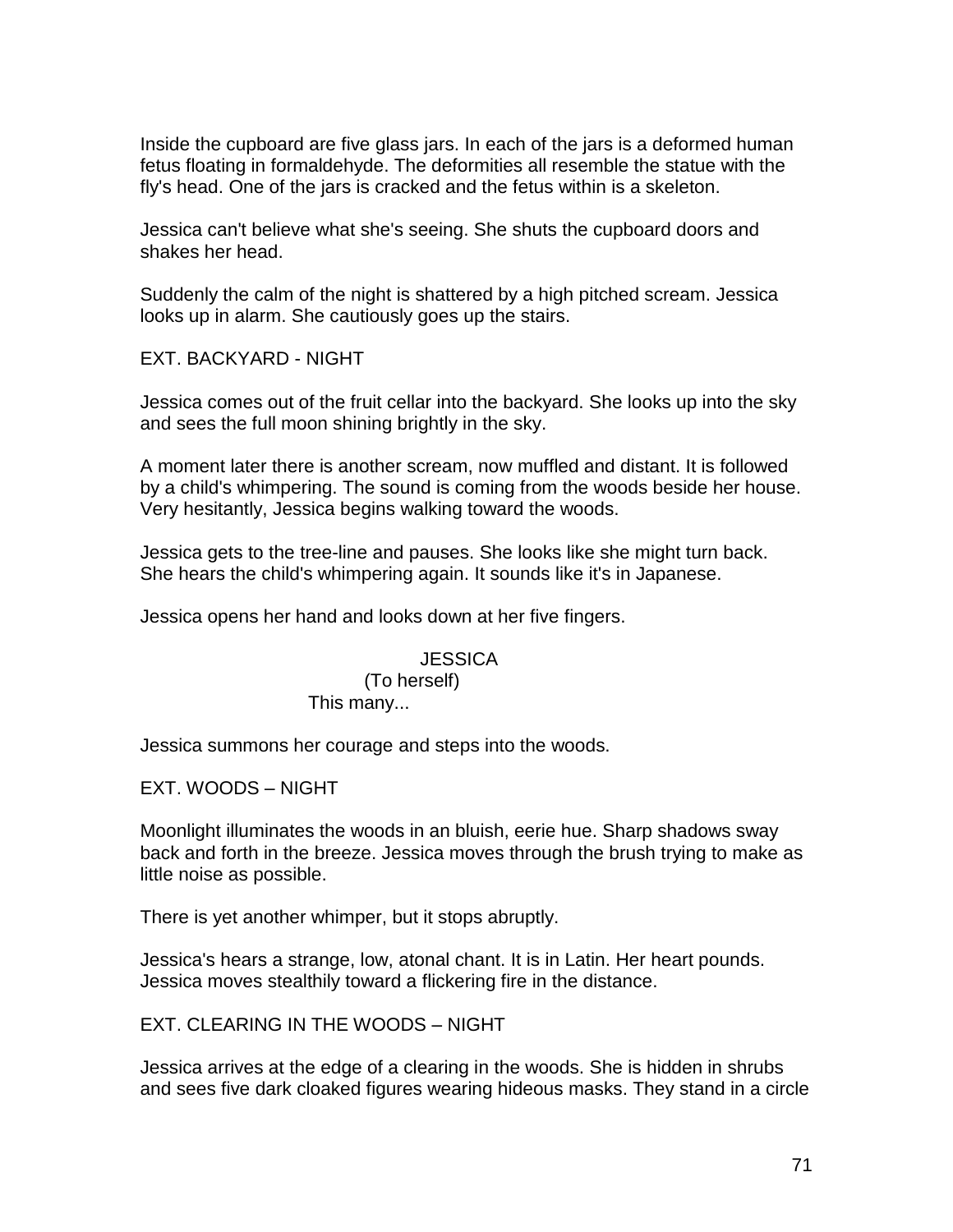chanting and swaying. A rope hangs from a tree between them. As the figures move they reveal the little Japanese boy hanging upside down. He is bound and gagged. A bonfire crackles in front of him. Beneath the squirming boy sits a silver urn.

One of the cloaked figures pulls out a curved silver dagger. The little boy's eyes widen in terror. The blade flashes down across the child's throat. A fine mist of blood sprays the fire.

Jessica lets out a terrified shriek.

The cloaked, masked figures all turn toward her. They all begin speaking in Japanese.

Jessica bolts in fear.

EXT. WOODS – NIGHT

Jessica runs through the woods as fast she can.

The cloaked figures give chase. They yell to each other in Japanese.

Jessica races through the woods at a great speed. She quickly out-distances her pursuers.

Jessica's pursuers take off their masks and discard their robes as they're running. It is the four Japanese men. Suddenly one of them stops and yells something in Japanese. They all halt.

Jessica runs fast to the edge of the woods.

EXT. BACKYARD – NIGHT

Jessica dashes across the yard to the back door. She quickly opens the door and goes inside.

INT. KITCHEN – NIGHT

Jessica is gasping for air as she locks the door. Through the window in the door she sees the empty yard.

She grabs a large rusty knife off a rack on the counter. She runs out of the kitchen.

INT. LIVING ROOM – NIGHT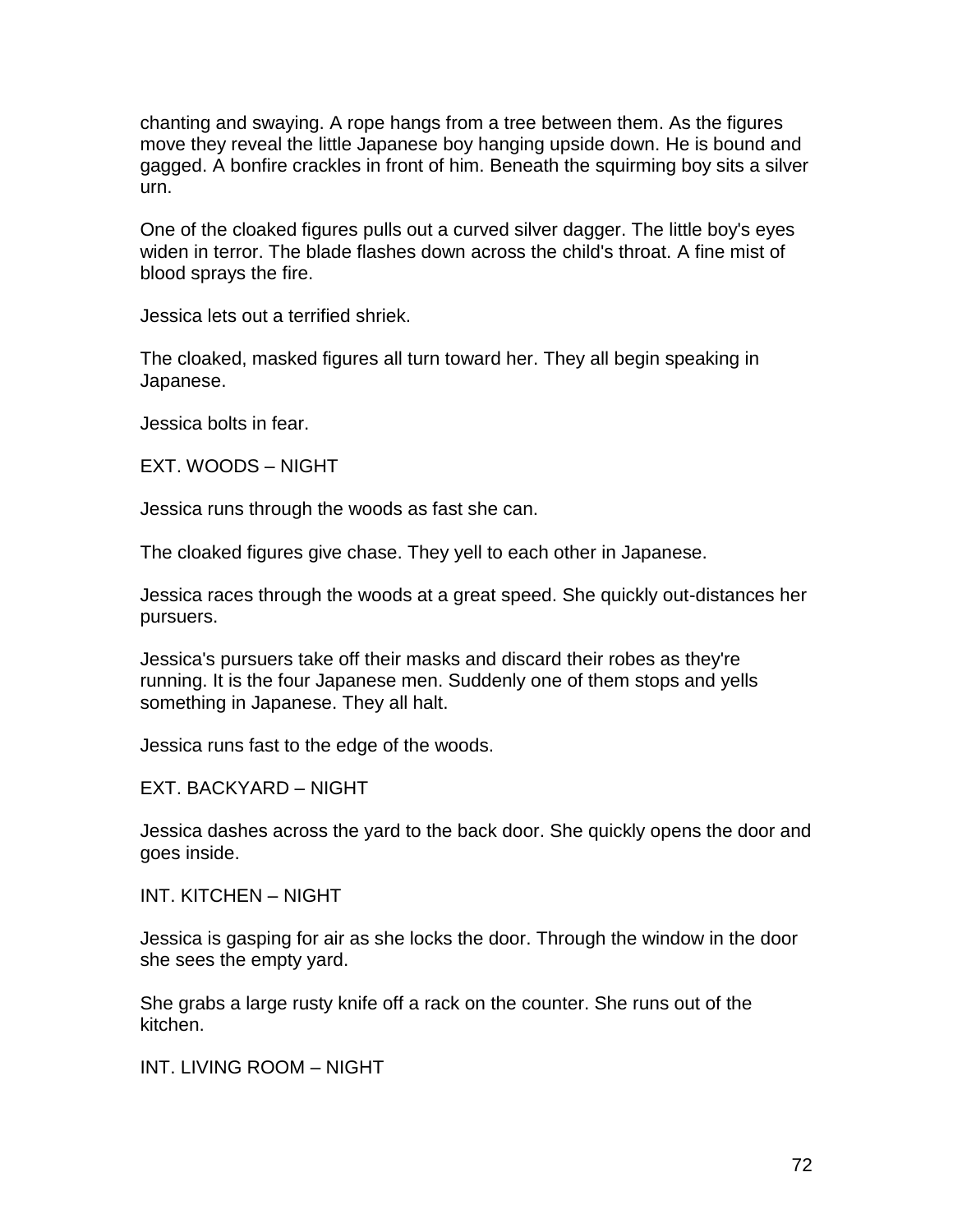Jessica runs across the living room and bolts the front door. She turns off the lights. Moonlight illuminates the room.

She apprehensively looks out the front window and sees nothing. The street is deserted.

She looks out the side window toward the woods. There is no movement. She also notices that the window is no longer broken. A new pain of glass is in the frame. There are feathers on the sill.

Jessica steps back to the center of the living room. The knife is clutched tightly in her hand.

From where she is standing she can see the front door, the side window and the back door. Everything is quiet. The wind whistles through the trees outside. Figures dart past the front window.

Jessica turns and sees silhouettes at the back door.

The front door knob turns. The door begins to shake.

The back door rattles.

With nowhere left to turn, Jessica dashes up the stairs.

#### INT. PARENTS' BEDROOM – NIGHT

Jessica enters her parents' bedroom. The sound of breaking glass and doors opening can be heard downstairs.

Jessica goes to the window. She opens it, steps out on the balcony and looks down to the metal roof of the breezeway below.

Muffled voices and footsteps can be heard downstairs.

Jessica slides the knife into her back belt loops, then climbs over the edge of the balcony.

EXT. SIDE OF STRAND HOUSE – NIGHT

Jessica lets go of the balcony and drops to the metal roof of the breezeway. She slides to the edge of the roof, then jumps down to the ground.

She looks in both directions; the coast is clear. Jessica darts along the hedges. Her heart is pounding in her ears.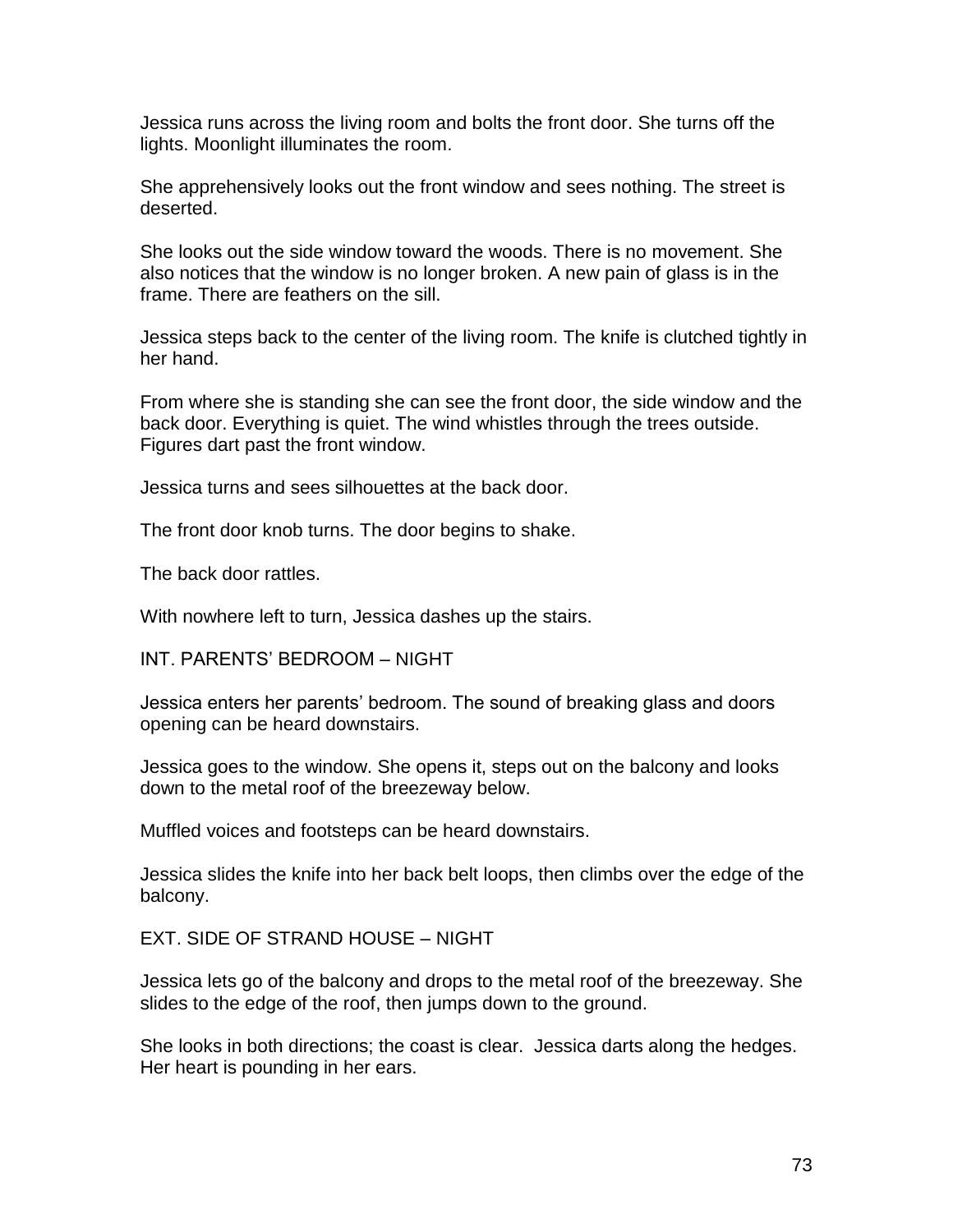EXT. BACKYARD – NIGHT

As she gets to the edge of the house she sees one of the Japanese men in the backyard. He is looking all around.

Jessica holds her breath. Her hands are shaking. The moment he turns away she dashes past him to the entrance of the secret hiding place.

INT. HEDGES – NIGHT

She gets down on her hands and knees and crawls under the hedges. She is desperately trying not to make any noise or breathe too loud.

INT. HIDING PLACE – NIGHT

Jessica enters the hiding place. She listens and hears all of the Japanese men converge in the backyard. They are speaking excitedly in Japanese. She hears the voices get closer, then begin to recede.

Jessica takes a deep breath. She puts her face in her hands and shakes her head. When she takes her hands away there is Brian crawling into the hiding place.

Jessica is startled. Brian puts his finger to his lips.

#### BRIAN

#### (Whispering) Shhh... Be quiet. Who are those men?

Jessica is panicked.

#### **JESSICA**

(Whispering) It's those Japanese men. I saw them kill that little boy.

Brian is shocked. He takes Jessica in his arms and comforts her.

#### BRIAN

(Whispering) Quiet. We've gotta get out of here.

#### **JESSICA**

(Whispering) Where are we gonna go?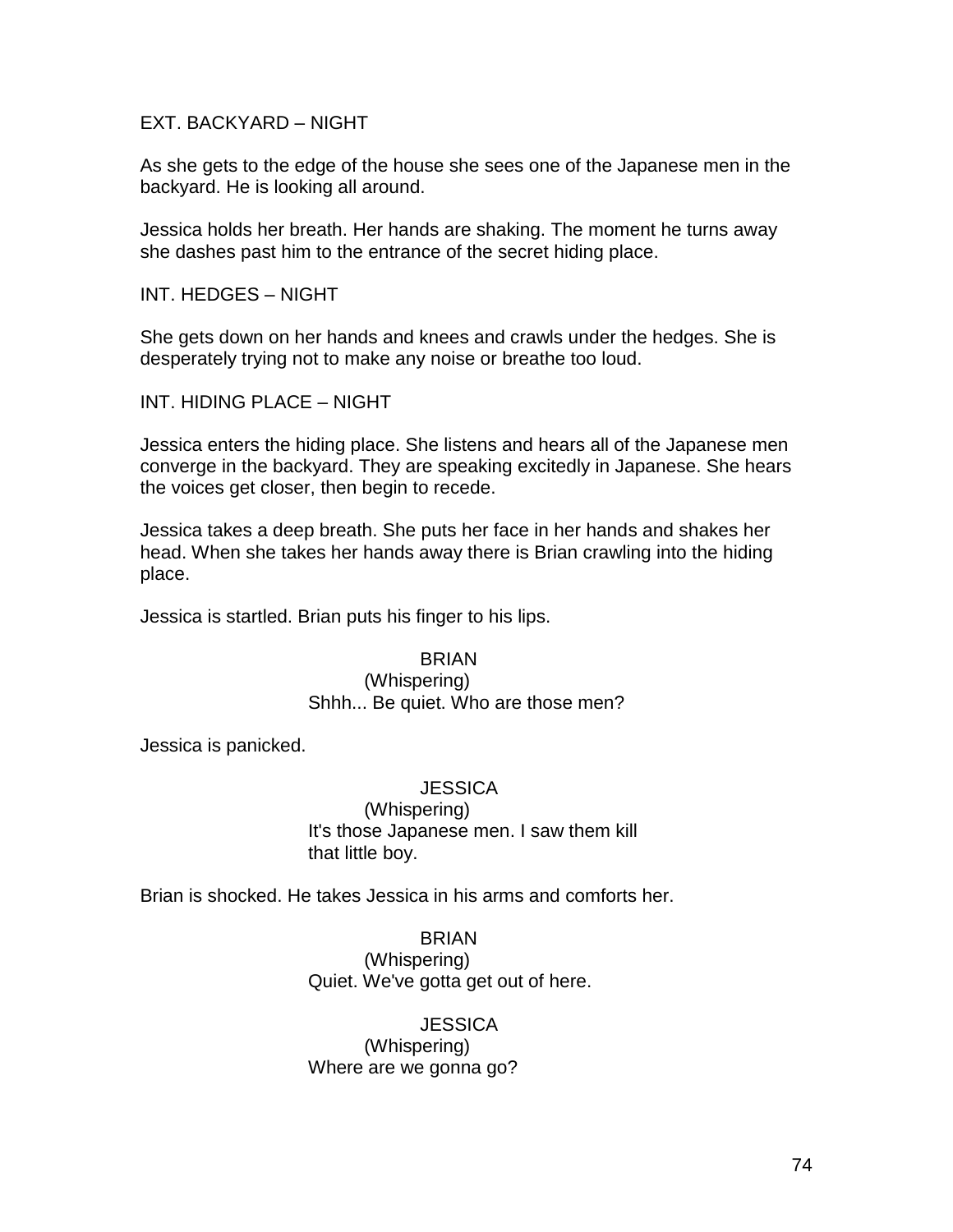## BRIAN

#### (Whispering) If we just get to my car we'll be okay.

They listen for a moment, but don't hear anything. Everyone seems to be gone.

## BRIAN

(Whispering) Come on.

Brian leads the way back under the Hedges. Jessica follows.

EXT. BACKYARD – NIGHT

Brian comes out from under the hedges.

## BRIAN

## (Whispering) The coast is clear.

He reaches back and takes Jessica's hand.

She gets to her feet and finds the four Japanese men all standing right there. They take hold of her and smile at Brian. Jessica is shocked to the core of her soul.

## BRIAN

## I knew you'd be in there.

Jessica shock transforms into rage. She spits in Brian's face.

## **JESSICA**

#### (Furious) *You fucker!*

Brian smiles and licks the spittle from his lips.

## BRIAN

## Take her into the house.

Jessica is taken to the back door of her house.

INT. KITCHEN – NIGHT

As Jessica is brought into the kitchen she finds a large crowd of robed, hooded figures filling the house. Several of them step forward as Jessica enters.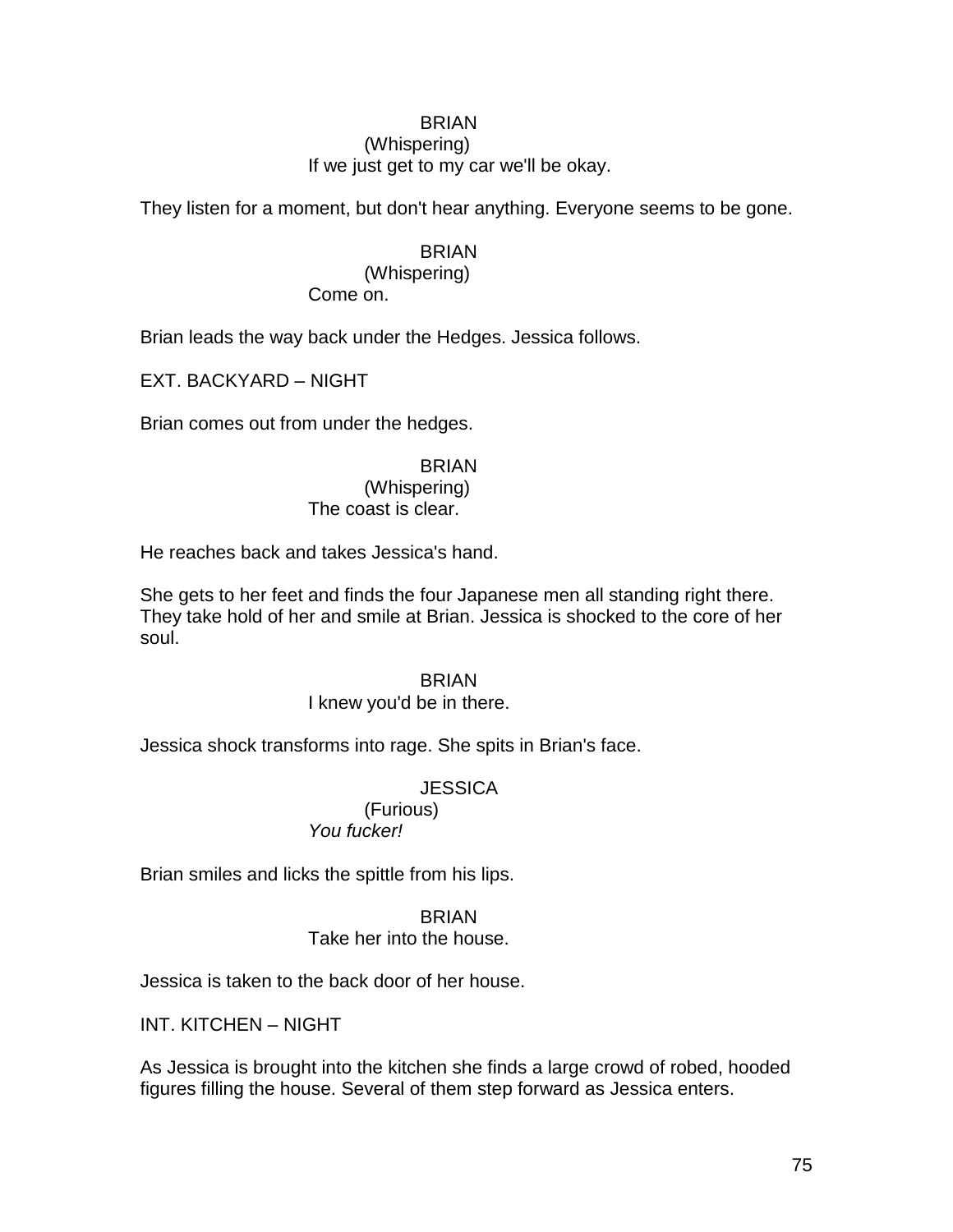As they look up at her they reveal themselves to be: Casey, Mrs. Stevens, Mrs. Cummings, Frank Malone, Randy Buttram, George Darbian, the Japanese Father and all of the people she met at the clubhouse. There are about twentyfive people in total.

Several of the women are laying out baked goods on a table, other people are hanging decorations of strange horned figures.

Eunice Eberhardt holds up a pumpkin pie.

**EUNICE** I hope you like pumpkin pie, dear, I baked it myself.

The crowd parts and Casey steps up.

#### CASEY

You couldn't ask for a more beautiful night for an eclipse than this. Now just relax, Jessica, this is very important and we don't want to mess it up.

Simultaneously everyone turns to the closed cellar door. Footsteps can be heard coming up the stairs. They hear a key go into the lock and the bolt snap back.

Jessica's breath catches in her throat as the cellar door swings open revealing *her Father*. He looks exactly the same as he did thirteen years ago. He wears a red velvet tunic and a golden pentagram hangs from a chain around his neck. In his hand is a curved silver dagger with a pentagram on the end of the handle.

#### JONATHAN

#### What's new, pussycat?

Jessica is stunned. She automatically attempts to finish the verse, but stops abruptly.

#### **JESSICA**

 $W_0$ ...

Jonathan comes over and gives Jessica a big hug. Jessica's expression is blank.

JESSICA (Confused) Daddy? But... you're dead.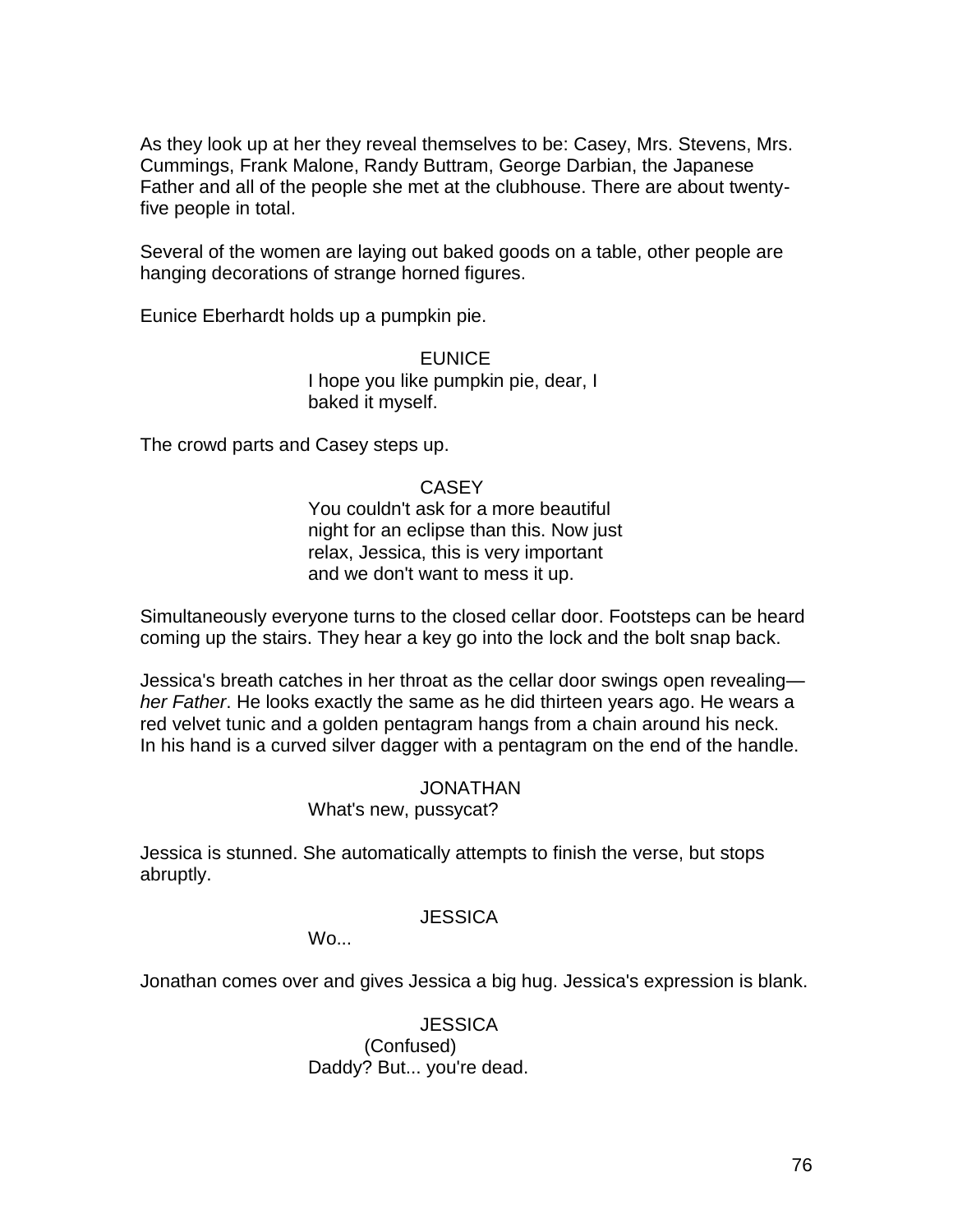He chuckles, looks to the others and shakes his head.

## JONATHAN

Nope.

## **JESSICA**

But I saw you get shot.

## JONATHAN

Yeah. So did a lot of other people. That's why I had to go away for a while.

Jonathan looks out the window at the moon. It is beginning to eclipse. Many people have followed his look.

## JONATHAN There really isn't time to explain everything now, Jessica.

## **CASEY** Let's get this show on the road.

## **JESSICA** You drove mother crazy. She was trying to save my life. You were going to sacrifice me.

Jonathan shrugs. He holds up the sacrificial dagger.

## JONATHAN

Sometimes sacrifices have to be made... Like right now.

He steps toward Jessica with the knife upraised. Jessica opens her mouth to scream just as the dagger swings down in an arc, directly into Brian's chest! Jonathan pulls the knife upward, lifting Brian off his feet.

## JONATHAN You almost ruined everything. That's very sloppy behavior.

Jonathan pulls the knife out of Brian's chest. Brian drops dead to the floor.

Mrs. Cummings turns to Jessica.

## MRS. CUMMINGS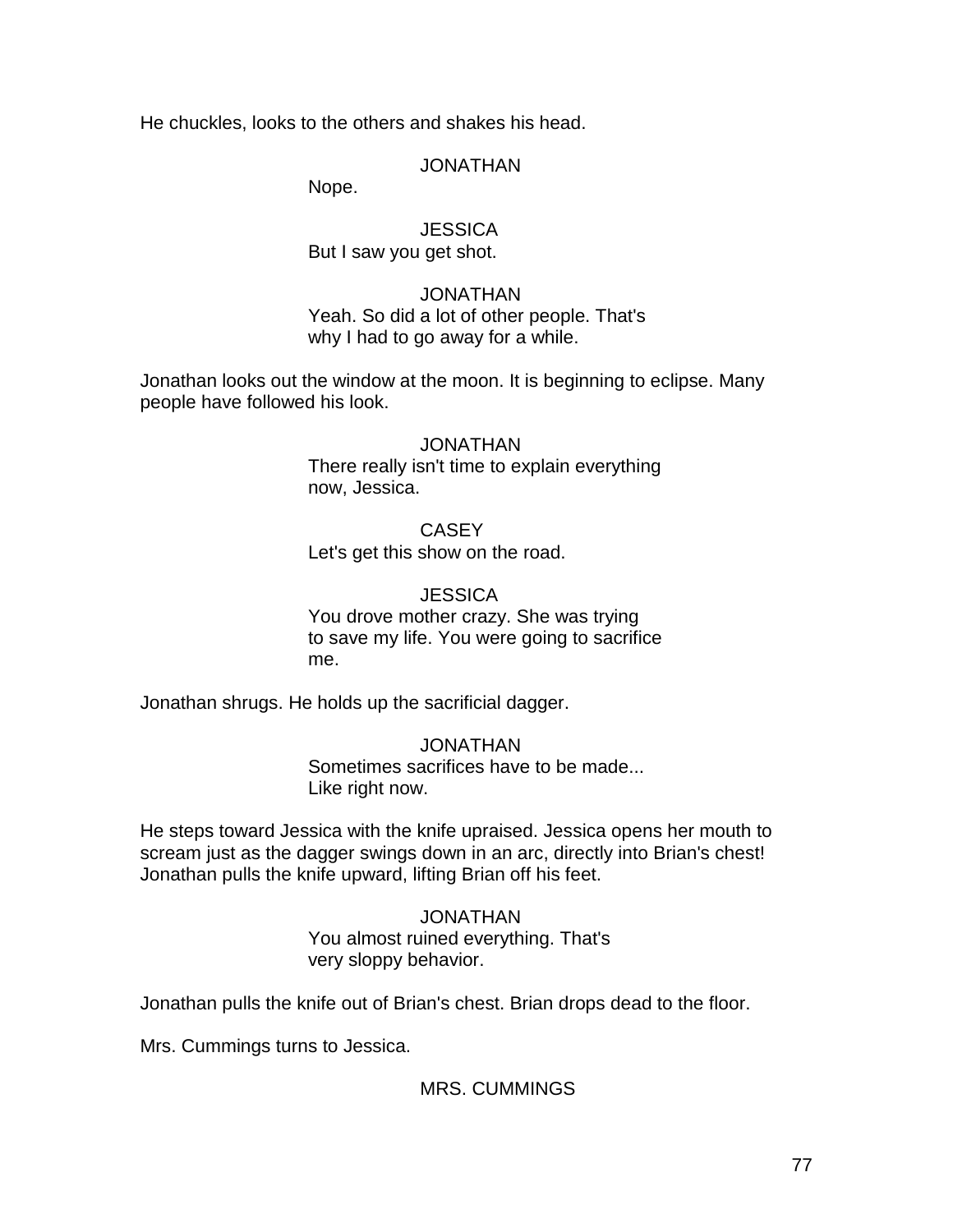He knew not to touch you. He thinks the rules don't apply to him.

**JESSICA** (Horrified) But Mrs. Cummings, he's your son!

MRS. CUMMINGS He couldn't be trusted. And please, call me Rita.

Jonathan wipes the blood from dagger's blade on the curtain.

Jimmy and Stevie grab Brian's body and drag it into the living room.

Jonathan steps toward Jessica, the dagger in hand.

Jessica takes hold of the knife in her back belt loops.

As Jonathan steps up to her Jessica rams the knife into his stomach up to the hilt. Everyone gasps loudly.

Jonathan steps back, looking down at the knife. He takes hold of the knife with both hands and pulls it out.

## JONATHAN I wish you hadn't of done that. I still have five scars on me from your mother.

He tosses the bloody knife to the floor.

JONATHAN You don't think about these things when you ask for immortality.

**JESSICA** You're immortal?

## JONATHAN That's the deal I made a thousand years ago.

Casey is looking out the window at the moon. It's one-third eclipsed.

**CASEY** Come on, Jonathan, let's get to it.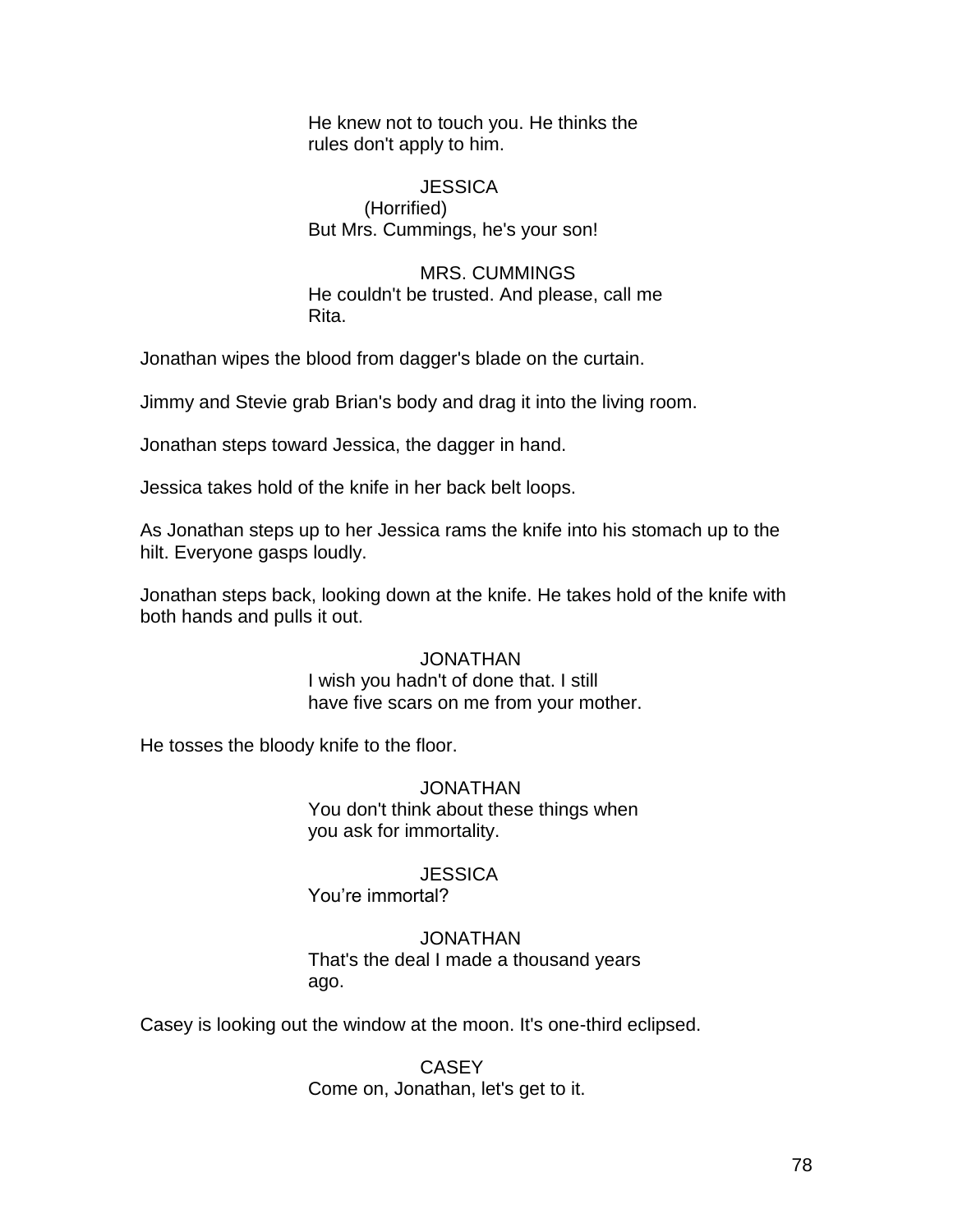Jonathan nods. He puts his arm around Jessica and leads her into the cellar. Jessica hesitates.

## JONATHAN

Come on, pussycat. Don't be difficult. This evening has been a thousand years in the planning.

They go into the cellar. Everyone follows.

INT. CELLAR STAIRWAY – NIGHT

Jonathan leads Jessica down the stairs. Casey and the rest of the people follow right behind.

## JESSICA You're a thousand years old?

## JONATHAN

#### Yep. When I was young it was called the Dark Ages.

## CASEY (Laughing) Not as dark as what's to come.

## INT. CELLAR – NIGHT

Jessica is brought into the cellar. It is decorated like an unholy church with pews, a lectern, candelabra, an altar and where the cross would be is a six foot black statue of the winged fly creature. Strange horned figures dangling from strings. The lights are turned off.

People spread out and light many candles.

Jessica is placed on top of the marble altar and held down.

Several people begin quickly removing Jessica's shirt and bikini top.

The Japanese father steps forward holding a silver urn. He smiles broadly and hands the urn to Jonathan.

Jonathan dips in his thumb and removes it covered with blood.

## JONATHAN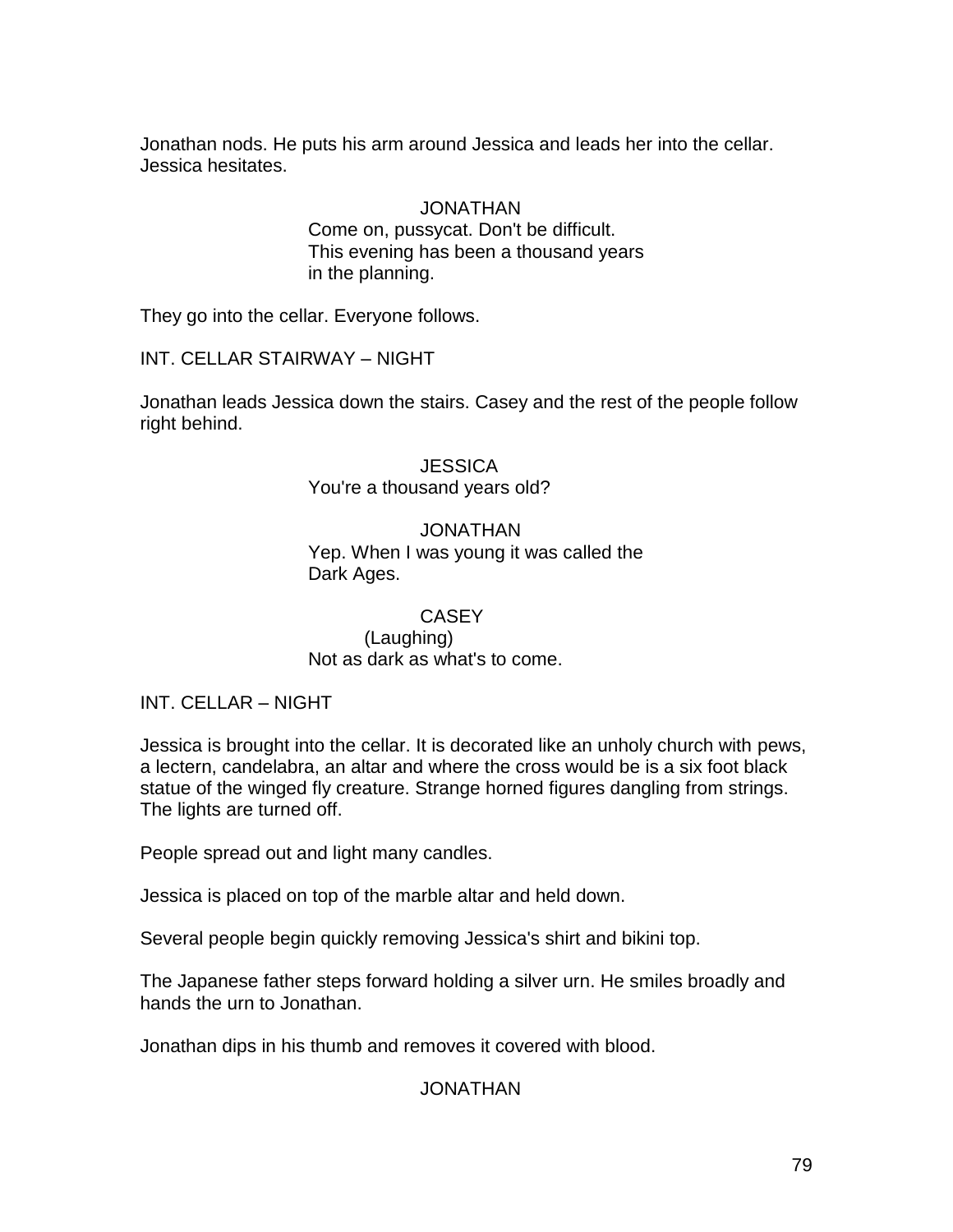## A good-hearted little boy.

Everyone chuckles including the Japanese father.

## JAPANESE FATHER Such an honor. Satan bless his soul.

All of the people begin to chant an ancient unholy tune, many punctuating this with declarations of, "Hail Satan!"

Jonathan smears a line of blood down Jessica's forehead across the bridge of her nose.

As Jonathan is leaning over Jessica the red of his tunic, then the swinging of his golden pentagram on the end of the chain is just like her dream as a child.

Jonathan picks up a black book. Jessica sees that on the cover is written, "The Bible." Jonathan reads aloud.

## JONATHAN

In the beginning Satan created darkness...

Everyone repeats in unison.

## EVERYONE In the beginning Satan created darkness...

## JONATHAN Then Satan created man in his own image...

## EVERYONE

Then Satan created man in his own image...

Everyone looks out the window. A tiny sliver of the moon is all that remains in the sky.

The people remove Jessica's shorts. The rusty metal crucifix drops out of her pocket onto the altar beside her. Jessica sees it and takes hold of it. She lifts it up for all to see.

## **JESSICA**

Stay back!

Everyone stares at the crucifix for a hushed moment.

Jonathan reaches out and takes it.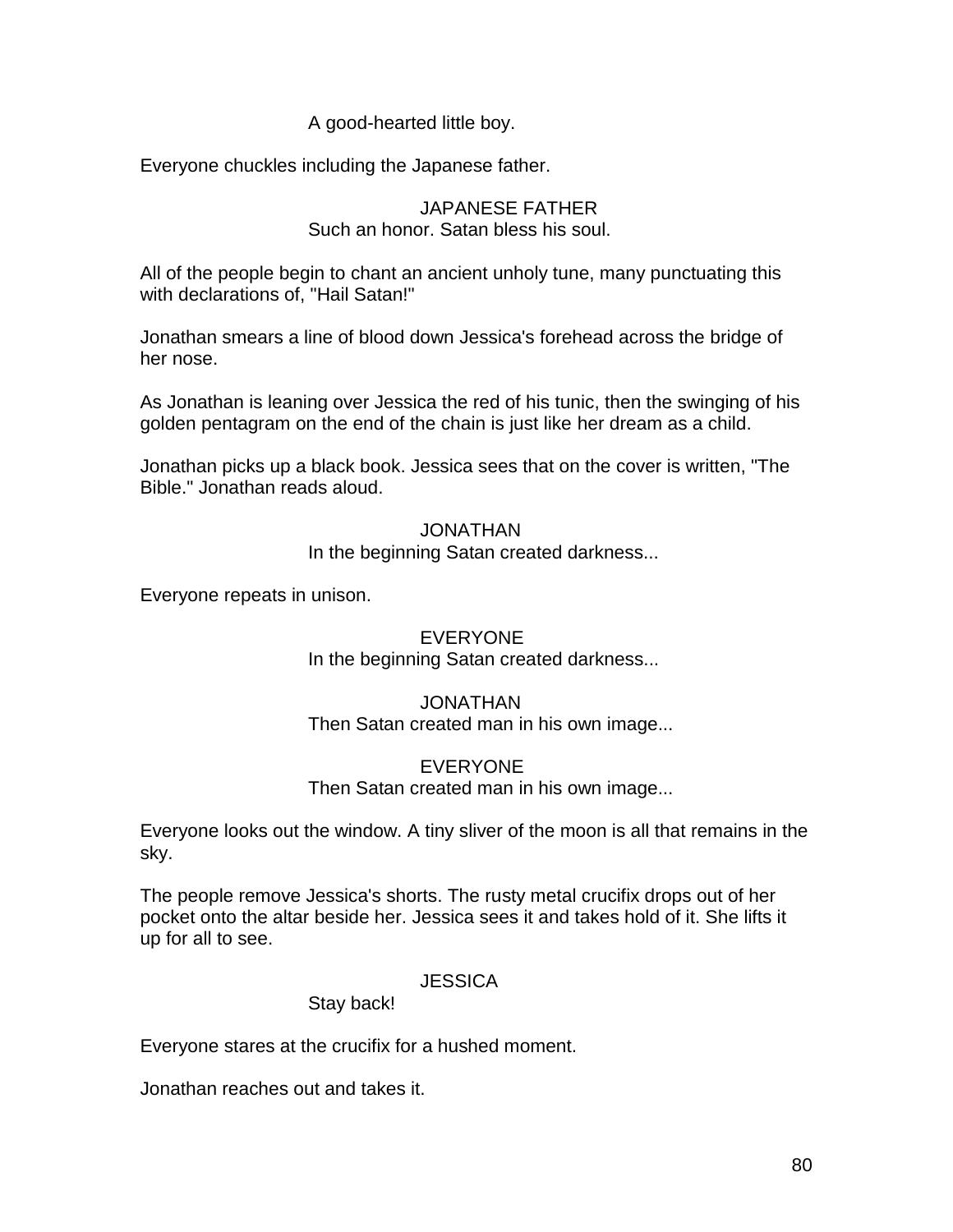## JONATHAN This was your Mother's. A lot of good it did her.

Jonathan tosses the crucifix to the floor.

Jessica is totally helpless.

The chanting becomes louder. Jessica is in a total panic.

## **JESSICA**

Wait! This is a mistake...

## MRS. CUMMINGS There's no mistake, honey, you've got the mark. Right there on your palm. We all do.

Everyone begins to show her their L-shaped scars to Jessica. Some have scars on their chins, some are on their arms, some are on the backs of their necks.

## **JESSICA** (Vehemently) God damn you all to hell!

Mrs. Stevens leans down to her and speaks confidentially.

## MRS. STEVENS God has no dominion over hell. Only Satan.

## CASEY

Hail Satan!

## EVERYONE

Hail Satan!

Jonathan steps to the foot of the altar and removes his tunic. On his bare chest are the five bullet scars as well as the fresh cut from the knife.

As he moves forward toward Jessica he steps away from the window revealing that the moon is totally eclipsed, entirely gone from the sky.

Jonathan moves over her on the altar and covers her in shadow. Jessica closes her eyes tightly.

## **JESSICA**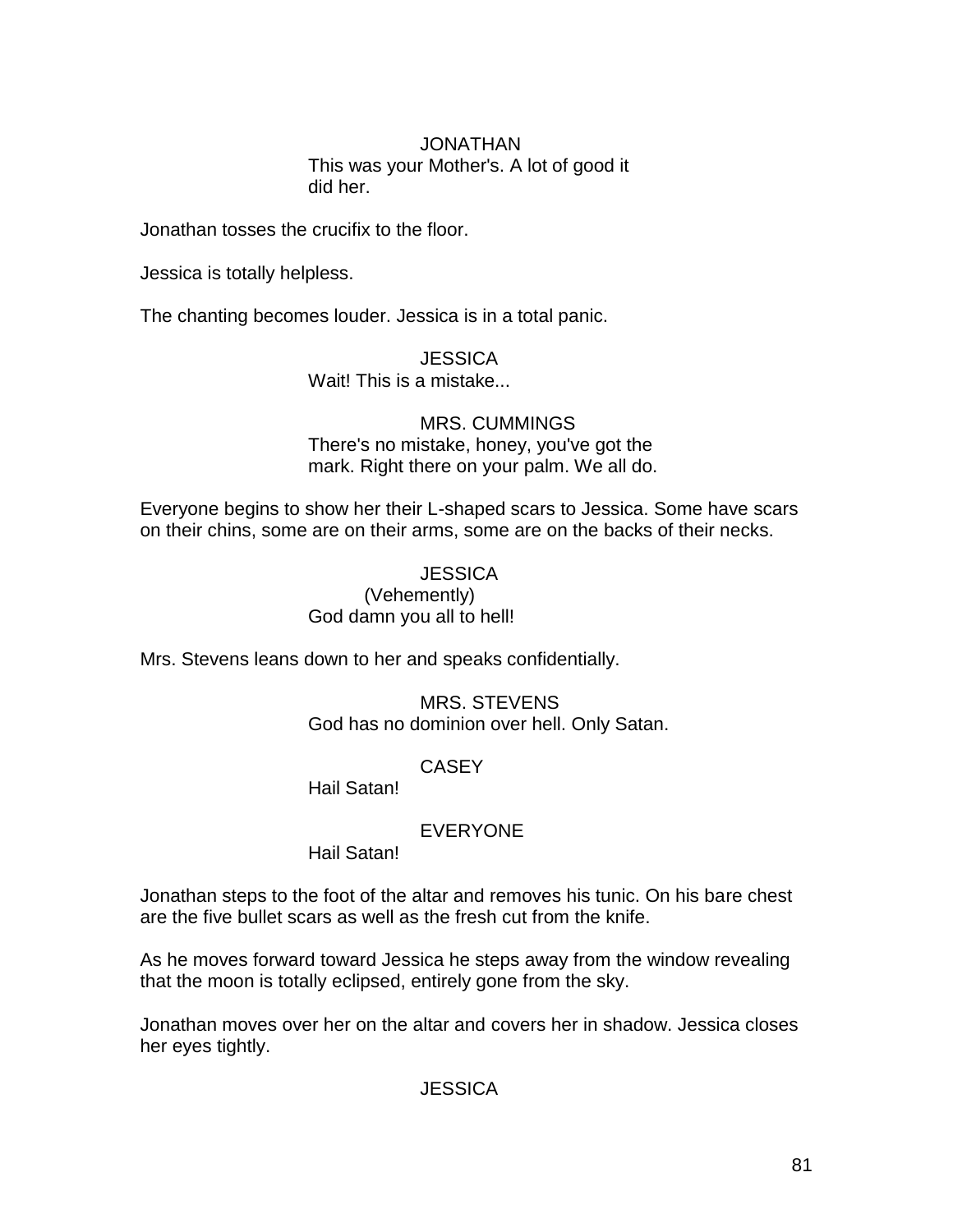(To herself) This is only a nightmare and in a second I'll wake up and everything will be fine.

She opens her eyes and Jonathan's face is right in front of hers. He gives her a long, passionate, open-mouthed kiss.

As Jonathan moves his face away from Jessica's, reflected in her pupil is the image of him on top of her.

Jessica freaks out.

## **JESSICA** (Screaming) *N0000…!!!*

We move into the blackness of her pupil ...

...Everything goes black and silent.

A sliver of the moon reappears in the jet black sky.

## LONG SLOW DISSOLVE TO...

## EXT. CLARKSTON FOSTER CARE CENTER - DUSK

It is autumn, the trees are bare and leaves litter the ground.

INT. MRS. STEVENS' OFFICE – DUSK

Marcy enters Mrs. Stevens' office.

MRS. STEVENS Hello, Marcy. Please sit down.

Marcy sits.

**MARCY** (Anxiously) Have you heard from Jessica yet?

Mrs. Stevens looks down at her desk.

MRS. STEVENS That's what I want to talk to you about.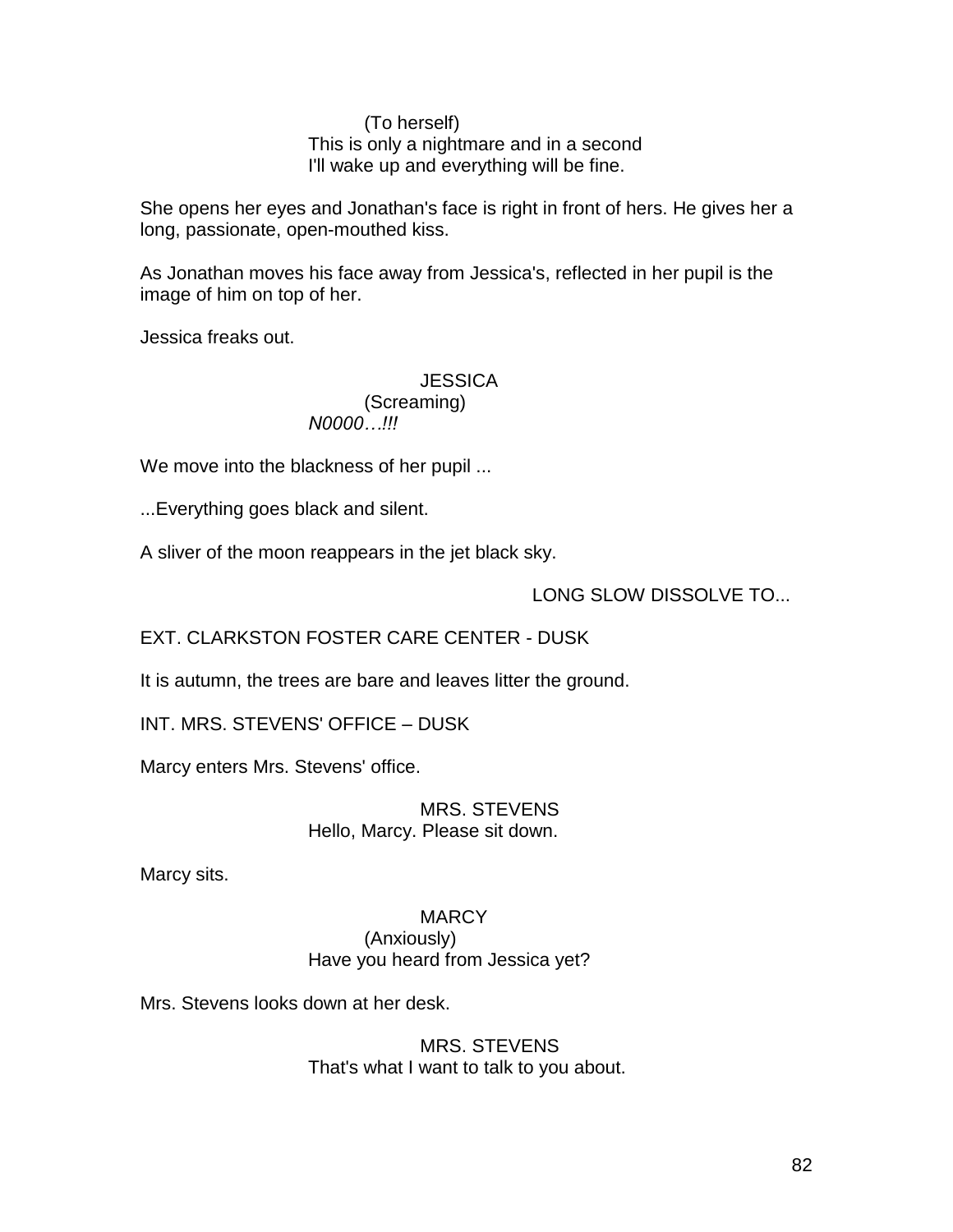## **MARCY**

## So then you did hear from her?

Mrs. Stevens pauses, then goes on slowly.

# MRS. STEVENS

I'm sorry to have to inform you of this, but... Jessica is dead.

Marcy is stunned. Mrs. Stevens goes on.

## MRS. STEVENS

She died this morning of a brain tumor.

Marcy bursts into tears. Mrs. Stevens looks like she, too, might cry. She goes to Marcy and puts her arm around her.

## MS. STEVENS

I had a close friend of mine die when I was not much older than you. I understand what you're feeling.

DISSOLVE TO:

EXT. FIRE ESCAPE – NIGHT

Marcy is out on the fire escape smoking a cigarette. Her eyes are red from crying. She looks down at the railing where Jessica's line of cigarette butts still remain.

A phone inside the building begins to ring. It rings once, twice, three times, then an answering machine gets it. It is Mrs. Stevens' voice. Marcy goes down the metal steps to Mrs. Stevens' office window and looks in.

INT. MRS. STEVENS' OFFICE – NIGHT

Marcy sees the answering machine running.

MRS. STEVENS (O.S.) Thank you for calling the Clarkston Foster Care Center. No one is in right now, so please leave a message.

There is a pause, then a beep. Casey's voice is heard.

**CASEY**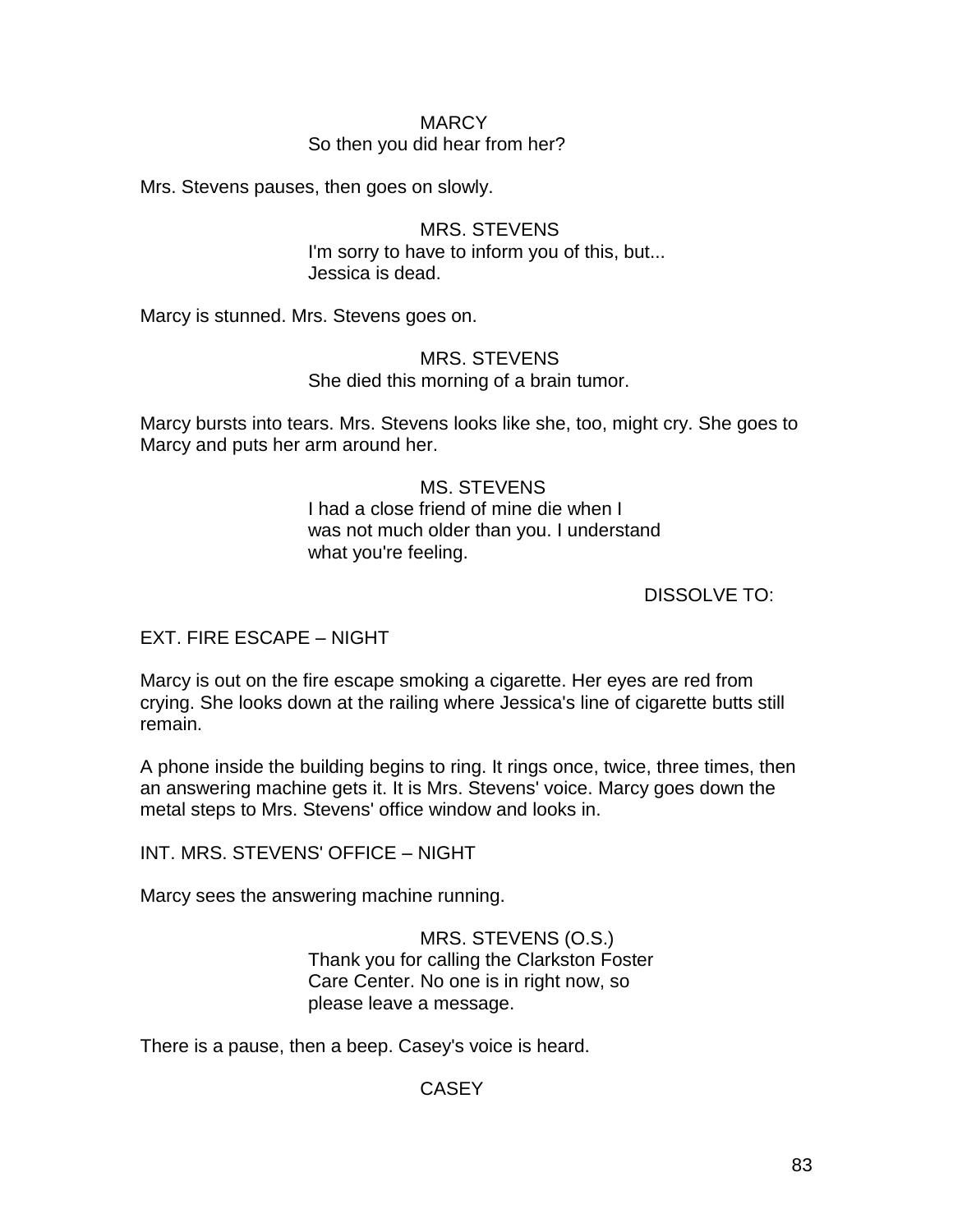Look, if you haven't left already, don't forget to stop at the drugstore and pick up Jessica's prescription, okay?

Casey hangs up.

EXT. FIRE ESCAPE – NIGHT

Marcy looks up in deep shock.

DISSOLVE TO:

EXT. STRAND HOUSE – NIGHT

The house has been painted, the gutter fixed and the yard cleaned up.

Marcy steps up in front of the house and scrutinizes it for a moment. She sees several people's silhouettes moving around in the living room. She then looks from the ground to the metal roof of the breezeway to the bedroom window. She sees Jessica move past the window.

INT. STRAND HOUSE – NIGHT

Jonathan and Casey sit in the living room watching the old TV, which is giving very poor reception.

Also there are Eunice Eberhardt, Joanie Dietrich and Beverly Boyer, all playing Canasta and busily talking amongst themselves.

Casey stands, goes over to the TV and gives it a sharp smack.

**CASEY** 

Piece of shit!

## JONATHAN

#### Don't bang on it, that never helps.

#### INT. BEDROOM – NIGHT

Jessica sits up in bed looking pale and haggard. Her stomach distended from six months of pregnancy. She wears a white nightgown and is reading a magazine.

Suddenly there is a sound at the window. Jessica turns to see Marcy standing on the balcony tapping on the glass.

Jessica goes to the window and opens it. Marcy climbs in and looks at Jessica.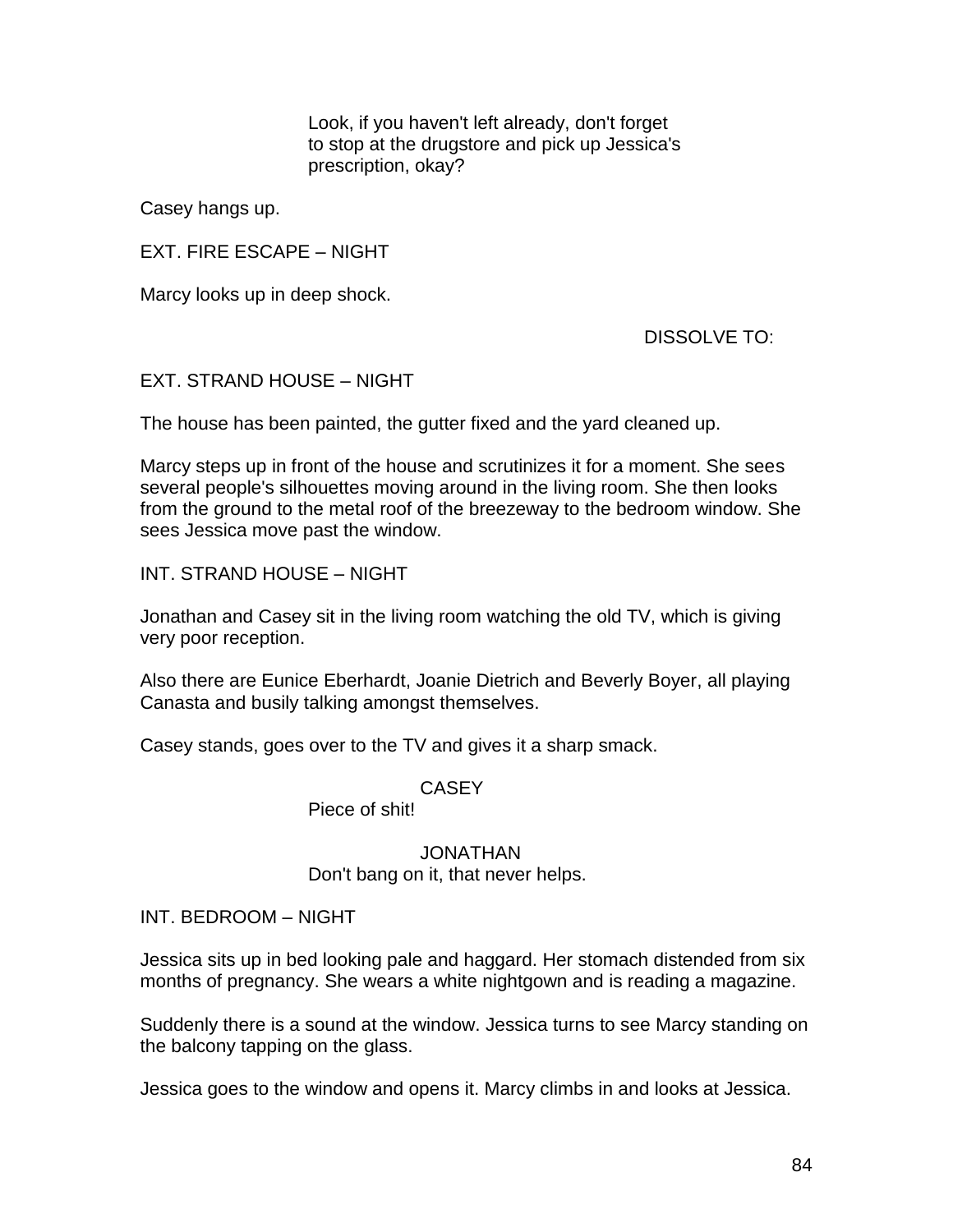#### **MARCY**

(Shocked) Oh my God, what have they done to you?

**JESSICA** Marcy, what are you doing here?

**MARCY** Get dressed, we're getting out of here right now.

**JESSICA** What do you mean?

#### **MARCY**

You've got to get out of here and you can't have that baby. This may be your last chance before it's too late.

Jessica points at the door.

**JESSICA** But what about them?

#### **MARCY**

It's okay, I've got it all planned. We'll go out the window. I've got a car waiting outside. Now come on, get dressed.

#### **JESSICA**

Okay.

Jessica takes her suitcase from under the bed and goes into the bathroom.

INT. LIVING ROOM – NIGHT

Mrs. Stevens comes walking in the front door.

#### MRS. STEVENS Someone left their car running.

Jonathan, Casey and all the women look at each other and shake their heads.

INT. BEDROOM – NIGHT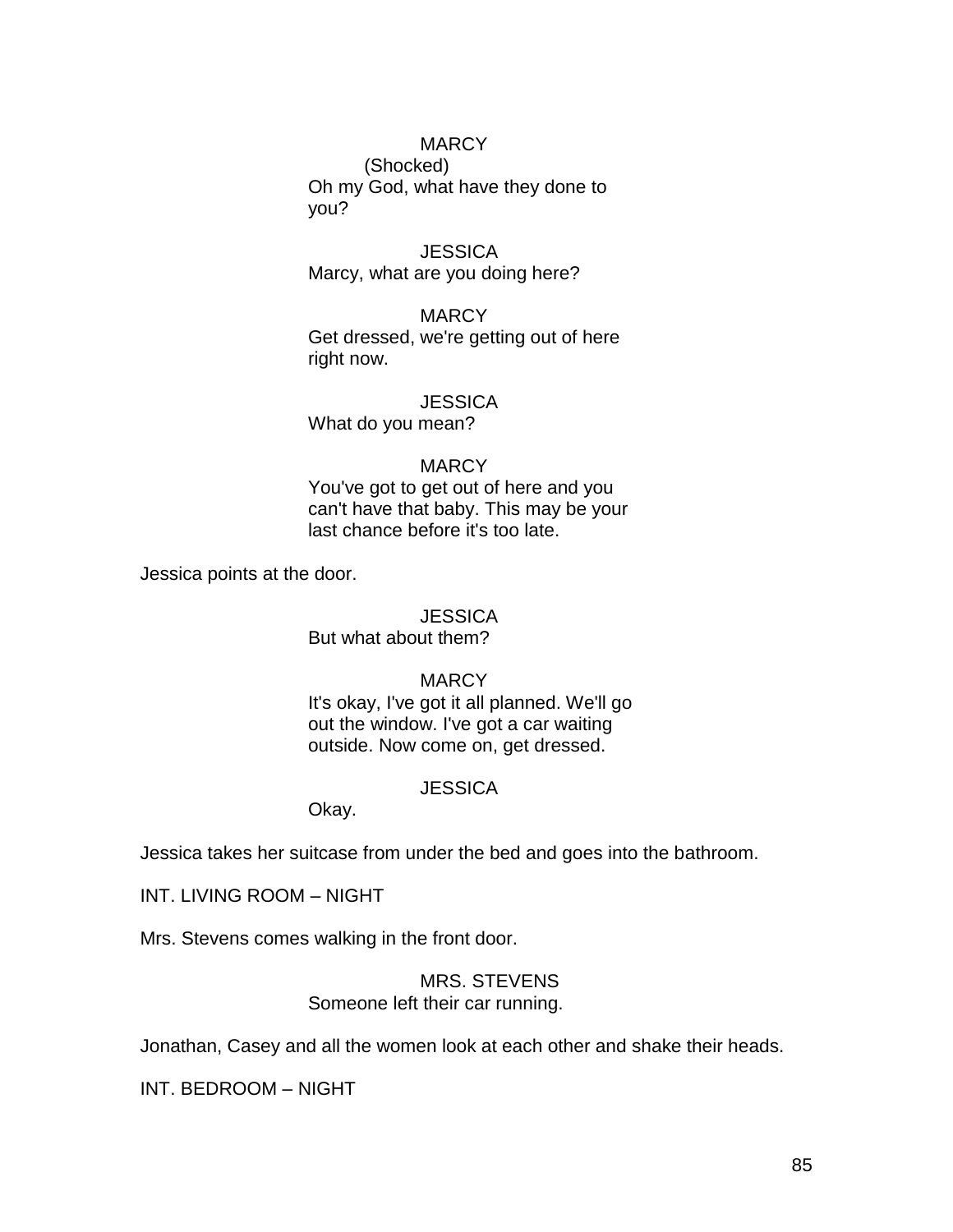Marcy steps out on the balcony. She looks down to the metal roof of the breezeway.

## **MARCY**

#### (Whispering) Hurry up!

Jessica opens the bathroom door and is dressed. She holds a suitcase in her hand.

Jessica steps up to Marcy and hands her the suitcase. Marcy takes the suitcase revealing a knife in Jessica's hand. Jessica raises the knife into the air, let's out a horrifying shriek and plunges the knife into Marcy's throat! The suitcase drops to the floor.

With an expression of terror and astonishment, Marcy gags and falls off the balcony.

EXT. SIDE OF THE STRAND HOUSE – NIGHT

Marcy crashes down on the metal roof of the breezeway with a resounding clang. Her body slides down the corrugated metal roof. The point of the knife sticking out the back of her neck creates sparks as it scrapes along the metal ridges.

Marcy's body drops off the roof of the breezeway. She hits the grass with a thud.

INT. BEDROOM – NIGHT

The door bursts open and Jonathan, Casey and the women rush in. Jessica stares at them with a dazed blank expression.

They look out the window and see Marcy's dead body below. They turn back inside and look at Jessica.

## JONATHAN

Are you all right?

## **JESSICA**

I'm fine.

They gently help Jessica back into bed.

JONATHAN We must be very careful, we can't afford another miscarriage.